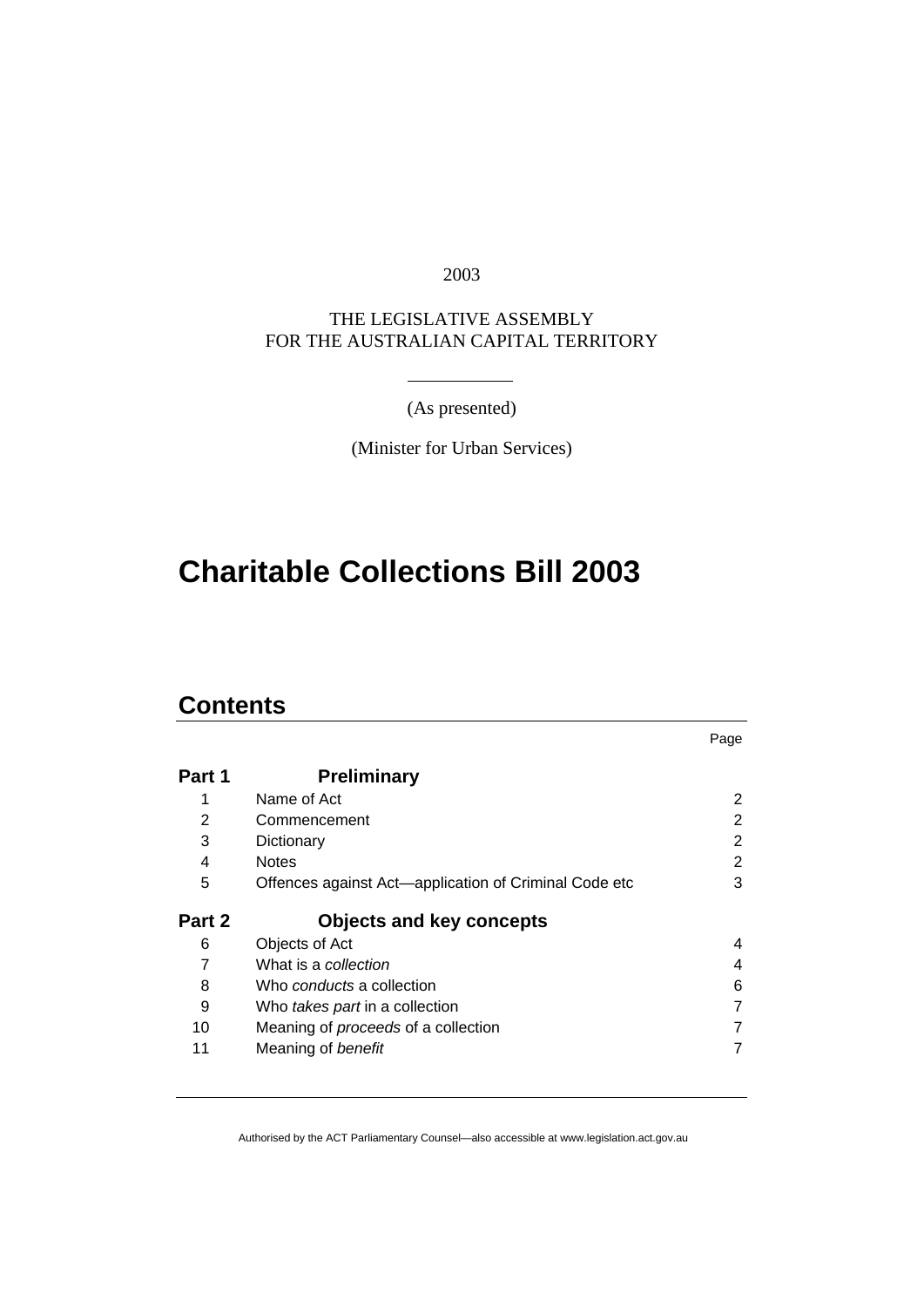| 12                        | Meaning of commercial fundraiser                                                      | raye<br>7 |  |  |
|---------------------------|---------------------------------------------------------------------------------------|-----------|--|--|
| 13                        | Meaning of licensee                                                                   | 8         |  |  |
| Part 3                    | <b>Collections-offences</b>                                                           |           |  |  |
| 14                        | Unlawfully conducting collections                                                     | 9         |  |  |
| 15                        | Unlawfully taking part in collections                                                 | 9         |  |  |
| 16                        | Identifying tags to be displayed when collecting personally                           | 10        |  |  |
| 17                        | Required information to be given for collections                                      | 10        |  |  |
| 18                        | False or misleading information about collections etc                                 | 12        |  |  |
| 19                        | False or misleading documents about collections etc                                   | 13        |  |  |
| 20                        | Alternative verdicts for offences against s 18 and s 19                               | 15        |  |  |
| Part 4                    | <b>Licences to conduct collections</b>                                                |           |  |  |
| <b>Division 4.1</b>       | <b>Issue and surrender of licences</b>                                                |           |  |  |
| 21                        | Application for licence                                                               | 16        |  |  |
| 22                        | Further information etc                                                               | 17        |  |  |
| 23                        | Decision on application for licence                                                   | 17<br>19  |  |  |
| 24                        | Conditions of licence                                                                 |           |  |  |
| 25                        | Term of licence<br>19                                                                 |           |  |  |
| 26                        | Licence not transferable<br>19                                                        |           |  |  |
| 27<br>28                  | Form of licence<br>19                                                                 |           |  |  |
| 29                        | Replacement of licence<br>Surrender of licence                                        | 20        |  |  |
|                           |                                                                                       | 21        |  |  |
| <b>Division 4.2</b><br>30 | <b>Unincorporated bodies</b>                                                          | 21        |  |  |
| 31                        | Who is the nominated person?                                                          | 22        |  |  |
| 32                        | Unincorporated bodies-nominated person is licensee<br>Resignation of nominated person |           |  |  |
| 33                        | Change of nominated person                                                            | 22<br>23  |  |  |
| <b>Division 4.3</b>       | Amendment, suspension and cancellation of<br>licences                                 |           |  |  |
| 34                        | Amendment of licence-application by licensee                                          | 24        |  |  |
| 35                        | Amendment, suspension or cancellation of licence-other                                |           |  |  |
|                           | grounds                                                                               | 25        |  |  |
| 36                        | Notice and operation of decision to amend etc licence                                 | 26        |  |  |
| 37                        | Directions to licensee given notice of proposed suspension or                         |           |  |  |
|                           | cancellation                                                                          | 27        |  |  |

Page

contents 2 Charitable Collections Bill 2003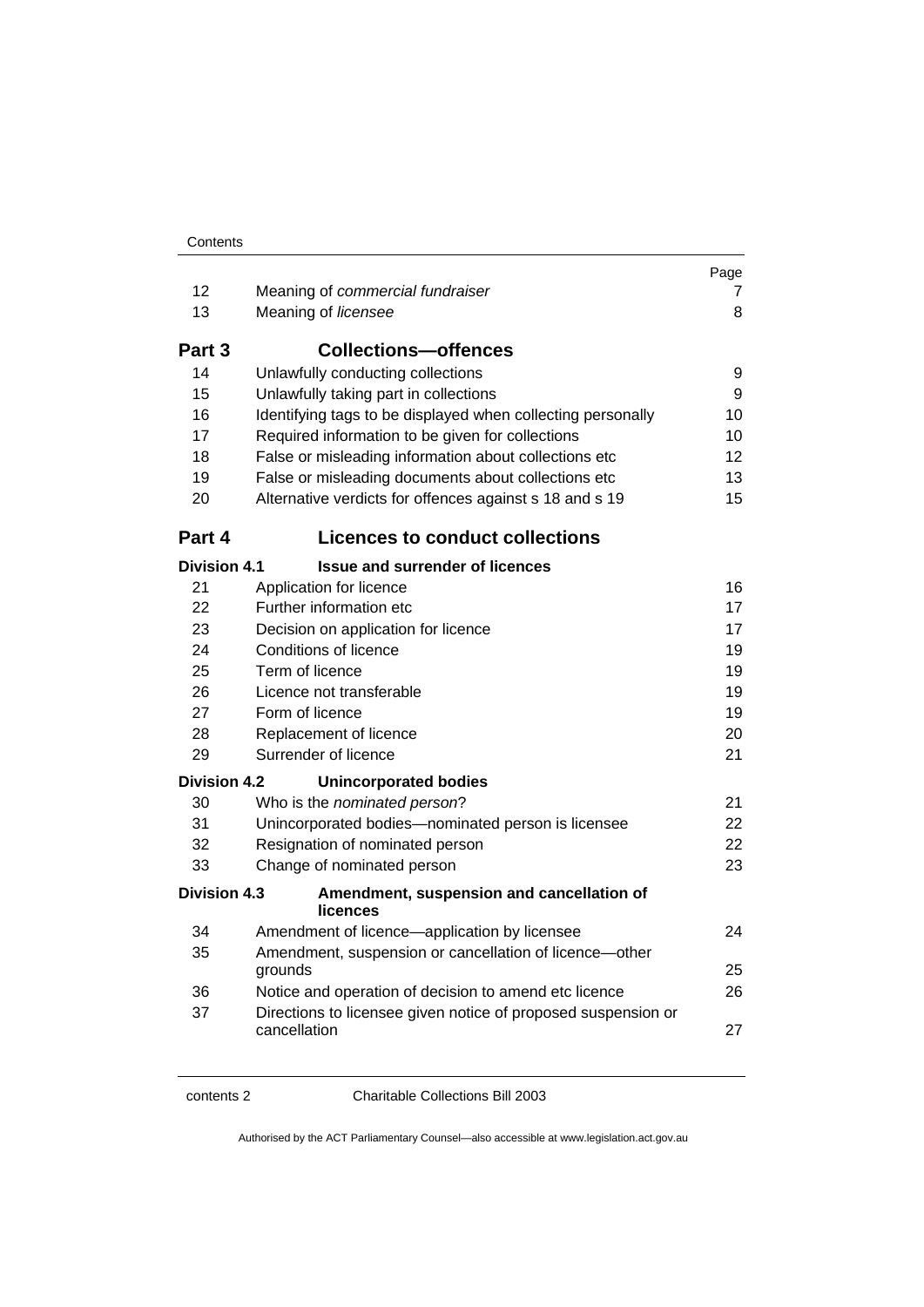|                     |                                                                                   | Contents |
|---------------------|-----------------------------------------------------------------------------------|----------|
|                     |                                                                                   | Page     |
| 38                  | Action to be taken by former licensee when licence suspended<br>or cancelled      | 28       |
| 39                  | Failing to return amended, suspended or cancelled licence                         |          |
| <b>Division 4.4</b> |                                                                                   | 29       |
| 40                  | <b>Register of licences</b><br>Register of licences                               | 30       |
| 41                  | Public access to register                                                         | 30       |
| 42                  | Licensee to notify change of name and address                                     | 30       |
| Part 5              | Application of proceeds of collections                                            |          |
| 43                  | Definitions for pt 5                                                              | 31       |
| 44                  | Proceeds of collections                                                           | 31       |
| 45                  | Payment into trust bank account                                                   | 32       |
| 46                  | Investment of collection money                                                    | 33       |
| 47                  | <b>Finalised accounts</b>                                                         | 33       |
| 48                  | Reports by licensee to chief executive                                            | 35       |
| 49                  | Audit reports                                                                     | 36       |
| 50                  | Keeping of records                                                                | 38       |
| 51                  | Chief executive may order distribution of proceeds                                | 38       |
| 52                  | Chief executive may appoint administrator                                         | 39       |
| Part 6              | <b>Administration</b>                                                             |          |
| 53                  | Chief executive may require information or documents about<br>collections         | 41       |
| 54                  | Authorised people                                                                 | 42       |
| 55                  | Identity cards                                                                    | 42       |
| 56                  | Authorised person's power to require name and address                             | 43       |
| Part 7              | <b>Review of decisions</b>                                                        |          |
| 57                  | Meaning of reviewable decision for pt 7                                           | 44       |
| 58                  | Notice of decisions                                                               | 44       |
| 59                  | Review by administrative appeals tribunal of reviewable<br>decisions              | 44       |
| Part 8              | <b>Miscellaneous</b>                                                              |          |
| 60                  | False or misleading statements in applications, returns etc to<br>chief executive | 45       |
| 61                  | Alternative verdict for offence against s 60                                      | 47       |
| 62                  | Public statements and warnings                                                    | 47       |
|                     |                                                                                   |          |

Charitable Collections Bill 2003 contents 3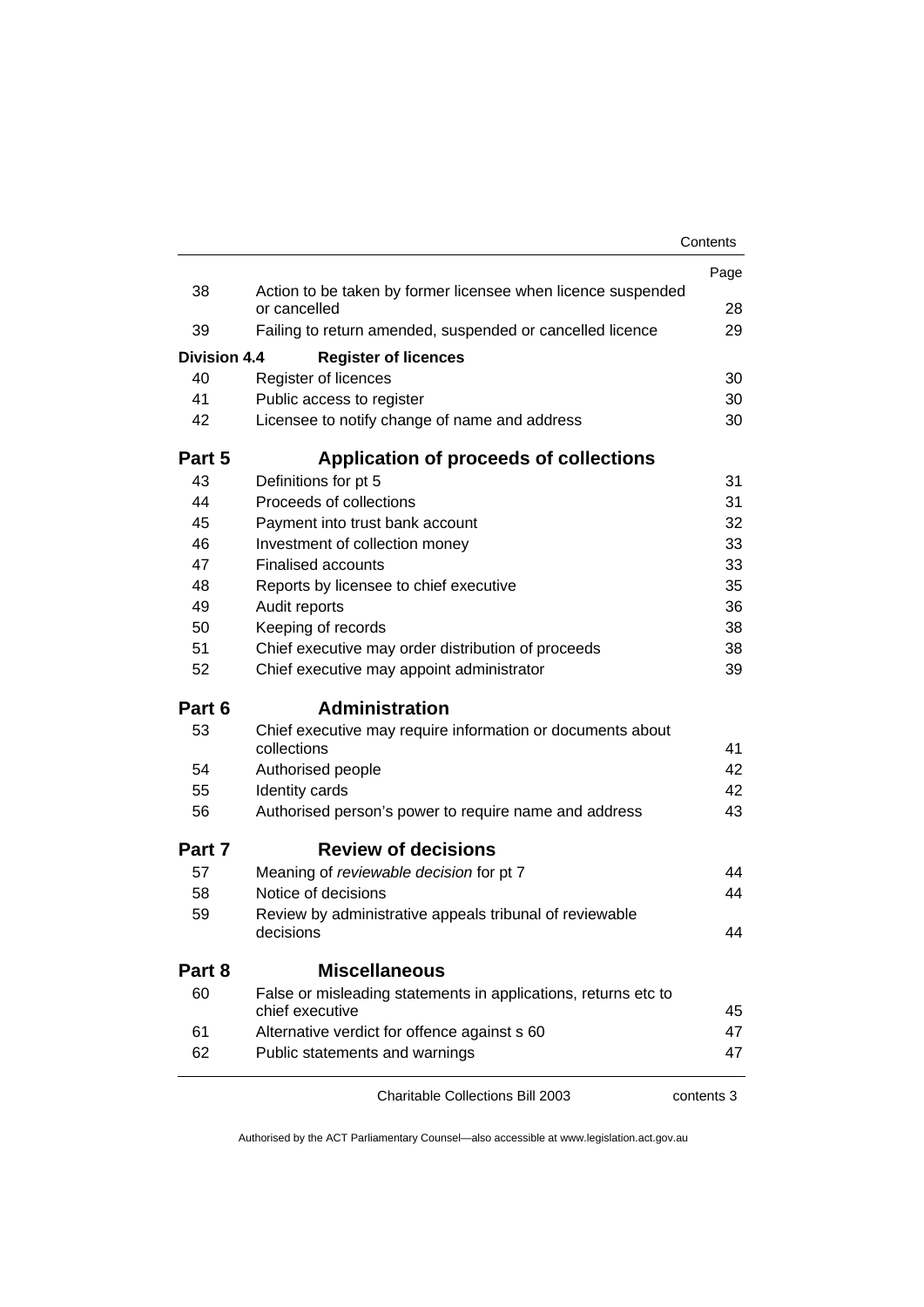|                   |                                                                                             | Page |
|-------------------|---------------------------------------------------------------------------------------------|------|
| 63                | Determination of fees                                                                       | 48   |
| 64                | Approved forms                                                                              | 48   |
| 65                | Regulation-making power                                                                     | 48   |
| Part 9            | <b>Transitional and other provisions</b>                                                    |      |
| 66                | Repeal of Collections Act 1959                                                              | 49   |
| 67                | <b>Existing licences</b>                                                                    | 49   |
| 68                | Regulations modifying pt 9<br>49<br>Expiry of pt 9<br>49<br>Hawkers Act 2003, section 4 (f) |      |
| 69                |                                                                                             |      |
| 70                |                                                                                             | 49   |
| <b>Schedule 1</b> | <b>Reviewable decisions</b>                                                                 | 50   |

| <b>Dictionary</b> |  |
|-------------------|--|
|                   |  |

contents 4 Charitable Collections Bill 2003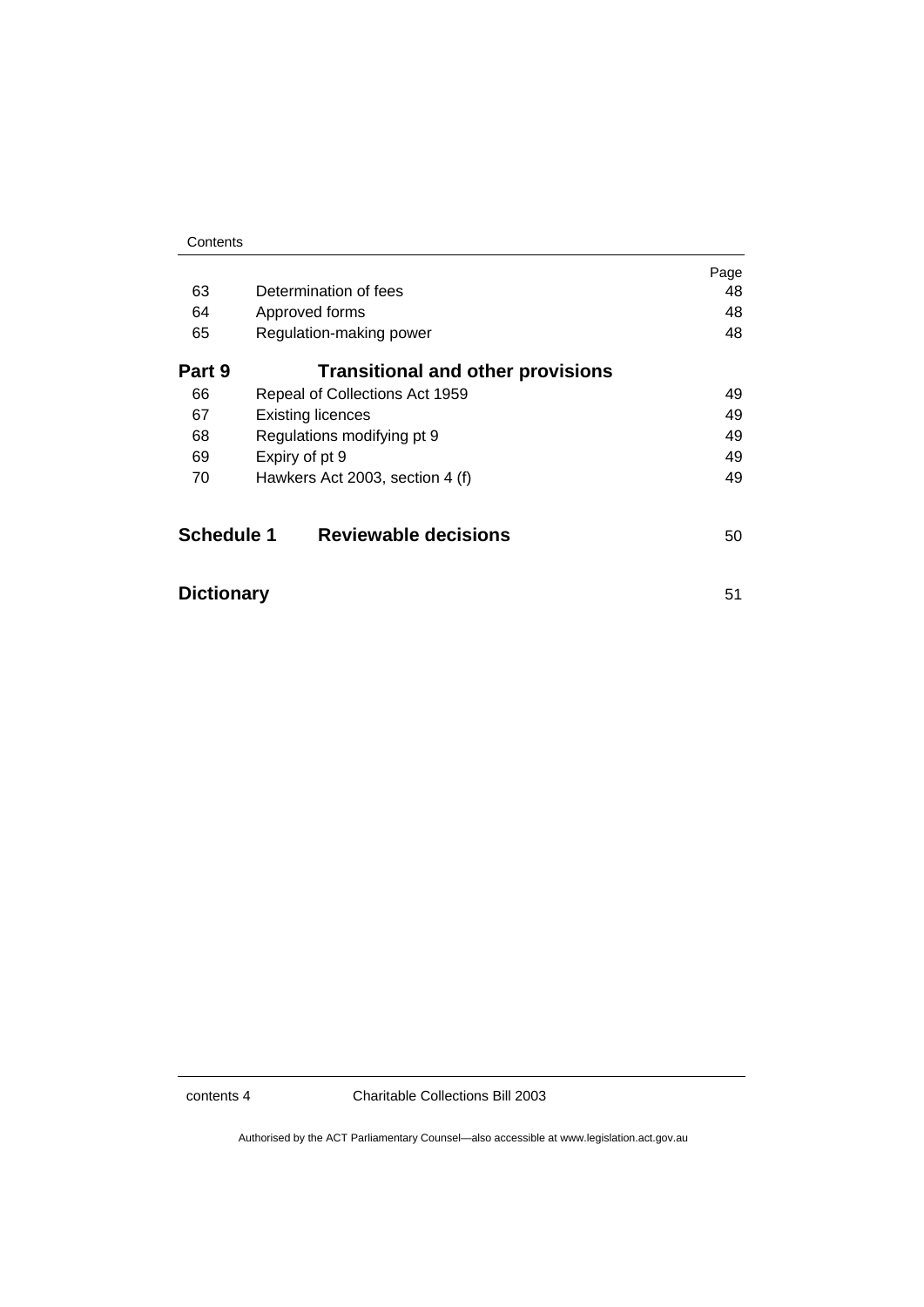2003

THE LEGISLATIVE ASSEMBLY FOR THE AUSTRALIAN CAPITAL TERRITORY

(As presented)

(Minister for Urban Services)

# **Charitable Collections Bill 2003**

## **A Bill for**

An Act to regulate collections for charities, and for other purposes

The Legislative Assembly for the Australian Capital Territory enacts as follows: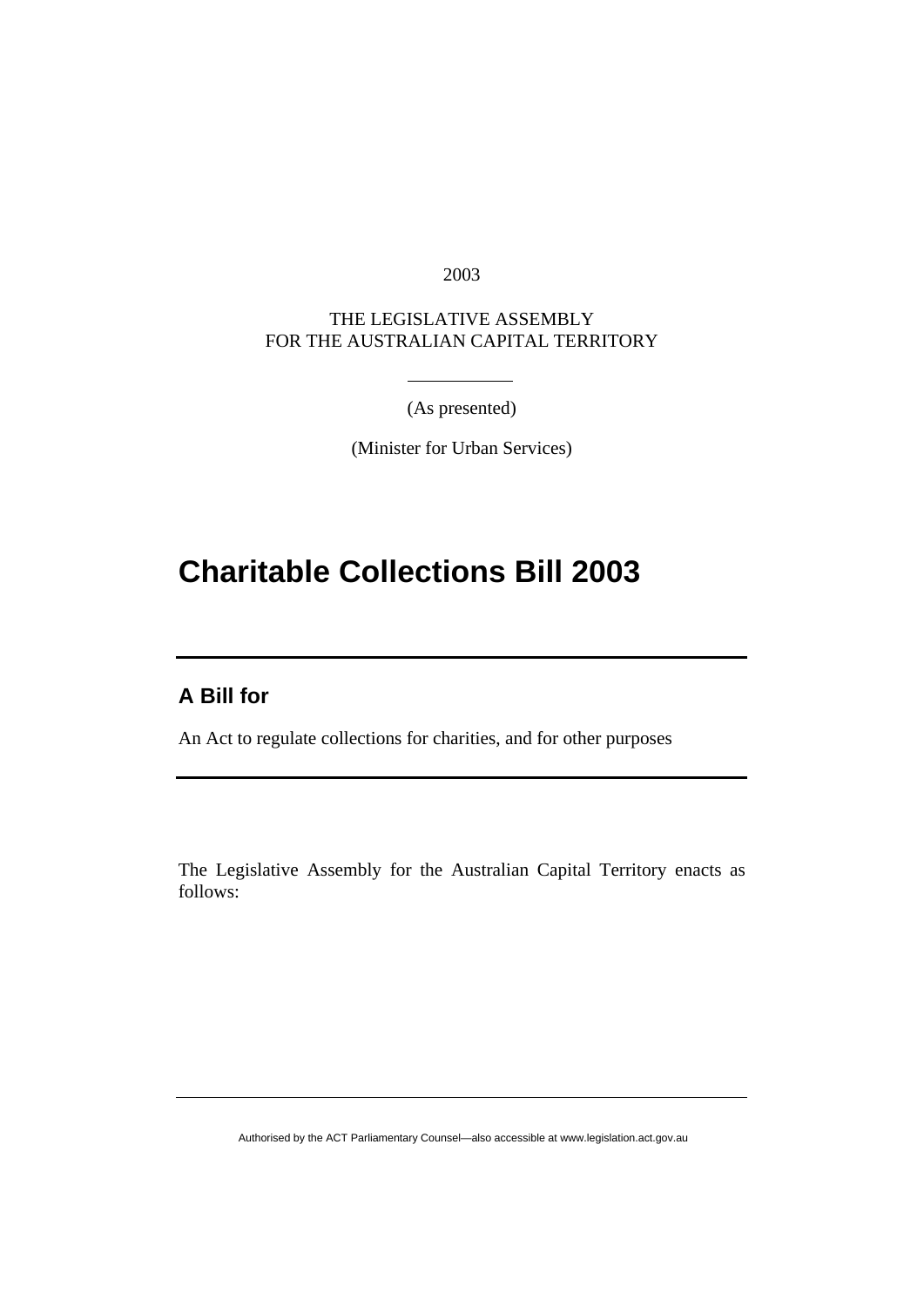Section 1

# **Part 1 Preliminary**

| 2                    | 1            | <b>Name of Act</b>                                         |                                                                                                                                                                                                                                                                            |
|----------------------|--------------|------------------------------------------------------------|----------------------------------------------------------------------------------------------------------------------------------------------------------------------------------------------------------------------------------------------------------------------------|
| 3                    |              | This Act is the Charitable Collections Act 2003.           |                                                                                                                                                                                                                                                                            |
| 4                    | $\mathbf{2}$ | <b>Commencement</b>                                        |                                                                                                                                                                                                                                                                            |
| 5                    |              |                                                            | This Act commences on a day fixed by the Minister by written                                                                                                                                                                                                               |
| 6                    |              | notice.                                                    |                                                                                                                                                                                                                                                                            |
| 7<br>8               |              | Note 1                                                     | The naming and commencement provisions automatically commence on<br>the notification day (see Legislation Act, $s$ 75 (1)).                                                                                                                                                |
| 9<br>10<br>11        |              | Note 2                                                     | A single day or time may be fixed, or different days or times may be<br>fixed, for the commencement of different provisions (see Legislation<br>Act, $s$ 77 (1)).                                                                                                          |
| 12<br>13<br>14       |              | Note 3                                                     | If a provision has not commenced within 6 months beginning on the<br>notification day, it automatically commences on the first day after that<br>period (see Legislation Act, s 79).                                                                                       |
| 15                   | 3            | <b>Dictionary</b>                                          |                                                                                                                                                                                                                                                                            |
| 16                   |              | The dictionary at the end of this Act is part of this Act. |                                                                                                                                                                                                                                                                            |
| 17<br>18<br>19<br>20 |              | Note 1                                                     | The dictionary at the end of this Act defines certain words and<br>expressions used in this Act, and includes references (signpost<br>definitions) to other words and expressions defined elsewhere in this<br>Act.                                                        |
| 21<br>22             |              |                                                            | For example, the signpost definition <i>collection</i> —see section 7. means<br>that the expression 'collection' is defined in that section.                                                                                                                               |
| 23<br>24<br>25<br>26 |              | Note 2                                                     | A definition in the dictionary (including a signpost definition) applies to<br>the entire Act unless the definition, or another provision of the Act,<br>provides otherwise or the contrary intention otherwise appears (see<br>Legislation Act, $s$ 155 and $s$ 156 (1)). |
| 27                   | 4            | <b>Notes</b>                                               |                                                                                                                                                                                                                                                                            |
| 28                   |              |                                                            | A note included in this Act is explanatory and is not part of this Act.                                                                                                                                                                                                    |
| 29                   |              | <b>Note</b>                                                | See Legislation Act, $s$ 127 (1), (4) and (5) for the legal status of notes.                                                                                                                                                                                               |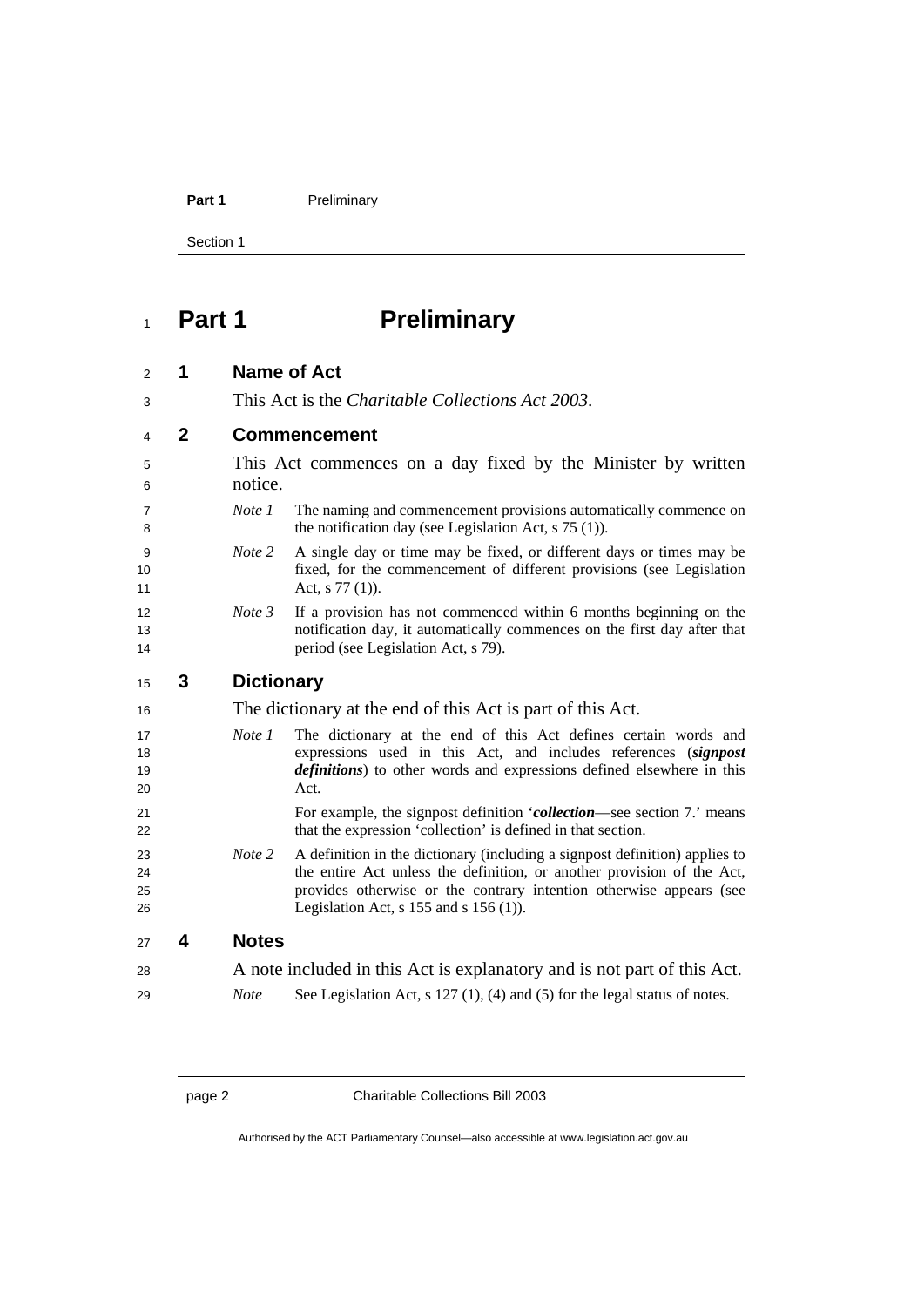| ection 5 |  |
|----------|--|
|          |  |

|    | 5 | Offences against Act-application of Criminal Code etc |                                                                        |
|----|---|-------------------------------------------------------|------------------------------------------------------------------------|
| 2  |   |                                                       | Other legislation applies in relation to offences against this Act.    |
| 3  |   | Note 1                                                | Criminal Code                                                          |
| 4  |   |                                                       | The Criminal Code, ch 2 applies to all offences against this Act (see  |
| 5  |   |                                                       | Code, pt $2.1$ ).                                                      |
| 6  |   |                                                       | The chapter sets out the general principles of criminal responsibility |
|    |   |                                                       | (including burdens of proof and general defences), and defines terms   |
| 8  |   |                                                       | used for offences to which the Code applies (eg conduct, intention,    |
| -9 |   |                                                       | <i>recklessness</i> and <i>strict liability</i> ).                     |
| 10 |   | Note 2                                                | Penalty units                                                          |
| 11 |   |                                                       | The Legislation Act, s 133 deals with the meaning of offence penalties |
| 12 |   |                                                       | that are expressed in penalty units.                                   |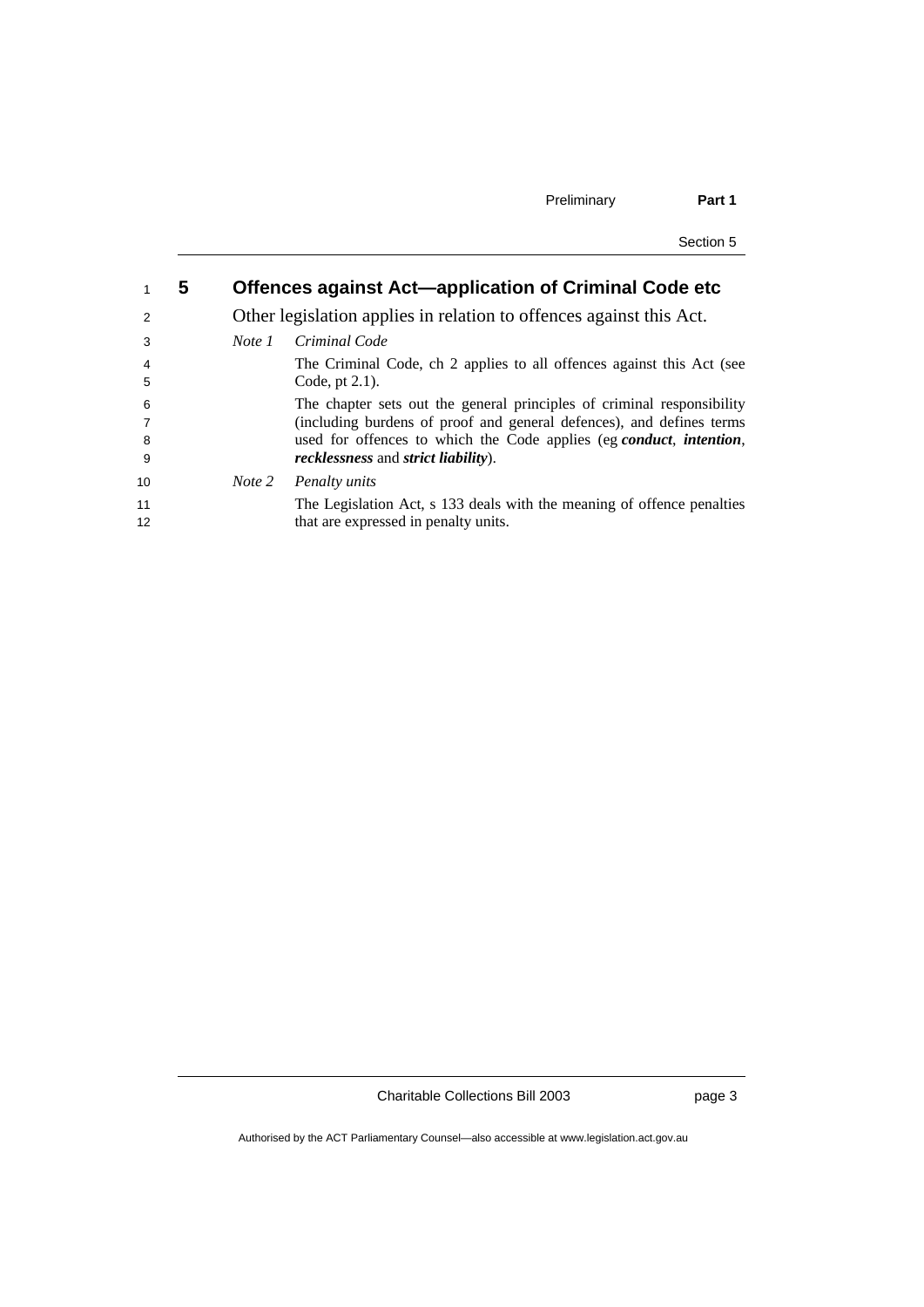#### **Part 2 Objects and key concepts**

Section 6

## **Part 2 Objects and key concepts**

## **6 Objects of Act**

The objects of this Act are—

- (a) to promote proper management and administration of collections; and
- 
- (b) to ensure proper record-keeping and auditing of accounts for collections; and
	- (c) to ensure that the public has access to information about collections.

| 10 |  | What is a collection |
|----|--|----------------------|
|----|--|----------------------|

- (1) For this Act, a *collection* is the soliciting or receiving by a person of money or a benefit if, before or during the soliciting or receiving, 13 the person represents that the purpose of the soliciting or receiving, 14 or that the purpose of an activity or enterprise of which the soliciting 15 or receiving is part, is or includes a charitable purpose.
- (2) For subsection (1), it is immaterial whether the money or benefit is 17 solicited or received-
- (a) in person; or
- (b) by post, telephone, email, fax or other means; or
- (c) as a donation or otherwise.
- **Examples for par (c)**
- 22 1 by participation in a lottery, art union or competition
- 2 by placing clothing in a clothing bin operated by a charity
- 3 by giving goods to an op-shop
- 4 by sponsorship for a walkathon, telethon or similar event
- 5 in relation to the supply of food, entertainment or other goods or services
- *Note* An example is part of the Act, is not exhaustive and may extend, but does not limit, the meaning of the provision in which it appears (see Legislation Act, s 126 and s 132).

page 4 Charitable Collections Bill 2003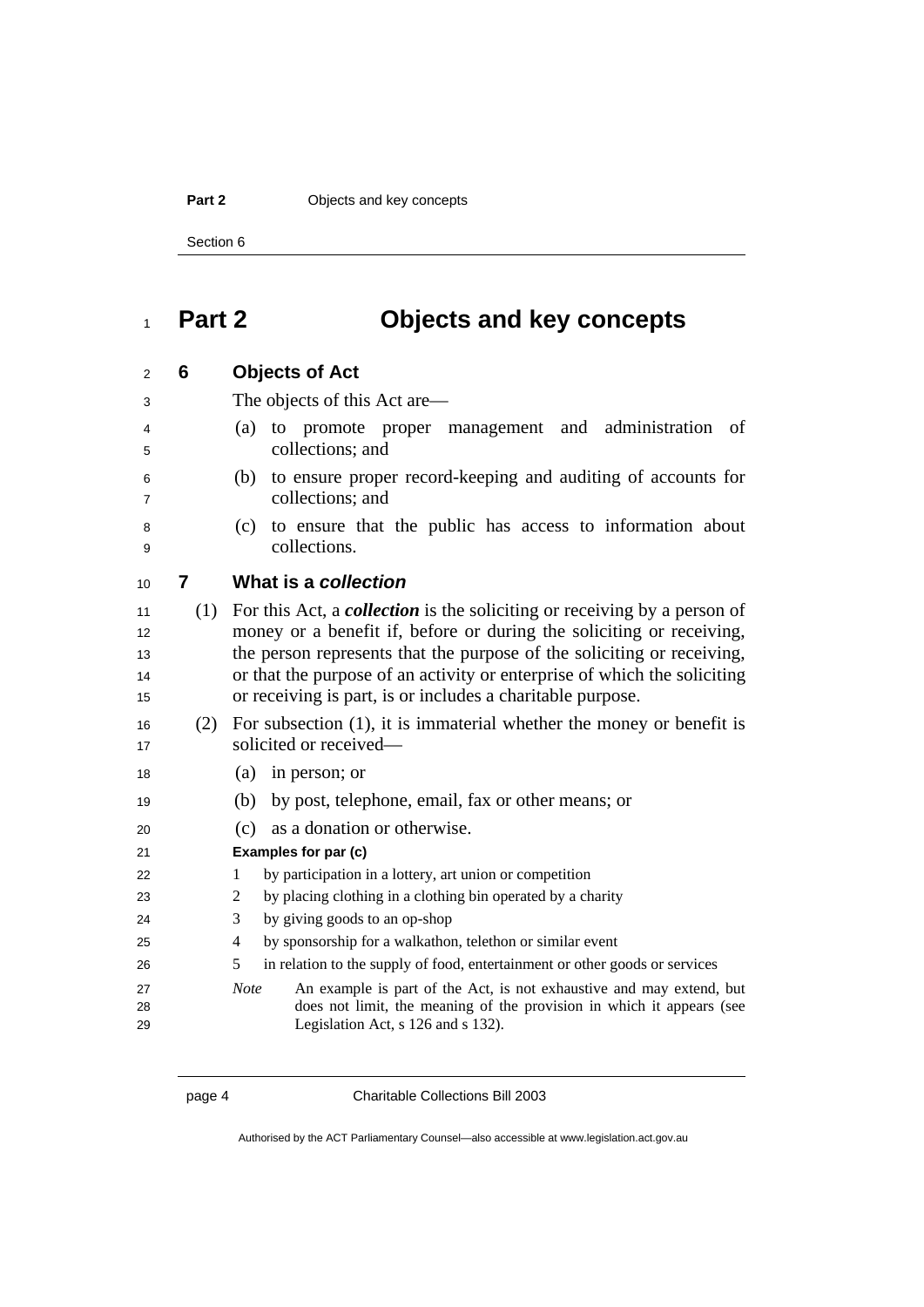Objects and key concepts **Part 2** 

|     | Section 7                                                                                                                                                                                                                                                                                            |
|-----|------------------------------------------------------------------------------------------------------------------------------------------------------------------------------------------------------------------------------------------------------------------------------------------------------|
| (3) | A <i>collection</i> does not include the following:                                                                                                                                                                                                                                                  |
|     | soliciting or receiving money or a benefit from the carrying out<br>(a)<br>of an approved lottery or exempt lottery, other than an exempt<br>lottery for a charitable purpose;                                                                                                                       |
|     | soliciting or receiving a bequest under a will;<br>(b)                                                                                                                                                                                                                                               |
|     | soliciting a person to become a member of an entity or to pay<br>(c)<br>the joining or membership fee of an entity;                                                                                                                                                                                  |
|     | <b>Note</b><br>Entity includes an individual, corporation and unincorporated<br>body, see Legislation Act, dict, pt 1, defs entity and person.                                                                                                                                                       |
|     | soliciting or receiving money or a benefit by, or on behalf of,<br>(d)<br>an entity on premises owned or leased by the entity from<br>members and guests solely or mainly for the entity's purposes;                                                                                                 |
|     | soliciting or receiving money or a benefit solely or mainly<br>(e)<br>from people sharing a common employer, principal or<br>workplace by one of those people for a purpose connected<br>directly with another of those people or with a relative or<br>domestic partner of another of those people; |
|     | <b>Note</b><br><b>Domestic partner</b> is defined in the Legislation Act, s 169.                                                                                                                                                                                                                     |
|     | soliciting or receiving money or a benefit from an Australian<br>(f)<br>government (including a local government) or a public entity<br>created by, or that represents in any capacity, an Australian<br>government (including a local government);                                                  |
|     | anything else declared under the regulations not to be a<br>(g)<br>collection.                                                                                                                                                                                                                       |
|     | Example for par (d)                                                                                                                                                                                                                                                                                  |
|     | a collection taken up during a church service                                                                                                                                                                                                                                                        |
|     | An example is part of the Act, is not exhaustive and may extend, but<br><b>Note</b><br>does not limit, the meaning of the provision in which it appears (see<br>Legislation Act, s 126 and s 132).                                                                                                   |
|     | $(4)$ In this section:                                                                                                                                                                                                                                                                               |
|     | <i>approved lottery</i> means an approved lottery under the <i>Lotteries Act</i><br>1964 or a lottery, scheme or competition approved under a<br>corresponding State law.                                                                                                                            |

Charitable Collections Bill 2003 page 5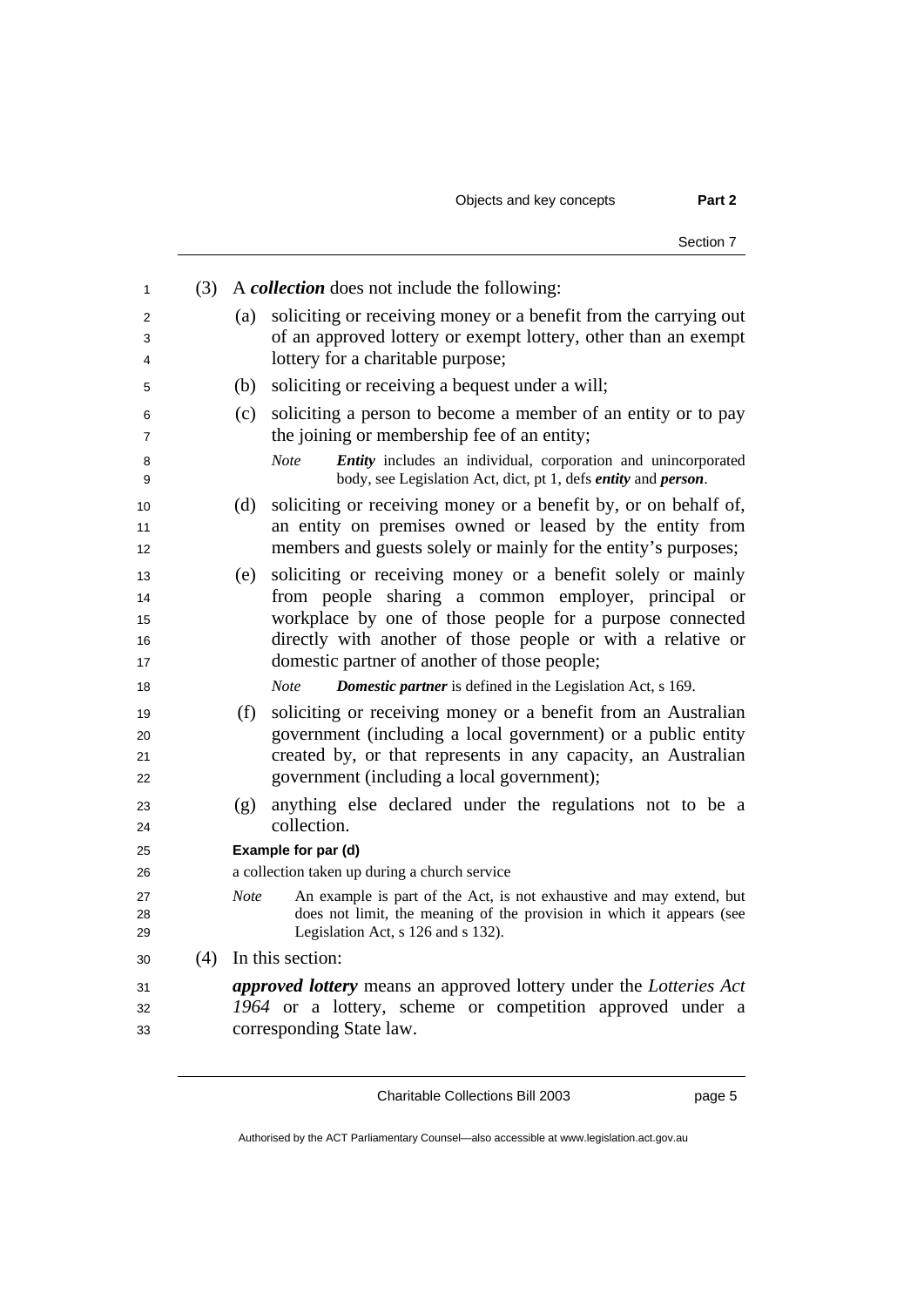#### **Part 2 Objects and key concepts**

Section 8 *exempt lottery* means— (a) an exempt lottery under the *Lotteries Act 1964*; or (b) a lottery, scheme or competition that is exempt under a corresponding State law. **8 Who** *conducts* **a collection**  (1) For this Act, a person *conducts* a collection if the person organises or manages, or assists in organising or managing, the collection in any capacity other than as an employee or agent. *Note* A person acting in the capacity of an employee or agent *takes part* in a 10 collection, see s  $9(1)(b)$ . (2) For subsection (1), it is immaterial whether the person— 12 (a) is a volunteer or is being paid; or (b) is the only person taking part in the collection; or (c) acts in person or by an employee or agent; or (d) is acting on the person's own behalf or as an executive officer 16 of an entity. *Note Entity* includes an individual, corporation and unincorporated body, see Legislation Act, dict, pt 1, defs *entity* and *person*. (3) Despite subsection (1), if a commercial fundraiser conducts all or part of a collection for someone else (the *principal*) who is conducting the collection, a reference in this Act to a person who *conducts* the collection includes a reference to the commercial fundraiser in relation to any aspect of the collection conducted by 24 the commercial fundraiser. (4) To remove any doubt, subsection (3) does not prevent the application of this Act to the principal in relation to any aspect of 27 the collection (including any aspect conducted by the commercial fundraiser), and, in particular, does not relieve the principal of the principal's obligation to ensure that this Act is fully complied with in relation to the collection.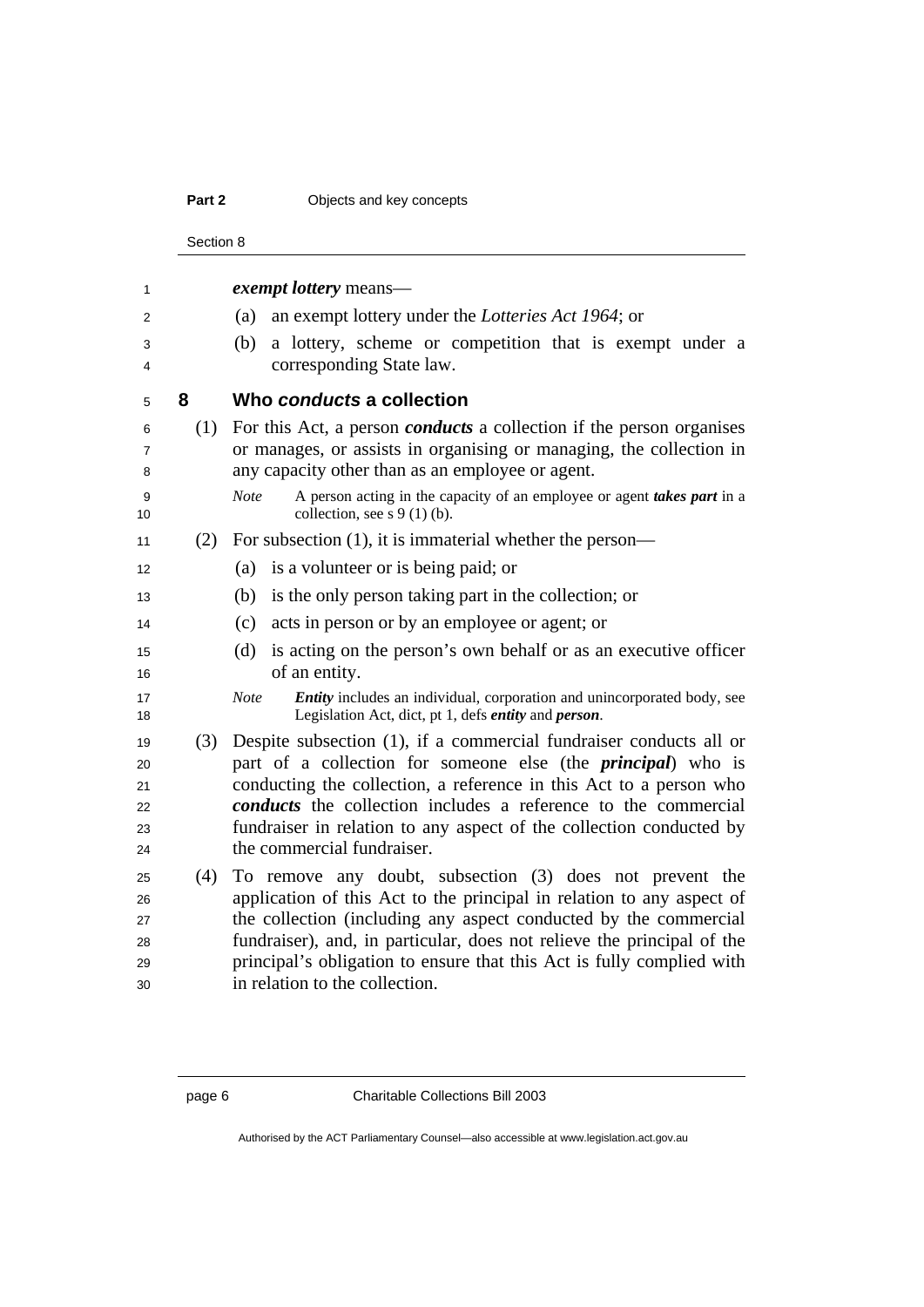Objects and key concepts **Part 2** 

|     | Section 9                                                                                                                                                                                        |
|-----|--------------------------------------------------------------------------------------------------------------------------------------------------------------------------------------------------|
| 9   | Who takes part in a collection                                                                                                                                                                   |
| (1) | For this Act, a person <i>takes part</i> in a collection if—                                                                                                                                     |
|     | the person solicits or receives money or a benefit for the<br>(a)<br>purposes of the collection; or                                                                                              |
|     | the person organises or manages, or assists in organising or<br>(b)<br>managing, the collection as an employee or agent.                                                                         |
| (2) | To remove any doubt, a person who conducts a collection also takes<br><i>part</i> in the collection if the person solicits or receives money or a<br>benefit for the purposes of the collection. |
| 10  | Meaning of proceeds of a collection                                                                                                                                                              |
|     | For this Act, the <i>proceeds</i> of a collection means—                                                                                                                                         |
|     | money or benefits received for the purposes of the collection;<br>(a)<br>and                                                                                                                     |
|     | money or benefits obtained, directly or indirectly, because of<br>(b)<br>the carrying out of the collection; and                                                                                 |
|     | money or benefits derived, whether completely or partly or<br>(c)<br>directly or indirectly, from money or benefits mentioned in<br>paragraph $(a)$ or $(b)$ .                                   |
| 11  | <b>Meaning of benefit</b>                                                                                                                                                                        |
|     | For this Act, <b>benefit</b> includes—                                                                                                                                                           |
|     | property (other than money); and<br>(a)                                                                                                                                                          |
|     | (b)<br>any gain or reward.                                                                                                                                                                       |
|     | <b>Note</b><br><b>Property</b> is defined in the Legislation Act, dict, pt 1.                                                                                                                    |
| 12  | <b>Meaning of commercial fundraiser</b>                                                                                                                                                          |
|     | For this Act, a <i>commercial fundraiser</i> , for a collection, is a person                                                                                                                     |
|     | who is engaged on a commercial basis by a person conducting the                                                                                                                                  |
|     | collection to conduct all or part of the collection for the other<br>person.                                                                                                                     |
|     |                                                                                                                                                                                                  |

Charitable Collections Bill 2003 **page 7**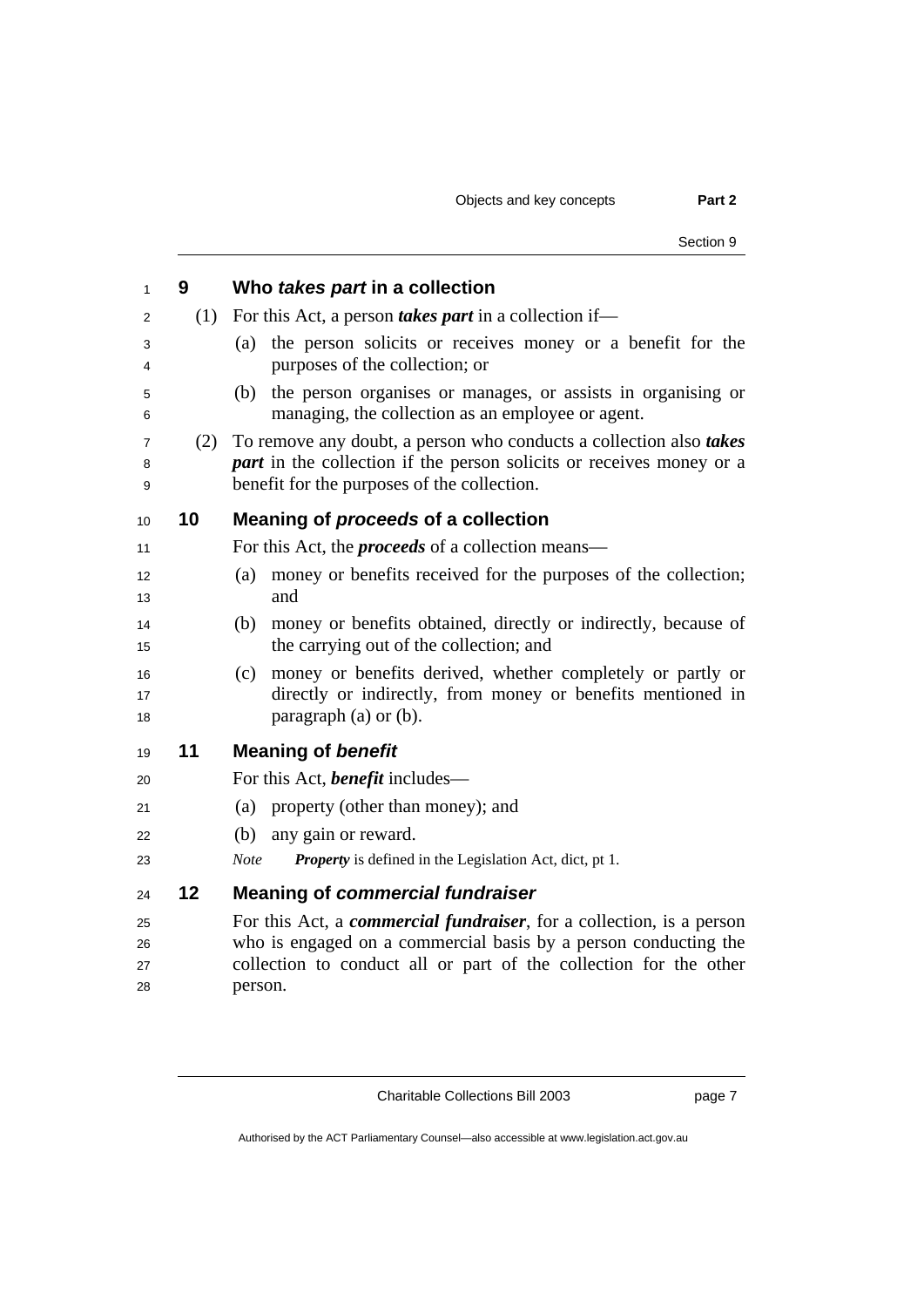## **Part 2 Objects and key concepts**

Section 13

| 1 | 13 |             | <b>Meaning of licensee</b>                                               |
|---|----|-------------|--------------------------------------------------------------------------|
| 2 |    |             | For this Act, a <i>licensee</i> is the holder of a licence.              |
| 3 |    | <i>Note</i> | For the application of this Act to a licence issued to an unincorporated |
| 4 |    |             | body, see div 4.2 (Unincorporated bodies).                               |
|   |    |             |                                                                          |

page 8 Charitable Collections Bill 2003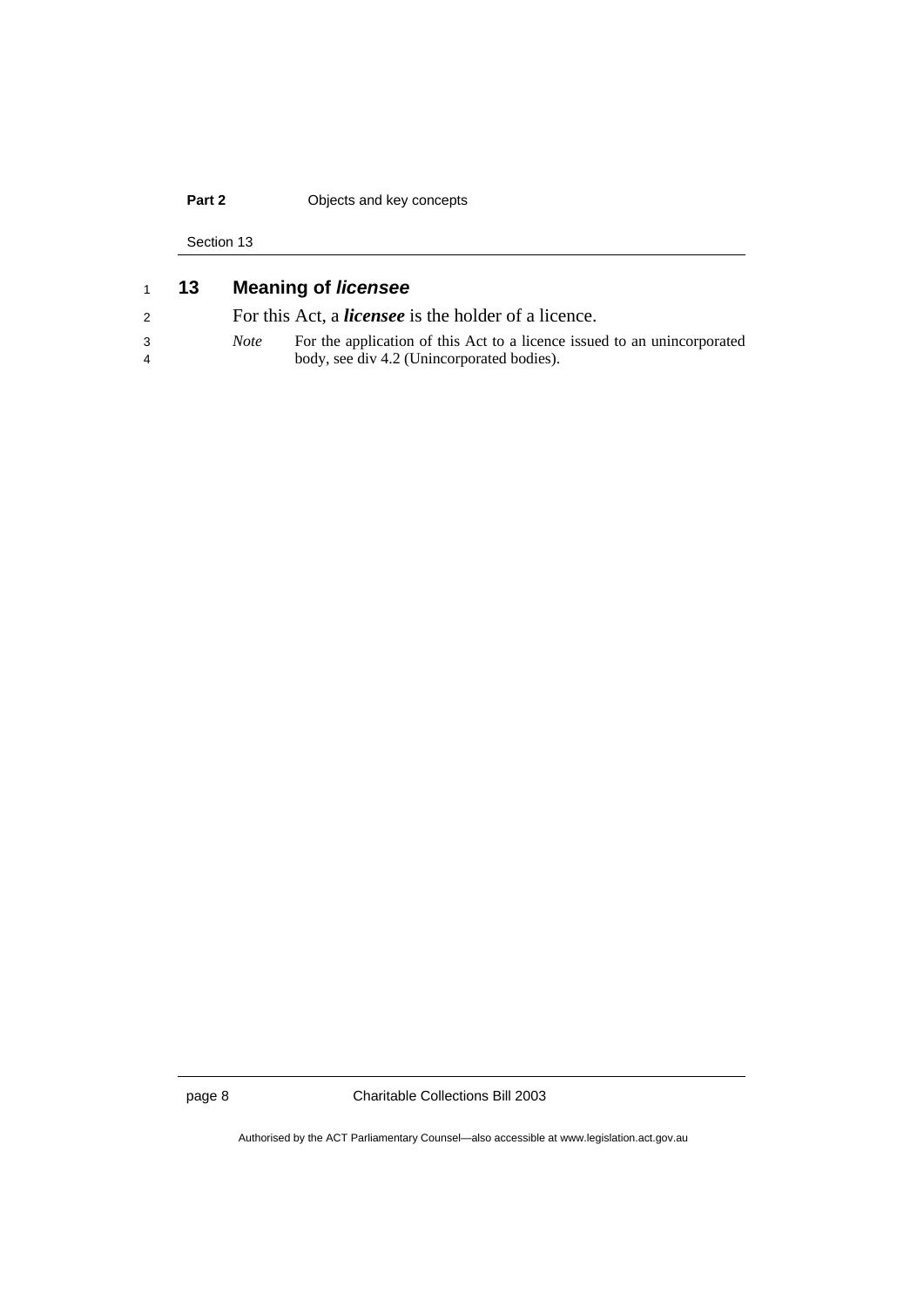## <sup>1</sup>**Part 3 Collections—offences**

| 2             | 14  | <b>Unlawfully conducting collections</b>                                                                                                                           |
|---------------|-----|--------------------------------------------------------------------------------------------------------------------------------------------------------------------|
| 3             | (1) | A person commits an offence if-                                                                                                                                    |
| 4             |     | the person conducts a collection; and<br>(a)                                                                                                                       |
| 5<br>6        |     | the person is not authorised by a licence to conduct the<br>(b)<br>collection.                                                                                     |
| 7<br>8        |     | Maximum penalty: 200 penalty units, imprisonment for 2 years or<br>both.                                                                                           |
| 9<br>10<br>11 | (2) | This section does not apply if the person is authorised to conduct the<br>collection by the licensee for the licence authorising the conduct of<br>the collection. |
| 12            | (3) | An offence against this section is a strict liability offence.                                                                                                     |
| 13            | 15  | Unlawfully taking part in collections                                                                                                                              |
| 14            | (1) | A person commits an offence if—                                                                                                                                    |
| 15            |     | the person takes part in a collection; and<br>(a)                                                                                                                  |
| 16<br>17      |     | the person is not authorised by the relevant licensee to take part<br>(b)<br>in the collection; and                                                                |
| 18            |     | either-<br>(c)                                                                                                                                                     |
| 19<br>20      |     | the person knows that he or she is not authorised to take<br>(i)<br>part in the collection; or                                                                     |
| 21<br>22      |     | the person is reckless about whether he or she is<br>(ii)<br>authorised to take part in the collection.                                                            |
| 23<br>24      |     | Maximum penalty: 200 penalty units, imprisonment for 2 years or<br>both.                                                                                           |
| 25<br>26      | (2) | This section does not apply to the licensee for the licence<br>authorising the conduct of the collection.                                                          |
|               |     |                                                                                                                                                                    |

Charitable Collections Bill 2003 page 9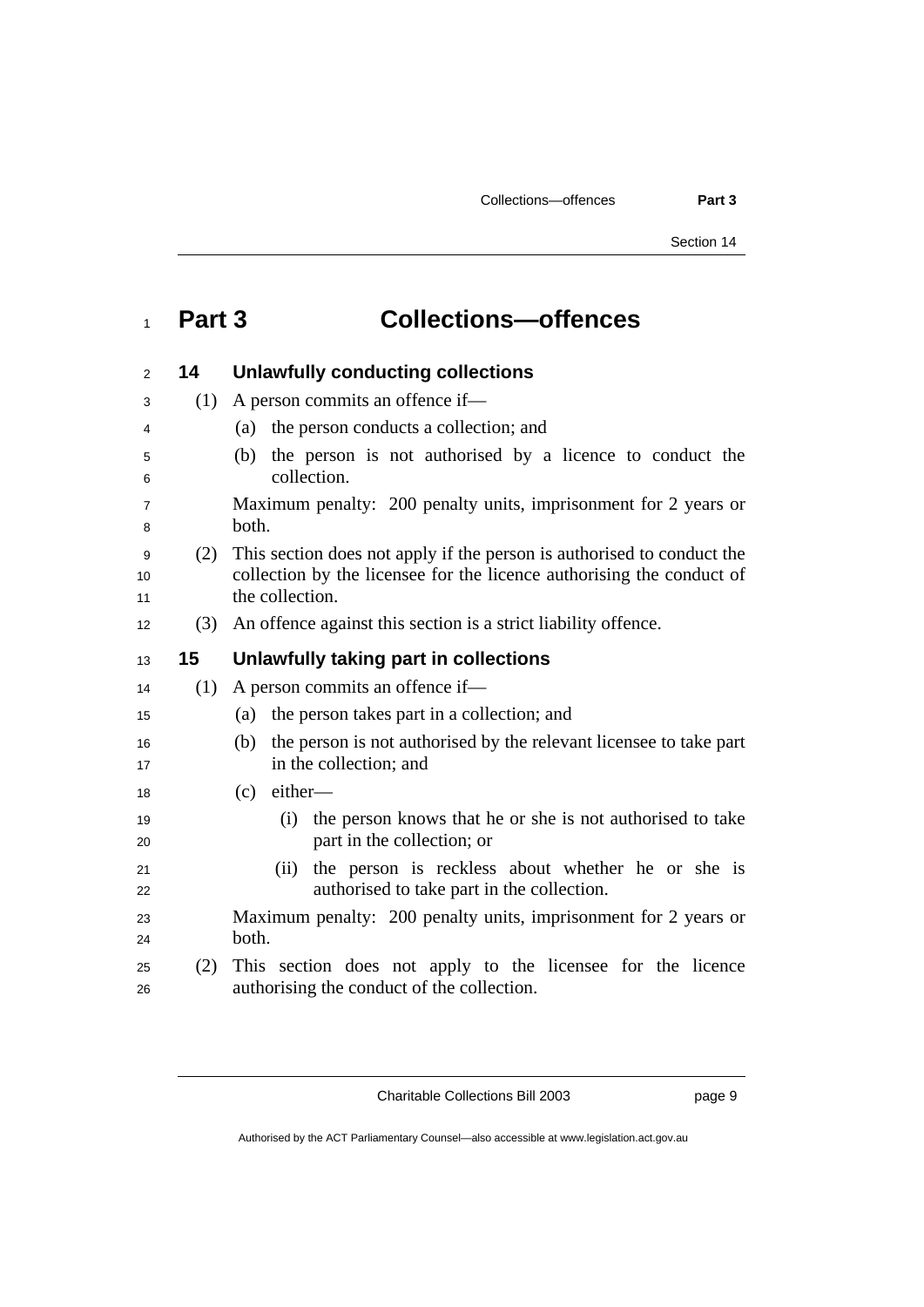### **Part 3 Collections**—offences

Section 16

|     | $(3)$ In this section:                                                                                    |
|-----|-----------------------------------------------------------------------------------------------------------|
|     | <i>relevant licensee</i> , for a person taking part in a collection, means the                            |
|     | licensee for the licence authorising the conduct of the collection.                                       |
| 16  | Identifying tags to be displayed when collecting                                                          |
|     | personally                                                                                                |
|     | A person commits an offence if—                                                                           |
|     | the person takes part in a collection; and<br>(a)                                                         |
|     | while taking part in the collection, the person personally<br>(b)                                         |
|     | solicits or receives money or a benefit from someone else for<br>the purposes of the collection; and      |
|     | the person is not displaying a complying identifying tag while<br>(c)                                     |
|     | the person solicits or receives the money or benefit.                                                     |
|     | Maximum penalty: 50 penalty units.                                                                        |
| (2) | This section does not apply to a person who takes part in a                                               |
|     | collection by post or telephone, email, fax or other electronic means.                                    |
| (3) | An offence against this section is a strict liability offence.                                            |
| (4) | In this section:                                                                                          |
|     | <i>complying identifying tag,</i> for a person taking part in a collection,<br>means a badge or tag that- |
|     | does not contravene any conditions of the licence authorising<br>(a)                                      |
|     | the conduct of the collection; and                                                                        |
|     | complies with any requirements prescribed<br>under<br>the<br>(b)                                          |
|     | regulations.                                                                                              |
| 17  | Required information to be given for collections                                                          |
|     | A person commits an offence if-                                                                           |
|     | (a) the person takes part in a collection; and                                                            |
|     | the person solicits or receives money or a benefit from<br>(b)                                            |
|     | someone else for the purposes of the collection; and                                                      |
|     | (1)<br>(1)                                                                                                |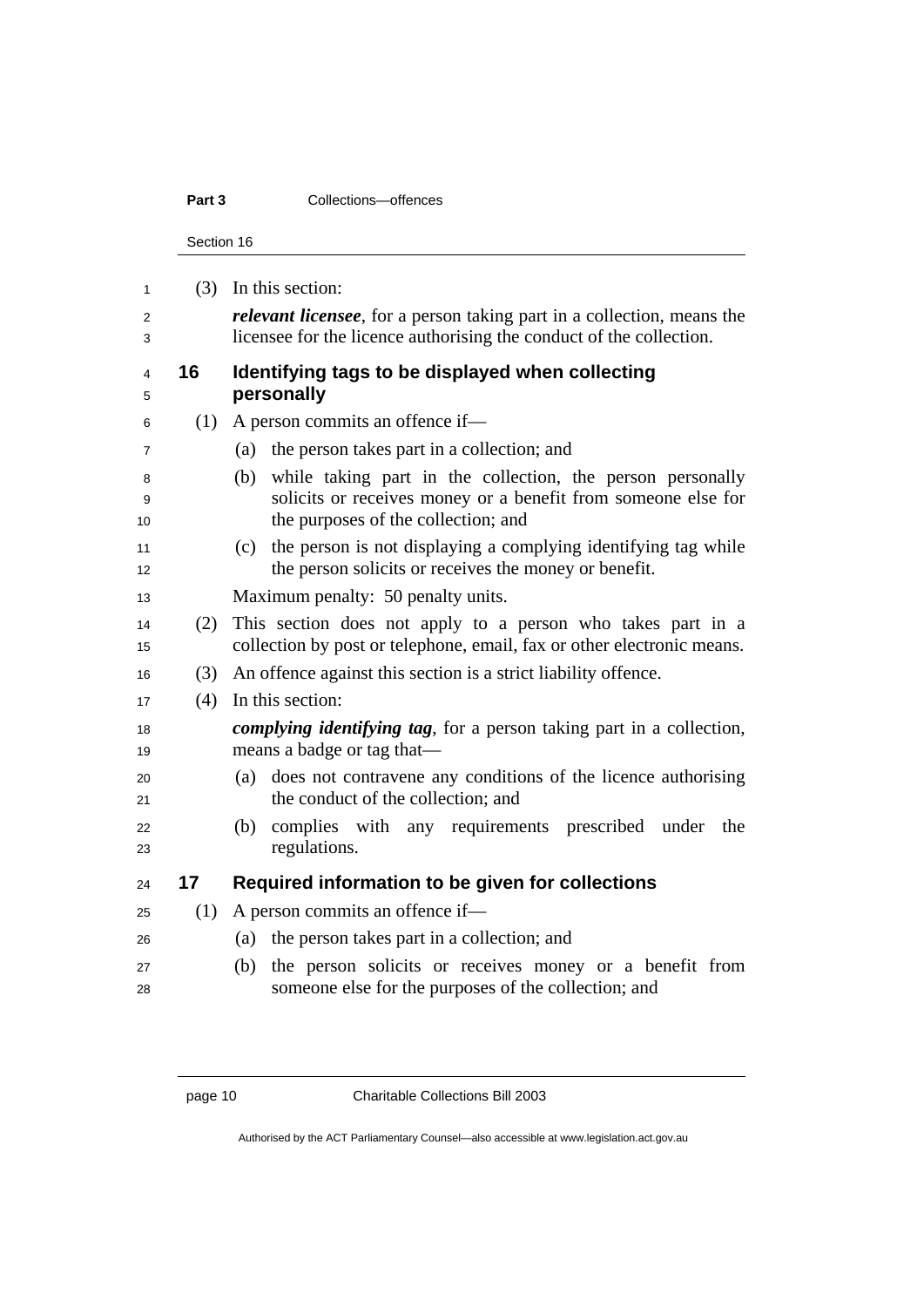#### Collections—offences **Part 3**

Section 17

| (c)<br>whom the money or benefit is solicited or received.<br>Maximum penalty: 50 penalty units.<br>An offence against this section is a strict liability offence.<br>(2)<br>(3)<br>In this section:<br><i>approved way</i> , for a collection, means—<br>any way required by the conditions of the licence authorising<br>(a)<br>the conduct of the collection; and<br>any way prescribed under the regulations.<br>(b)<br><i>required information</i> , for a collection, means—<br>(a)<br>of the licence authorising the conduct of the collection; and<br>any information prescribed under the regulations.<br>(b)<br><b>Examples</b><br>1<br>the following information (the required information):<br>the amount per sale or item sold that will be given to the charity<br>the period over which the collection will be carried out<br>the collection is authorised by the charity.<br>The licence conditions also require the fast food company to display brightly<br>coloured triangular signs of a certain size (the <i>approved way</i> ) containing the<br>information in each outlet for the period of the collection.<br>2<br>information (the <i>required information</i> ):<br>collection |                                                                                                                                                                                                                                                                                                                                 |
|-----------------------------------------------------------------------------------------------------------------------------------------------------------------------------------------------------------------------------------------------------------------------------------------------------------------------------------------------------------------------------------------------------------------------------------------------------------------------------------------------------------------------------------------------------------------------------------------------------------------------------------------------------------------------------------------------------------------------------------------------------------------------------------------------------------------------------------------------------------------------------------------------------------------------------------------------------------------------------------------------------------------------------------------------------------------------------------------------------------------------------------------------------------------------------------------------------------|---------------------------------------------------------------------------------------------------------------------------------------------------------------------------------------------------------------------------------------------------------------------------------------------------------------------------------|
|                                                                                                                                                                                                                                                                                                                                                                                                                                                                                                                                                                                                                                                                                                                                                                                                                                                                                                                                                                                                                                                                                                                                                                                                           | before soliciting or receiving the money or benefit the person<br>fails to make available, or offer to make available, the required<br>information (if any) in an approved way to the person from                                                                                                                               |
|                                                                                                                                                                                                                                                                                                                                                                                                                                                                                                                                                                                                                                                                                                                                                                                                                                                                                                                                                                                                                                                                                                                                                                                                           |                                                                                                                                                                                                                                                                                                                                 |
|                                                                                                                                                                                                                                                                                                                                                                                                                                                                                                                                                                                                                                                                                                                                                                                                                                                                                                                                                                                                                                                                                                                                                                                                           |                                                                                                                                                                                                                                                                                                                                 |
|                                                                                                                                                                                                                                                                                                                                                                                                                                                                                                                                                                                                                                                                                                                                                                                                                                                                                                                                                                                                                                                                                                                                                                                                           |                                                                                                                                                                                                                                                                                                                                 |
|                                                                                                                                                                                                                                                                                                                                                                                                                                                                                                                                                                                                                                                                                                                                                                                                                                                                                                                                                                                                                                                                                                                                                                                                           |                                                                                                                                                                                                                                                                                                                                 |
|                                                                                                                                                                                                                                                                                                                                                                                                                                                                                                                                                                                                                                                                                                                                                                                                                                                                                                                                                                                                                                                                                                                                                                                                           |                                                                                                                                                                                                                                                                                                                                 |
|                                                                                                                                                                                                                                                                                                                                                                                                                                                                                                                                                                                                                                                                                                                                                                                                                                                                                                                                                                                                                                                                                                                                                                                                           |                                                                                                                                                                                                                                                                                                                                 |
|                                                                                                                                                                                                                                                                                                                                                                                                                                                                                                                                                                                                                                                                                                                                                                                                                                                                                                                                                                                                                                                                                                                                                                                                           |                                                                                                                                                                                                                                                                                                                                 |
|                                                                                                                                                                                                                                                                                                                                                                                                                                                                                                                                                                                                                                                                                                                                                                                                                                                                                                                                                                                                                                                                                                                                                                                                           |                                                                                                                                                                                                                                                                                                                                 |
|                                                                                                                                                                                                                                                                                                                                                                                                                                                                                                                                                                                                                                                                                                                                                                                                                                                                                                                                                                                                                                                                                                                                                                                                           | any information about the collection required by the conditions                                                                                                                                                                                                                                                                 |
|                                                                                                                                                                                                                                                                                                                                                                                                                                                                                                                                                                                                                                                                                                                                                                                                                                                                                                                                                                                                                                                                                                                                                                                                           |                                                                                                                                                                                                                                                                                                                                 |
|                                                                                                                                                                                                                                                                                                                                                                                                                                                                                                                                                                                                                                                                                                                                                                                                                                                                                                                                                                                                                                                                                                                                                                                                           |                                                                                                                                                                                                                                                                                                                                 |
|                                                                                                                                                                                                                                                                                                                                                                                                                                                                                                                                                                                                                                                                                                                                                                                                                                                                                                                                                                                                                                                                                                                                                                                                           | A charity holds a licence authorising it to conduct collections in conjunction<br>with retail businesses. A fast food company is authorised by the charity to<br>conduct a collection for the charity based on sales over a particular period.<br>The licence conditions require each advertisement for the collection to state |
|                                                                                                                                                                                                                                                                                                                                                                                                                                                                                                                                                                                                                                                                                                                                                                                                                                                                                                                                                                                                                                                                                                                                                                                                           |                                                                                                                                                                                                                                                                                                                                 |
|                                                                                                                                                                                                                                                                                                                                                                                                                                                                                                                                                                                                                                                                                                                                                                                                                                                                                                                                                                                                                                                                                                                                                                                                           |                                                                                                                                                                                                                                                                                                                                 |
|                                                                                                                                                                                                                                                                                                                                                                                                                                                                                                                                                                                                                                                                                                                                                                                                                                                                                                                                                                                                                                                                                                                                                                                                           |                                                                                                                                                                                                                                                                                                                                 |
|                                                                                                                                                                                                                                                                                                                                                                                                                                                                                                                                                                                                                                                                                                                                                                                                                                                                                                                                                                                                                                                                                                                                                                                                           |                                                                                                                                                                                                                                                                                                                                 |
|                                                                                                                                                                                                                                                                                                                                                                                                                                                                                                                                                                                                                                                                                                                                                                                                                                                                                                                                                                                                                                                                                                                                                                                                           |                                                                                                                                                                                                                                                                                                                                 |
|                                                                                                                                                                                                                                                                                                                                                                                                                                                                                                                                                                                                                                                                                                                                                                                                                                                                                                                                                                                                                                                                                                                                                                                                           | A charity holds a licence authorising it to conduct a particular collection.<br>The charity engages a commercial fundraiser to conduct the collection for it.<br>The licence conditions provide that if the licensee engages a commercial<br>fundraiser, each advertisement for the collection must state the following         |
|                                                                                                                                                                                                                                                                                                                                                                                                                                                                                                                                                                                                                                                                                                                                                                                                                                                                                                                                                                                                                                                                                                                                                                                                           | the licensee has engaged a named commercial fundraiser for the                                                                                                                                                                                                                                                                  |

Charitable Collections Bill 2003 page 11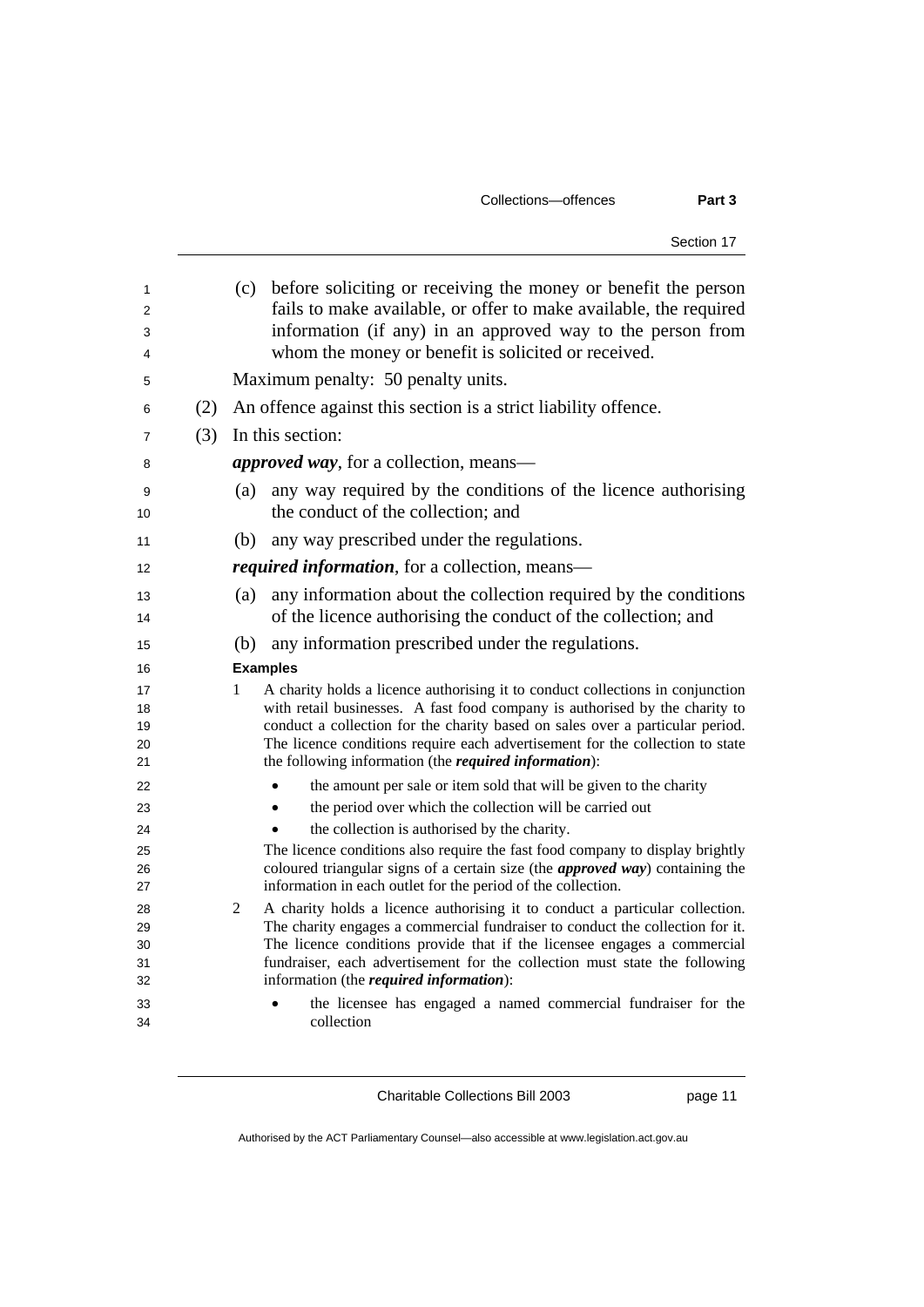#### **Part 3 Collections**—offences

|                   | Section 18 |                                                                                                                                                                                                                                                                                                                      |
|-------------------|------------|----------------------------------------------------------------------------------------------------------------------------------------------------------------------------------------------------------------------------------------------------------------------------------------------------------------------|
| 1<br>2            |            | the amount of remuneration payable to the commercial fundraiser or<br>how the remuneration is to be calculated.                                                                                                                                                                                                      |
| 3<br>4<br>5<br>6  |            | The licence conditions also require each person taking part in the collection<br>to display, in addition to (or as part of) a complying identifying tag (the<br>approved way), a statement to the effect that the collection is being<br>conducted by the named commercial fundraiser.                               |
| 7<br>8<br>9<br>10 |            | A charity holds a licence to conduct collections through clothing bins located<br>3<br>in shopping centres. The licence conditions require the clothing bins to<br>display a statement (the <i>required information</i> ) in a particular form (the<br><i>approved way</i> ) about who benefits from the collection. |
| 11<br>12<br>13    |            | <b>Note</b><br>An example is part of the Act, is not exhaustive and may extend, but<br>does not limit, the meaning of the provision in which it appears (see<br>Legislation Act, s 126 and s 132).                                                                                                                   |
| 14                | 18         | False or misleading information about collections etc                                                                                                                                                                                                                                                                |
| 15                | (1)        | A person commits an offence if—                                                                                                                                                                                                                                                                                      |
| 16                |            | the person is conducting or taking part in a collection; and<br>(a)                                                                                                                                                                                                                                                  |
| 17<br>18<br>19    |            | (b)<br>the person gives information about the collection, or something<br>required or permitted to be done under this Act in relation to<br>the collection, to someone else; and                                                                                                                                     |
| 20                |            | the person does so knowing that the information—<br>(c)                                                                                                                                                                                                                                                              |
| 21                |            | (i) is false or misleading; or                                                                                                                                                                                                                                                                                       |
| 22<br>23          |            | omits something without which the information is<br>(ii)<br>misleading.                                                                                                                                                                                                                                              |
| 24<br>25          |            | Maximum penalty: 100 penalty units, imprisonment for 1 year or<br>both.                                                                                                                                                                                                                                              |
| 26<br>27          |            | Note 1<br>For other offences about false or misleading statements to the chief<br>executive in relation to applications etc, see s 60.                                                                                                                                                                               |
| 28<br>29<br>30    |            | Note 2<br>A reference to an Act includes a reference to the statutory instruments<br>made or in force under the Act, including regulations (see Legislation<br>Act, s 104).                                                                                                                                          |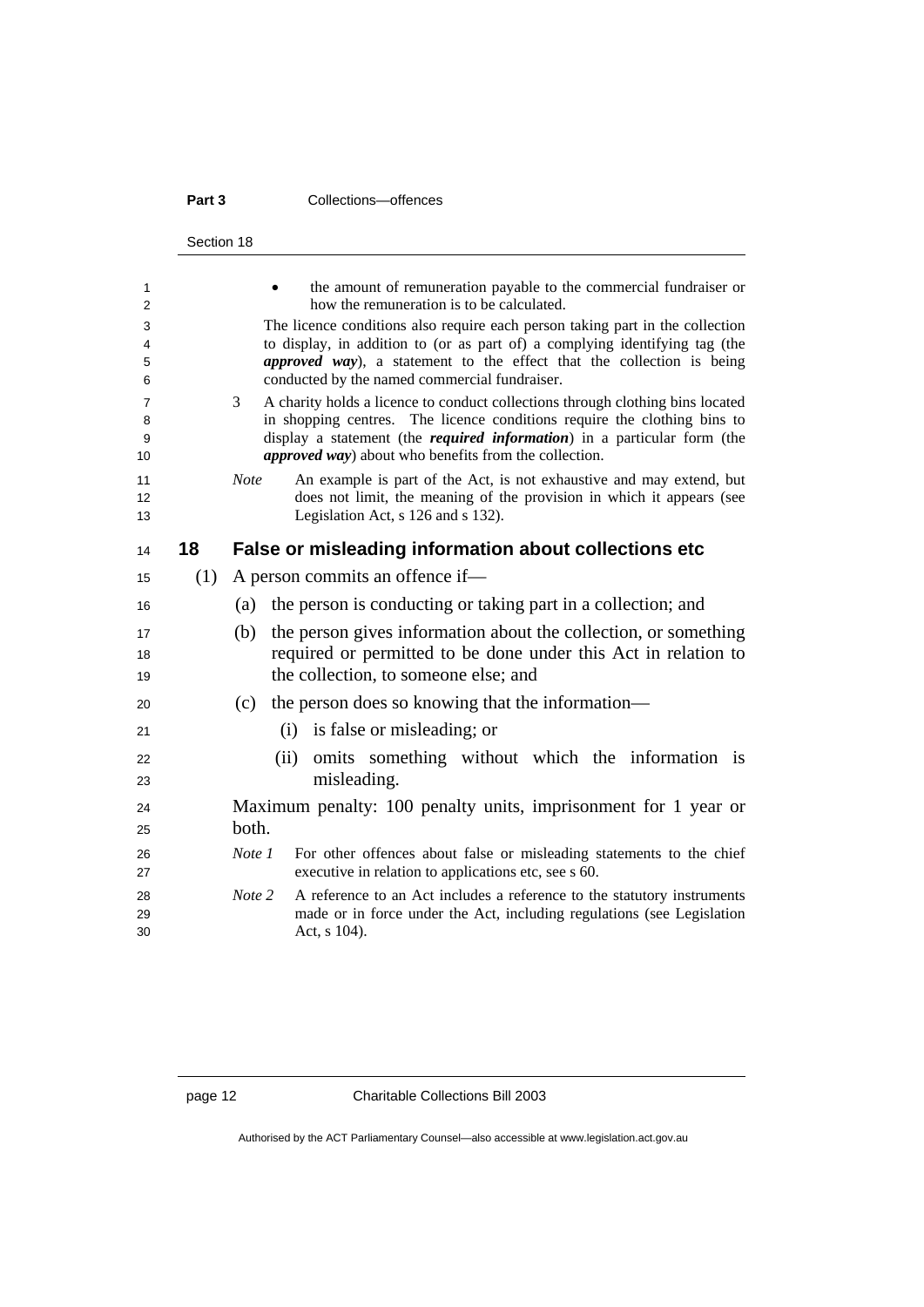| Section 19                                                                                                                                                                       |
|----------------------------------------------------------------------------------------------------------------------------------------------------------------------------------|
| A person commits an offence if—<br>(2)                                                                                                                                           |
| the person is conducting or taking part in a collection; and<br>(a)                                                                                                              |
| the person gives information about the collection, or something<br>(b)<br>required or permitted to be done under this Act in relation to<br>the collection, to someone else; and |
| the person is reckless about whether the statement—<br>(c)                                                                                                                       |
| (i) is false or misleading; or                                                                                                                                                   |
| omits something without which the information is<br>(ii)<br>misleading.                                                                                                          |
| Maximum penalty: 50 penalty units, imprisonment for 6 months or<br>both.                                                                                                         |
| <b>Note</b><br>A reference to an Act includes a reference to the statutory instruments<br>made or in force under the Act, including regulations (see Legislation<br>Act, s 104). |
| Subsections (1) (c) (i) and (2) (c) (i) do not apply if the information<br>(3)<br>is not false or misleading in a material particular.                                           |
| Subsections (1) (c) (ii) and (2) (c) (ii) do not apply if the omission<br>(4)<br>does not make the information misleading in a material particular.                              |
| In this section:<br>(5)                                                                                                                                                          |
| <i>collection</i> includes proposed collection.                                                                                                                                  |
| False or misleading documents about collections etc                                                                                                                              |
| A person commits an offence if—<br>(1)                                                                                                                                           |
| the person is conducting or taking part in a collection; and<br>(a)                                                                                                              |
| the person produces a document to someone else; and<br>(b)                                                                                                                       |
| the person does so knowing the document is false or<br>(c)<br>misleading; and                                                                                                    |
|                                                                                                                                                                                  |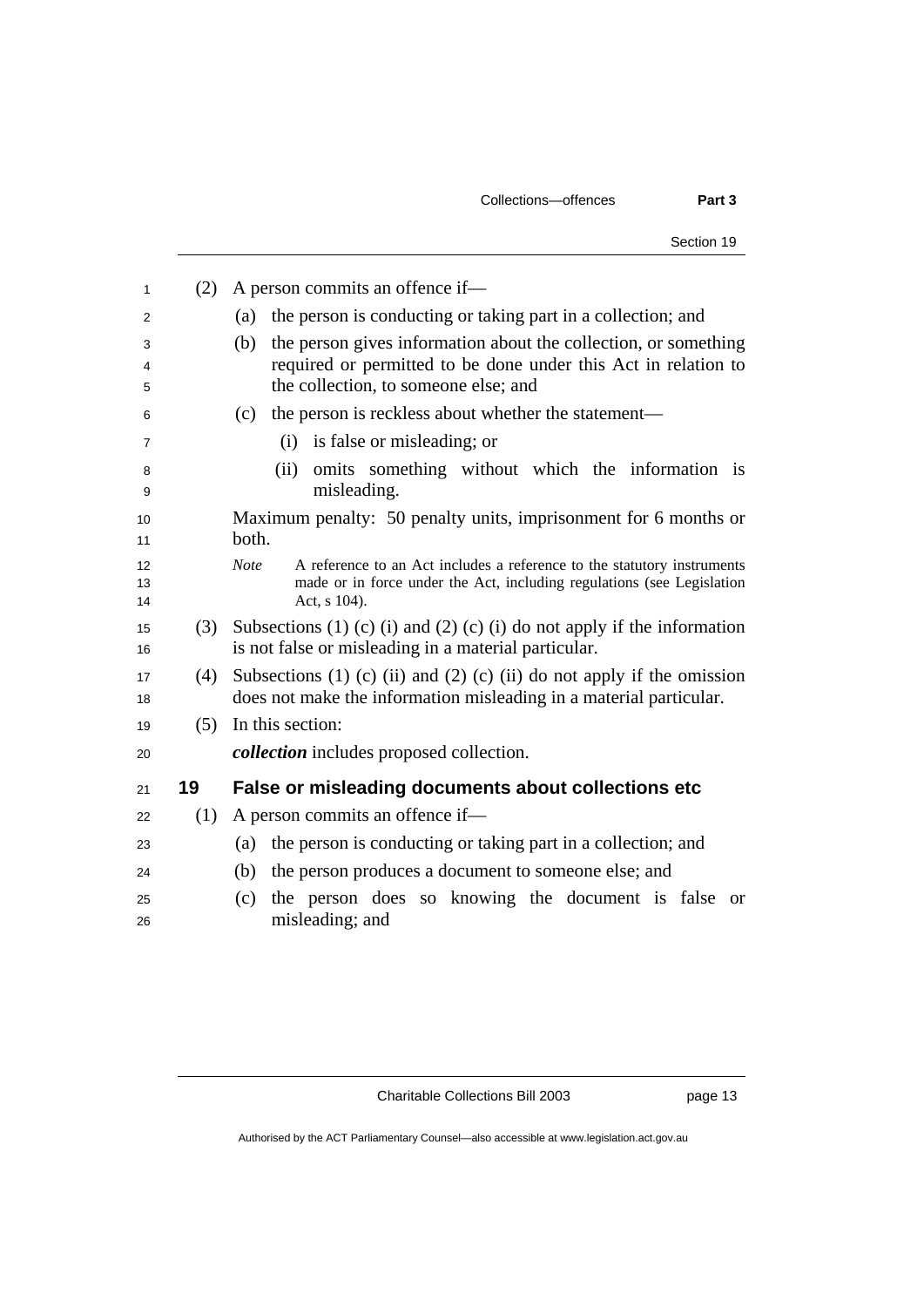### **Part 3 Collections**—offences

Section 19

|     | the document contains information about the collection or<br>(d)<br>something required or permitted to be done under this Act in<br>relation to the collection.             |
|-----|-----------------------------------------------------------------------------------------------------------------------------------------------------------------------------|
|     | Maximum penalty: 100 penalty units, imprisonment for 1 year or<br>both.                                                                                                     |
|     | Note 1<br>For other offences about false or misleading statements to the chief<br>executive in relation to applications etc, see s 60.                                      |
|     | Note 2<br>A reference to an Act includes a reference to the statutory instruments<br>made or in force under the Act, including regulations (see Legislation<br>Act, s 104). |
| (2) | Subsection (1) does not apply if the document is not false or<br>misleading in a material particular.                                                                       |
| (3) | Subsection (1) does not apply to a person who produces a document<br>if the document is accompanied by a signed statement—                                                  |
|     | stating that the document is, to the signing person's<br>(a)<br>knowledge, false or misleading in a material particular; and                                                |
|     | setting out, or referring to, the material particular in which the<br>(b)<br>document is, to the signing person's knowledge, false or<br>misleading.                        |
| (4) | The statement under subsection $(3)$ must be signed by—                                                                                                                     |
|     | the person; or<br>(a)                                                                                                                                                       |
|     | if the person who produces the document is a corporation-by<br>(b)<br>a competent officer of the corporation.                                                               |
| (5) | A person commits an offence if-                                                                                                                                             |
|     | the person is conducting or taking part in a collection; and<br>(a)                                                                                                         |
|     | the person produces a document to someone else; and<br>(b)                                                                                                                  |
|     | the person is reckless about whether the document is false or<br>(c)<br>misleading; and                                                                                     |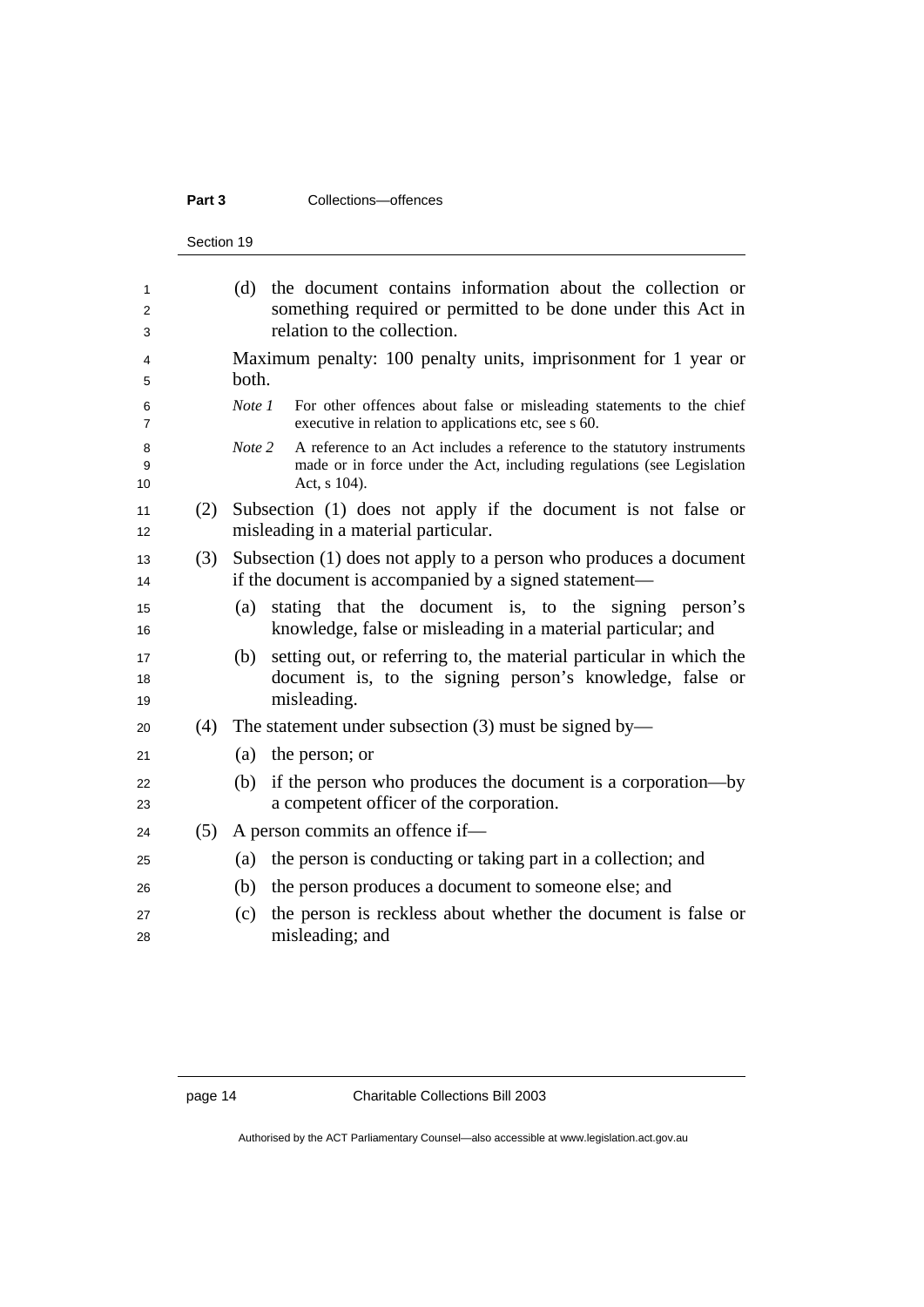### Collections—offences **Part 3**

| 1  |     | (d) the document contains information about the collection or                  |
|----|-----|--------------------------------------------------------------------------------|
| 2  |     | something required or permitted to be done under this Act in                   |
| 3  |     | relation to the collection.                                                    |
| 4  |     | Maximum penalty: 50 penalty units, imprisonment for 6 months or                |
| 5  |     | both.                                                                          |
| 6  | (6) | Subsection (5) does not apply if the document is not false or                  |
| 7  |     | misleading in a material particular.                                           |
| 8  | (7) | In this section:                                                               |
| 9  |     | <i>collection</i> includes proposed collection.                                |
| 10 |     | <i>document</i> includes a badge or tag.                                       |
| 11 |     | <i>produce</i> includes display.                                               |
|    |     |                                                                                |
| 12 | 20  | Alternative verdicts for offences against s 18 and s 19                        |
| 13 | (1) | This section applies if, in a prosecution for an offence against               |
| 14 |     | section 18 (1) or 19 (1) (a <i>primary offence</i> ), the trier of fact is not |
| 15 |     | satisfied that the defendant is guilty of the offence, but is satisfied        |
| 16 |     | beyond reasonable doubt that the defendant is guilty of—                       |
| 17 |     | for a prosecution for an offence against section $18(1)$ —an<br>(a)            |
| 18 |     | offence against section 18 $(2)$ (an <i>alternative offence</i> ); or          |
| 19 |     | for a prosecution for an offence against section 19 $(1)$ —an<br>(b)           |
| 20 |     | offence against section 19 (5) (also an <i>alternative offence</i> ).          |
| 21 | (2) | The trier of fact may find the defendant guilty of the relevant                |
| 22 |     | alternative offence but only if the defendant has been given                   |

Charitable Collections Bill 2003 page 15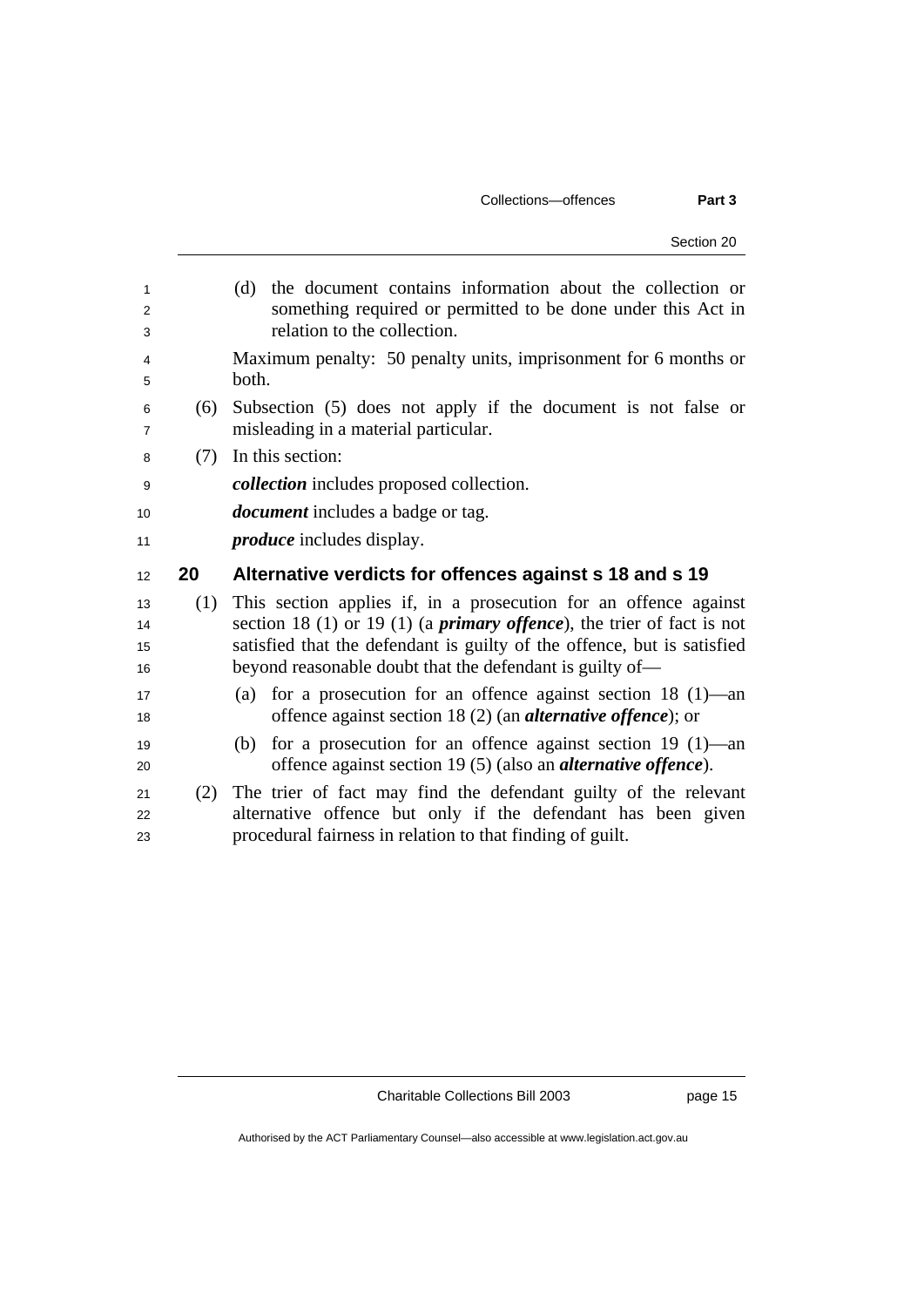## **Part 4 Licences to conduct collections**

## **Division 4.1 Issue and surrender of licences**

### **21 Application for licence**

|  | (1) An entity may apply in writing to the chief executive for a licence |
|--|-------------------------------------------------------------------------|
|  | authorising the entity to conduct a collection.                         |

- *Note 1 Entity* includes an individual, corporation and unincorporated body, see Legislation Act, dict, pt 1, defs *entity* and *person*.
- *Note 2* A fee may be determined under s 63 (Determination of fees) for this section.
- *Note 3* If a form is approved under s 64 (Approved forms) for an application, 12 the form must be used.
- (2) If the entity is an unincorporated body, the application must—
- (a) be made by an executive officer of the body on behalf of the 15 body; and
- (b) include the full name, address and contact telephone number of 17 an individual who is to be the nominated person for the body in 18 relation to the licence; and
- (c) include, or be accompanied by, the written consent of the individual to be the nominated person for the body in relation 21 to the licence.
- *Note Nominated person* is defined in s 30.
- (3) An application may relate to a particular collection or collections, particular kinds of collections, or collections generally.
- (4) A single application may be made by 2 or more entities for licences authorising each of them to conduct a collection or collections if each entity is identified in the application.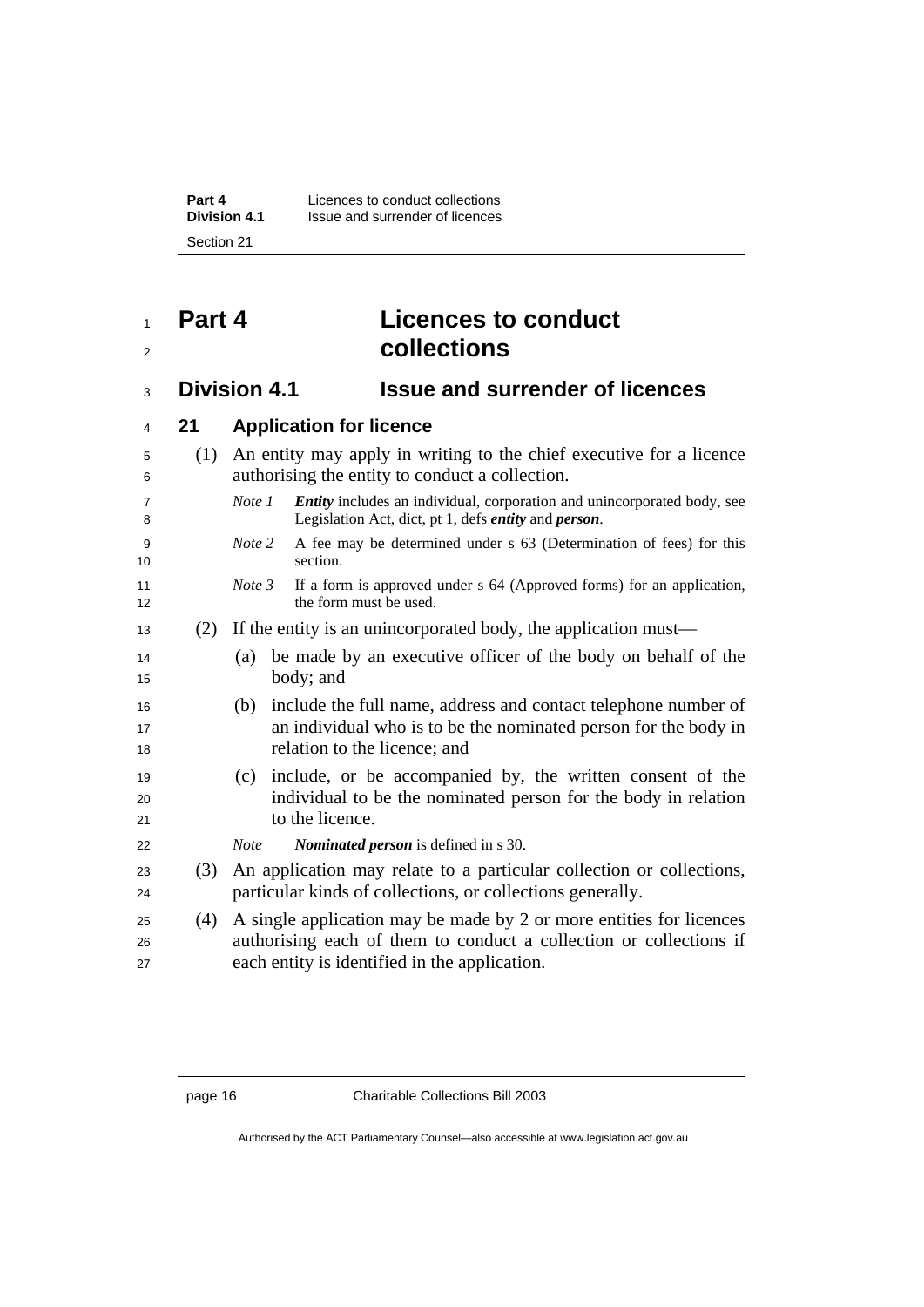|     | Licences to conduct collections<br>Part 4<br>Issue and surrender of licences<br><b>Division 4.1</b>                                                                                                                                                                                      |
|-----|------------------------------------------------------------------------------------------------------------------------------------------------------------------------------------------------------------------------------------------------------------------------------------------|
|     | Section 22                                                                                                                                                                                                                                                                               |
| 22  | <b>Further information etc</b>                                                                                                                                                                                                                                                           |
| (1) | The chief executive may, by written notice given to an applicant,<br>require the applicant to give the chief executive further stated<br>information or a stated document that the chief executive reasonably                                                                            |
|     | needs to decide the application.<br>For how documents may be given, see Legislation Act, pt 19.5.<br><i>Note</i>                                                                                                                                                                         |
| (2) | If the applicant fails to comply with a requirement under<br>subsection $(1)$ , the chief executive may refuse to consider the<br>application further.                                                                                                                                   |
| 23  | Decision on application for licence                                                                                                                                                                                                                                                      |
| (1) | On application for a licence, the chief executive must issue, or<br>refuse to issue, the licence.                                                                                                                                                                                        |
| (2) | The chief executive must refuse to issue a licence—                                                                                                                                                                                                                                      |
|     | (a) if satisfied that the purposes of the proposed collection to<br>which the application relates are not for, or do not include, a<br>charitable purpose; or                                                                                                                            |
|     | for an application in relation to an entity that is not the<br>(b)<br>applicant—unless satisfied the entity has agreed to the<br>application.                                                                                                                                            |
|     | Example for par (b)                                                                                                                                                                                                                                                                      |
|     | A fast food company applies for a licence to conduct a sales promotion that<br>includes a payment to a charity for each sale of a particular kind made by the<br>company. The chief executive can issue the licence only if satisfied that the<br>charity has agreed to the application. |
|     | <i>Entity</i> includes an individual, corporation and unincorporated body, see<br>Note 1<br>Legislation Act, dict, pt 1, defs <i>entity</i> and <i>person</i> .                                                                                                                          |
|     | Note 2<br>An example is part of the Act, is not exhaustive and may extend, but<br>does not limit, the meaning of the provision in which it appears (see<br>Legislation Act, s 126 and s 132).                                                                                            |
| (3) | The chief executive may refuse to issue a licence if satisfied that the<br>proposed collection to which the application relates will not be<br>conducted or carried out in a proper way (including in relation to the<br>supervision of people taking part in the collection).           |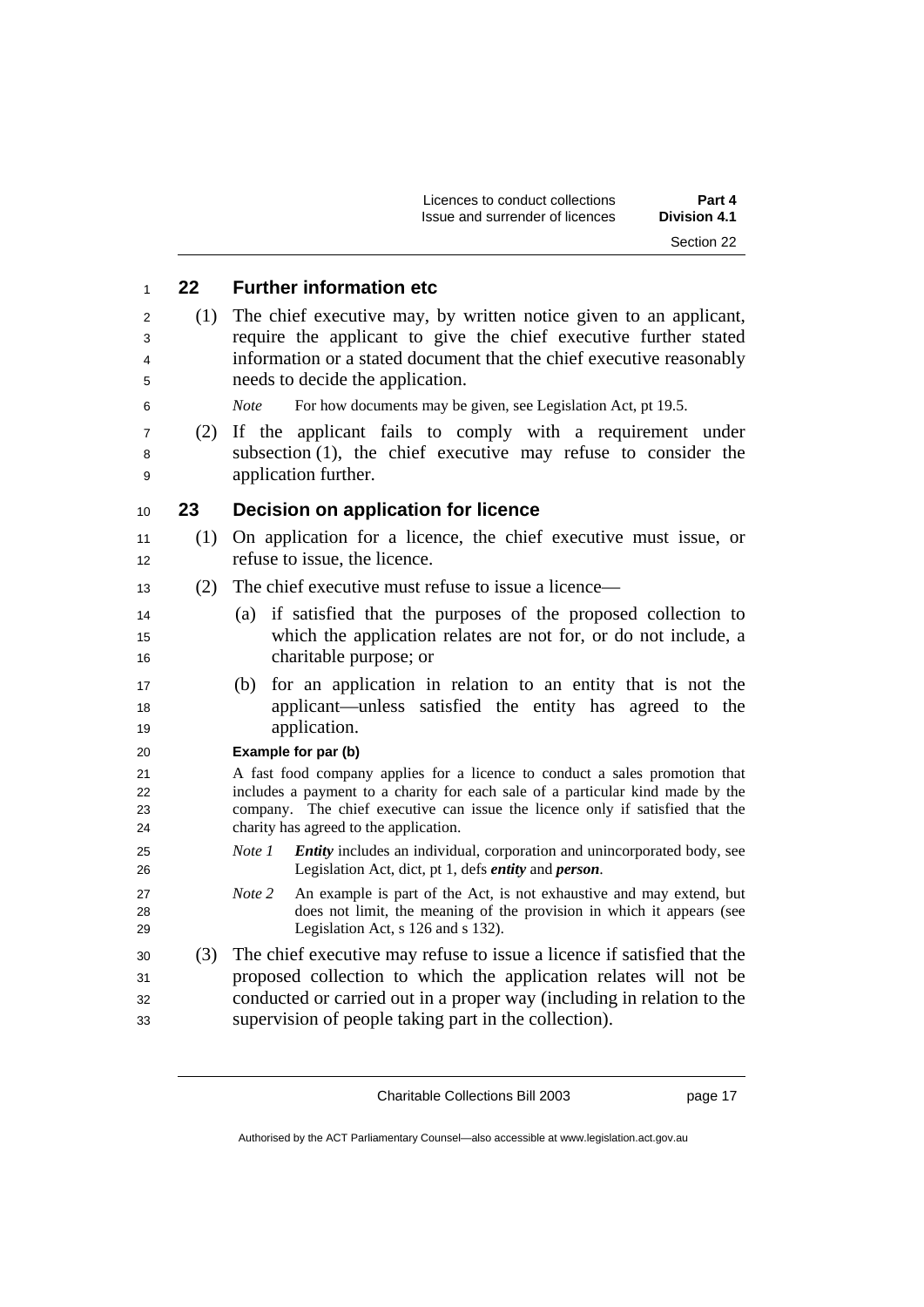|                      | <b>Division 4.1</b> |                  |       | Issue and surrender of licences                                                                                                                                                                                                                                                        |
|----------------------|---------------------|------------------|-------|----------------------------------------------------------------------------------------------------------------------------------------------------------------------------------------------------------------------------------------------------------------------------------------|
|                      | Section 23          |                  |       |                                                                                                                                                                                                                                                                                        |
| 1<br>2               | (4)                 | $that$ —         |       | The chief executive may also refuse to issue a licence if satisfied                                                                                                                                                                                                                    |
| 3                    |                     |                  |       | (a) for an application by an individual—                                                                                                                                                                                                                                               |
| 4<br>5               |                     |                  | (i)   | the person, or an associate of the person, has committed a<br>disqualifying act; or                                                                                                                                                                                                    |
| 6<br>7               |                     |                  | (ii)  | the person is taking the benefit of any law for the relief of<br>bankrupt or insolvent debtors; or                                                                                                                                                                                     |
| 8<br>9               |                     |                  | (iii) | any part of the person's income is assigned for the benefit<br>of the person's creditors; or                                                                                                                                                                                           |
| 10                   |                     | (b)              |       | for an application by a body—                                                                                                                                                                                                                                                          |
| 11<br>12             |                     |                  | (i)   | an executive officer, or an associate of an executive<br>officer, of the body has committed a disqualifying act; or                                                                                                                                                                    |
| 13                   |                     |                  | (ii)  | the body is an externally–administered body corporate; or                                                                                                                                                                                                                              |
| 14<br>15             |                     |                  | (iii) | if the body is an unincorporated body—the nominated<br>person for the body has committed a disqualifying act.                                                                                                                                                                          |
| 16<br>17<br>18       | (5)                 | licence.         |       | This section does not limit the matters to which the chief executive<br>may have regard in making a decision on an application for a                                                                                                                                                   |
| 19                   | (6)                 | In this section: |       |                                                                                                                                                                                                                                                                                        |
| 20<br>21<br>22<br>23 |                     |                  |       | <b>associate</b> —a person is an <b>associate</b> of someone else in relation to an<br>application for a licence if the person can, or will be able to, have a<br>significant influence over, or in relation to, the carrying out of a<br>collection to which the application relates. |
| 24                   |                     |                  |       | commit a disqualifying act includes engaging in a disqualifying act.                                                                                                                                                                                                                   |
| 25                   |                     |                  |       | <i>disqualifying act</i> means—                                                                                                                                                                                                                                                        |
| 26<br>27             |                     | (a)              |       | a contravention of this Act or a corresponding State law,<br>whether or not the contravention is an offence; or                                                                                                                                                                        |
| 28<br>29             |                     | (b)              |       | an offence involving fraud or dishonesty of which the person<br>has been convicted or found guilty; or                                                                                                                                                                                 |
|                      |                     |                  |       |                                                                                                                                                                                                                                                                                        |

**Part 4 Licences to conduct collections**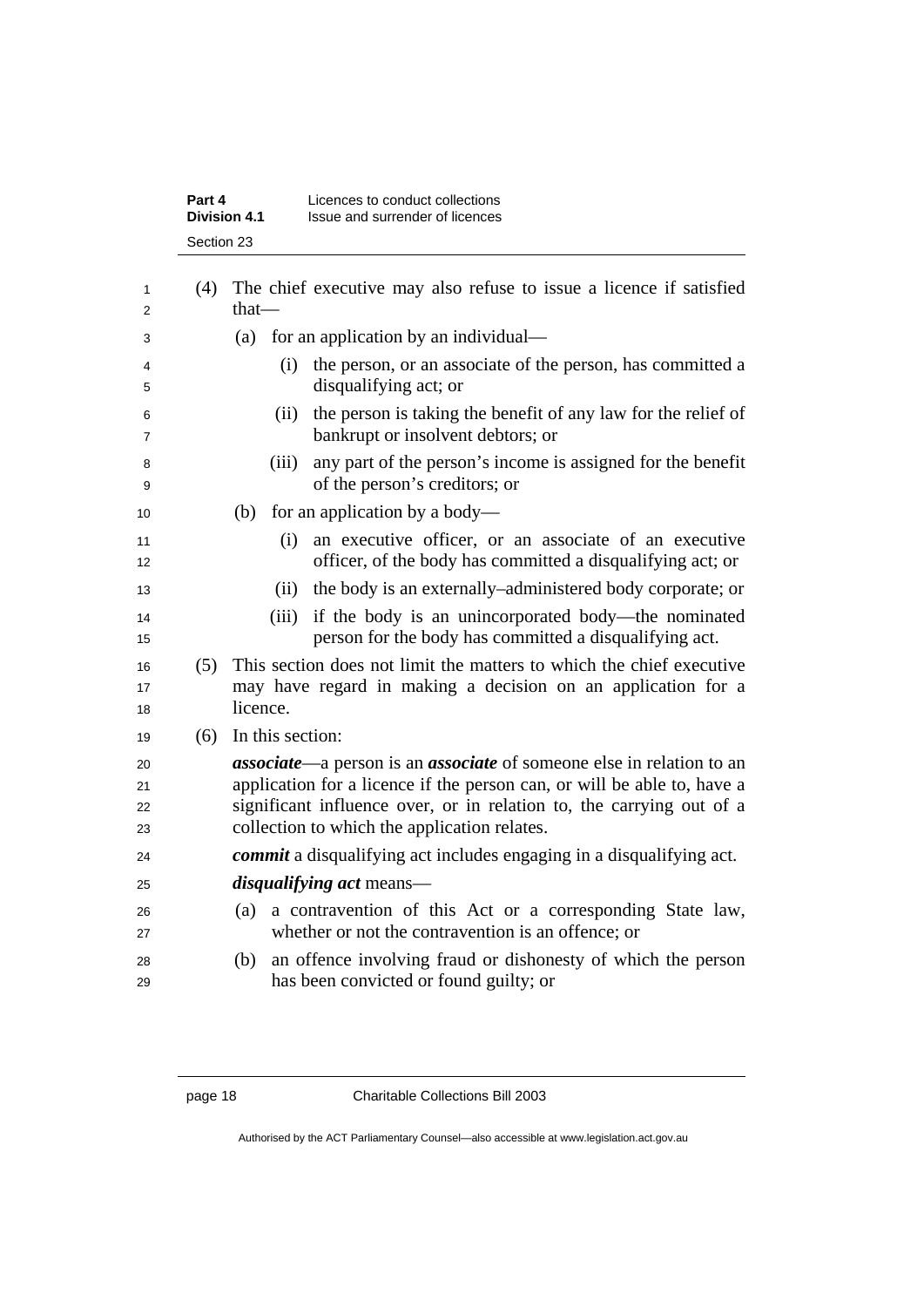| Licences to conduct collections | Part 4              |
|---------------------------------|---------------------|
| Issue and surrender of licences | <b>Division 4.1</b> |
|                                 | Section 24          |

| 1                   |     | (c) a contravention of a condition of a licence.                                                                                                                            |
|---------------------|-----|-----------------------------------------------------------------------------------------------------------------------------------------------------------------------------|
| 2                   |     | For the meaning of <i>found guilty</i> , see Legislation Act, dict, pt 1.<br>Note 1                                                                                         |
| 3<br>4<br>5         |     | Note 2<br>A reference to an Act includes a reference to the statutory instruments<br>made or in force under the Act, including regulations (see Legislation<br>Act, s 104). |
| 6<br>$\overline{7}$ |     | externally-administered body corporate—see the Corporations Act,<br>section 9.                                                                                              |
| 8                   | 24  | <b>Conditions of licence</b>                                                                                                                                                |
| 9<br>10             |     | A licence is subject to the conditions (if any) stated in the licence or<br>in a document stated by the licence to form part of the licence.                                |
| 11                  | 25  | <b>Term of licence</b>                                                                                                                                                      |
| 12                  |     | A licence is issued for the period (not longer than 5 years) stated in                                                                                                      |
| 13                  |     | the licence.                                                                                                                                                                |
| 14                  | 26  | Licence not transferable                                                                                                                                                    |
| 15                  |     | A licence is not transferable.                                                                                                                                              |
| 16                  | 27  | <b>Form of licence</b>                                                                                                                                                      |
| 17                  | (1) | A licence must include the following information:                                                                                                                           |
| 18<br>19            |     | (a) the licensee's full name, address and contact telephone<br>number;                                                                                                      |
| 20<br>21            |     | if the licensee is a nominated person for an unincorporated<br>(b)<br>body—the name of the body;                                                                            |
| 22<br>23            |     | the collection or collections the licensee is authorised to<br>(c)<br>conduct under the licence;                                                                            |
| 24<br>25            |     | the purposes of the collection or collections authorised by the<br>(d)<br>licence;                                                                                          |
| 26<br>27            |     | the date (or dates) when, or the period (or periods) over which,<br>(e)<br>the collection or collections are to be carried out;                                             |
|                     |     |                                                                                                                                                                             |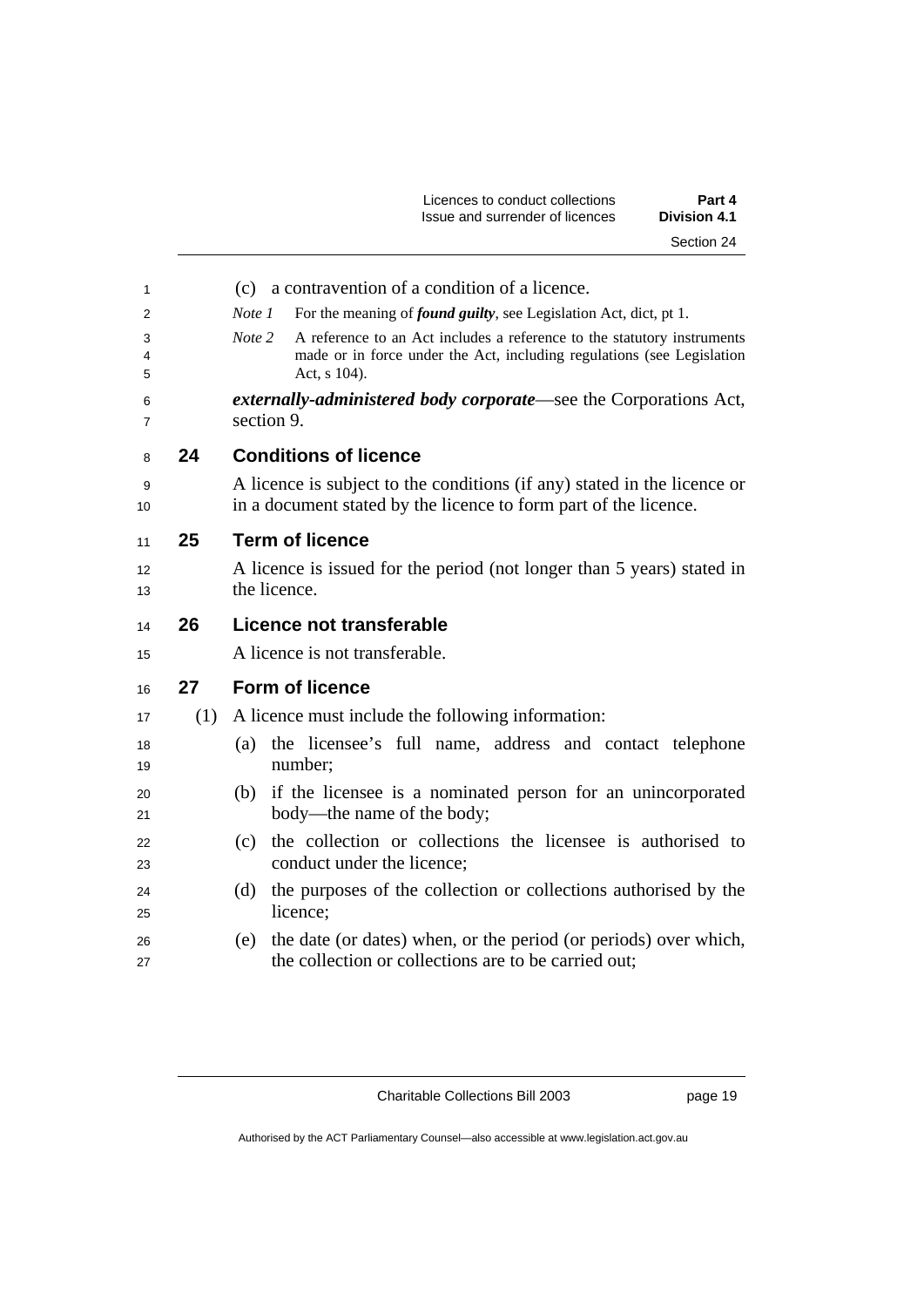|                | Part 4     | Licences to conduct collections<br><b>Division 4.1</b><br>Issue and surrender of licences                                                                                                          |
|----------------|------------|----------------------------------------------------------------------------------------------------------------------------------------------------------------------------------------------------|
|                | Section 28 |                                                                                                                                                                                                    |
| 1              |            | the form the collection or collections are to take;<br>(f)                                                                                                                                         |
| 2              |            | the period for which the licence is issued;<br>(g)                                                                                                                                                 |
| 3              |            | any other information prescribed under the regulations.<br>(h)                                                                                                                                     |
| 4              |            | Examples for par (f)                                                                                                                                                                               |
| 5              |            | door-to-door<br>1                                                                                                                                                                                  |
| 6              |            | public place<br>2                                                                                                                                                                                  |
| 7              |            | clothing bin<br>3                                                                                                                                                                                  |
| 8              |            | telephone<br>4                                                                                                                                                                                     |
| 9              |            | letter<br>5                                                                                                                                                                                        |
| 10<br>11<br>12 |            | <b>Note</b><br>An example is part of the Act, is not exhaustive and may extend, but<br>does not limit, the meaning of the provision in which it appears (see<br>Legislation Act, s 126 and s 132). |
| 13<br>14       | (2)        | A licence may also include any other information the chief<br>executive considers appropriate.                                                                                                     |
| 15<br>16<br>17 | (3)        | To remove any doubt, a licence may authorise a particular collection<br>or collections, particular kinds of collections, or collections<br>generally.                                              |
| 18             | 28         | <b>Replacement of licence</b>                                                                                                                                                                      |
| 19<br>20       | (1)        | The chief executive may issue a replacement licence to a licensee if<br>satisfied that the licence has been lost, stolen or destroyed.                                                             |
| 21             | (2)        | Before acting under subsection $(1)$ , the chief executive may require                                                                                                                             |
| 22             |            | the licensee to give the chief executive a statement, verified by a                                                                                                                                |
| 23             |            | statutory declaration signed by the licensee, that the licence has been                                                                                                                            |
| 24             |            | lost, stolen or destroyed.                                                                                                                                                                         |
| 25<br>26       |            | Note 1<br>A fee may be determined under s 63 (Determination of fees) for this<br>section.                                                                                                          |
| 27<br>28       |            | The Statutory Declarations Act 1959 (Cwlth) applies to the making of<br>Note 2<br>statutory declarations under ACT laws.                                                                           |
| 29             |            | Note 3<br>For how documents may be given, see Legislation Act, pt 19.5.                                                                                                                            |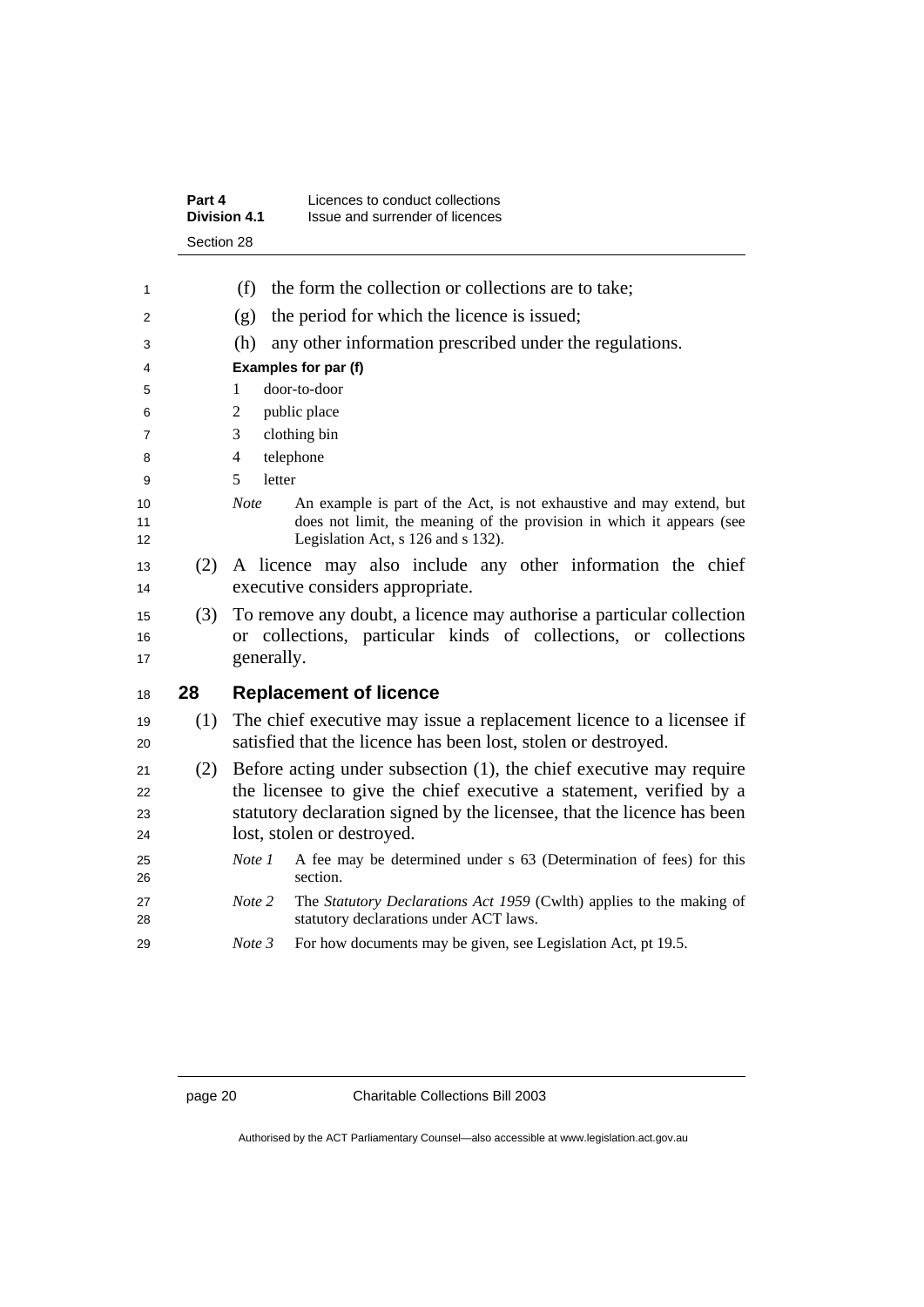|     | <b>Division 4.2</b><br>Unincorporated bodies                                                                                                                                                                                                  |
|-----|-----------------------------------------------------------------------------------------------------------------------------------------------------------------------------------------------------------------------------------------------|
|     | Section 29                                                                                                                                                                                                                                    |
| 29  | <b>Surrender of licence</b>                                                                                                                                                                                                                   |
| (1) | A licensee may apply in writing to the chief executive to surrender<br>the licence.                                                                                                                                                           |
| (2) | The application must be accompanied by the licence.                                                                                                                                                                                           |
| (3) | However, if the licence has been lost, stolen or destroyed, the<br>licensee must give the chief executive a statement, verified by a<br>statutory declaration signed by the licensee, that the licence has been<br>lost, stolen or destroyed. |
|     | The Statutory Declarations Act 1959 (Cwlth) applies to the making of<br>Note 1<br>statutory declarations under ACT laws.                                                                                                                      |
|     | For how documents may be given, see Legislation Act, pt 19.5.<br>Note 2                                                                                                                                                                       |
| (4) | On receiving the application, the chief executive may—                                                                                                                                                                                        |
|     | accept the surrender of the licence; or<br>(a)                                                                                                                                                                                                |
|     | refuse to accept the surrender of the licence if—<br>(b)                                                                                                                                                                                      |
|     | action is being taken under division 4.3 (Amendment,<br>(i)<br>suspension and cancellation of licences) to suspend or<br>cancel a licence; or                                                                                                 |
|     | the licensee has failed to comply with part 5 (Application<br>(ii)<br>of proceeds of collections).                                                                                                                                            |
|     | (5) If the chief executive accepts the surrender of the licence, the<br>licence is taken to have ended.                                                                                                                                       |
|     | <b>Division 4.2</b><br>Unincorporated bodies                                                                                                                                                                                                  |
| 30  | Who is the <i>nominated</i> person?                                                                                                                                                                                                           |
|     | For this Act, the <i>nominated person</i> for an unincorporated body in<br>relation to a licence, or an application for a licence, is—                                                                                                        |
|     | the individual named in the application for the licence as the<br>(a)<br>individual who is to be the nominated person for the body in<br>relation to the licence; or                                                                          |
|     | if under section 33 (Change of nominated person) another<br>(b)<br>individual is the nominated person for the body in relation to<br>the licence—that individual.                                                                             |
|     |                                                                                                                                                                                                                                               |

Licences to conduct collections **Part 4** 

Charitable Collections Bill 2003 page 21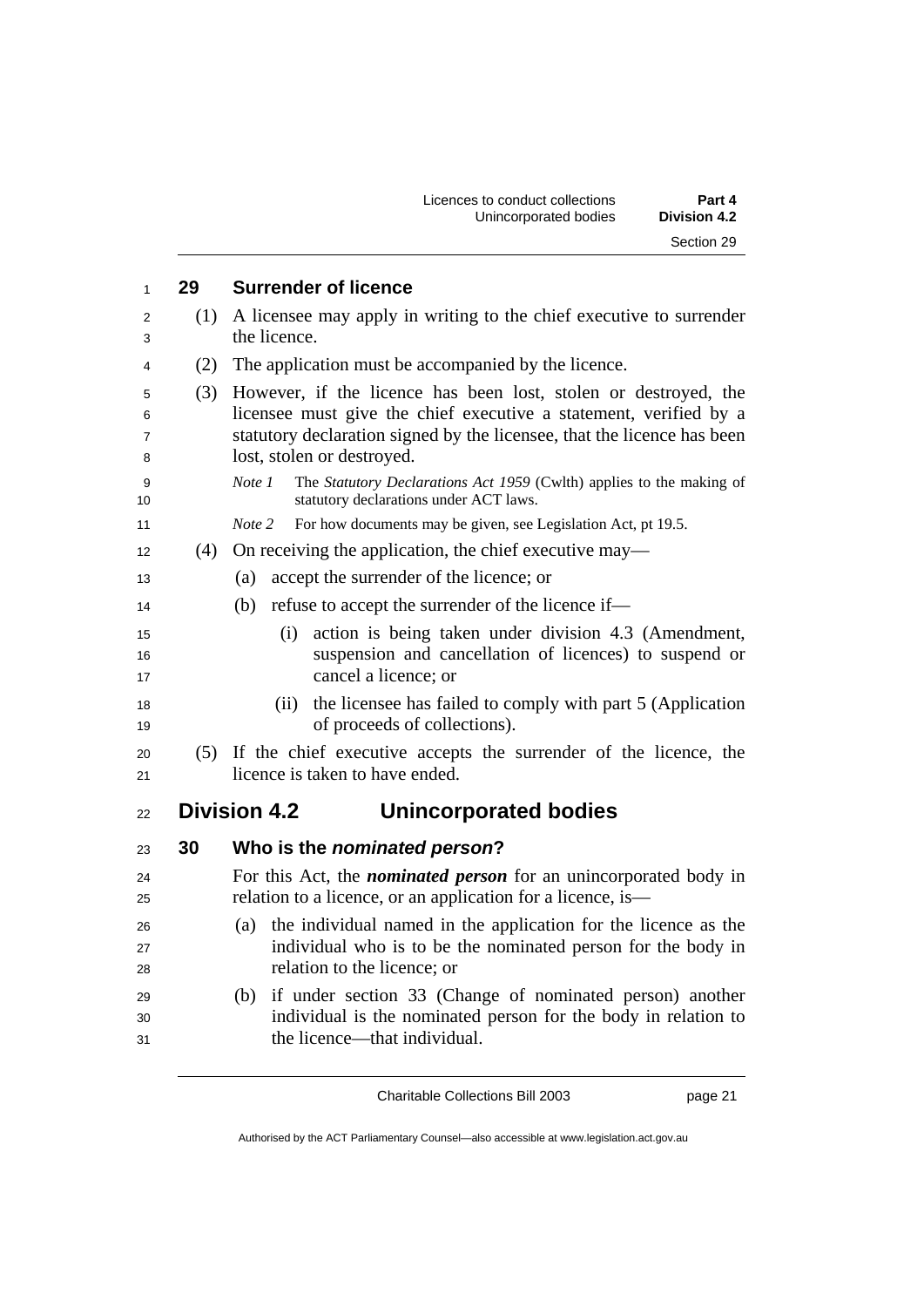| Part 4              | Licences to conduct collections |
|---------------------|---------------------------------|
| <b>Division 4.2</b> | Unincorporated bodies           |
| Section 31          |                                 |

| 1                             | 31  | Unincorporated bodies-nominated person is licensee                                                                                                                                                                                                                                                                               |
|-------------------------------|-----|----------------------------------------------------------------------------------------------------------------------------------------------------------------------------------------------------------------------------------------------------------------------------------------------------------------------------------|
| 2<br>3<br>4                   | (1) | If a licence is issued to an unincorporated body, the nominated<br>person for the body in relation to the licence is taken to be the<br>licensee.                                                                                                                                                                                |
| 5                             |     | <b>Examples</b>                                                                                                                                                                                                                                                                                                                  |
| 6<br>$\overline{7}$<br>8<br>9 |     | If a notice or other document is required (or permitted) to be given under this<br>1<br>Act to the licensee of a licence issued to an unincorporated body, the notice<br>or other document must (or may) be given to the nominated person for the<br>body in relation to the licence to which the notice or document relates.    |
| 10<br>11<br>12<br>13          |     | 2<br>If, under this Act, something must be done by the licensee of a licence issued<br>to an unincorporated body, the nominated person for the body in relation to<br>the licence to which the thing relates is required to do the thing. If failure to<br>do the thing is an offence, the nominated person commits the offence. |
| 14<br>15<br>16                |     | An example is part of the Act, is not exhaustive and may extend, but<br><b>Note</b><br>does not limit, the meaning of the provision in which it appears (see<br>Legislation Act, s 126 and s 132).                                                                                                                               |
| 17<br>18<br>19                | (2) | However, if at any time there is not a nominated person for the<br>unincorporated body in relation to the licence, the executive officers<br>of the body are jointly and severally taken to be the licensee.                                                                                                                     |
| 20                            |     | <b>Examples</b>                                                                                                                                                                                                                                                                                                                  |
| 21<br>22                      |     | The notice or other document mentioned in $s(1)$ , example 1 must (or may)<br>1<br>be given to any executive officer of the body.                                                                                                                                                                                                |
| 23<br>24<br>25                |     | $\overline{2}$<br>For a thing to which s (1), example 2 applies, each executive officer of the<br>body is required to do the thing (or ensure that it is done). If failure to do the<br>thing is an offence, each executive officer commits the offence.                                                                         |
| 26                            | 32  | <b>Resignation of nominated person</b>                                                                                                                                                                                                                                                                                           |
| 27<br>28                      | (1) | This section applies to an individual who is the nominated person<br>for an unincorporated body in relation to a licence.                                                                                                                                                                                                        |
| 29<br>30                      | (2) | The individual may resign as nominated person by written notice<br>given to-                                                                                                                                                                                                                                                     |
| 31                            |     | the chief executive; and<br>(a)                                                                                                                                                                                                                                                                                                  |
| 32                            |     | (b)<br>an executive officer of the body.                                                                                                                                                                                                                                                                                         |
| 33                            |     | For how documents may be given, see Legislation Act, pt 19.5.<br><b>Note</b>                                                                                                                                                                                                                                                     |

page 22 Charitable Collections Bill 2003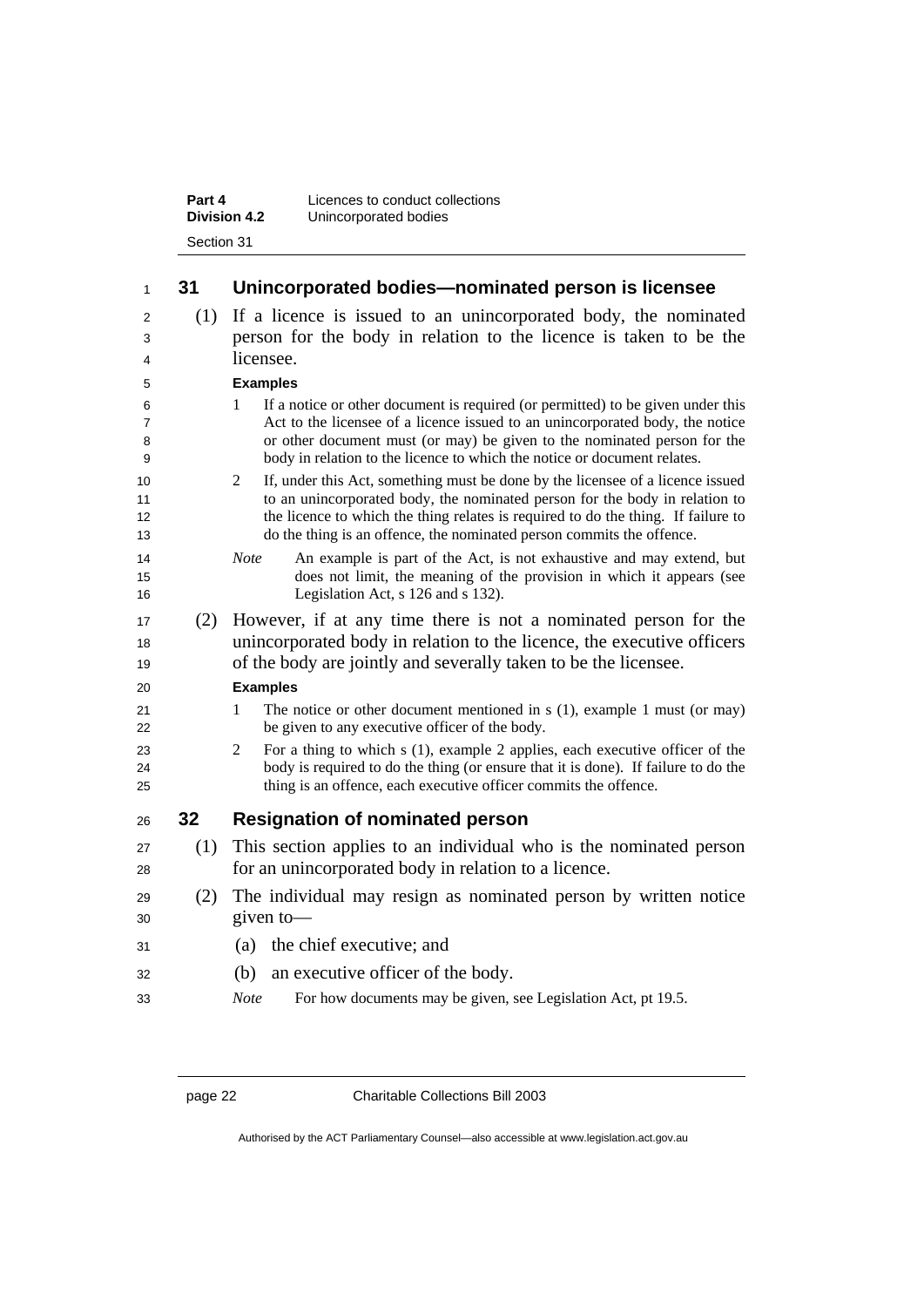| Part 4              | Licences to conduct collections |  |  |
|---------------------|---------------------------------|--|--|
| <b>Division 4.2</b> | Unincorporated bodies           |  |  |
| Section 33          |                                 |  |  |

| $\mathbf{1}$   | (3) | The executive officer who is given a notice under subsection (2)             |
|----------------|-----|------------------------------------------------------------------------------|
| 2              |     | must give written notice of the resignation to each other executive          |
| 3              |     | officer of the unincorporated body as soon as practicable (but within        |
| 4              |     | 7 days) after the day the officer receives the notice of resignation.        |
|                |     |                                                                              |
| 5              |     | Maximum penalty: 5 penalty units.                                            |
| 6              |     | (4) An offence against this section is a strict liability offence.           |
| $\overline{7}$ | 33  | <b>Change of nominated person</b>                                            |
| 8              | (1) | An unincorporated body may, by written notice given to the chief             |
| 9              |     | executive, nominate an individual (the <i>relevant person</i> ) to be the    |
| 10             |     | nominated person for the body in relation to a licence issued to the         |
| 11             |     | body.                                                                        |
| 12             |     | <b>Note</b><br>For how documents may be given, see Legislation Act, pt 19.5. |
| 13             | (2) | The notice must—                                                             |
| 14             |     | be given by an executive officer of the body on behalf of the<br>(a)         |
| 15             |     | body; and                                                                    |
| 16             |     | include the relevant person's full name, address and contact<br>(b)          |
| 17             |     | telephone number; and                                                        |
| 18             |     | include, or be accompanied by, the written consent of the<br>(c)             |
| 19             |     | relevant person to be the nominated person for the body in                   |
| 20             |     | relation to the licence.                                                     |
| 21             | (3) | On receipt of the notice by the chief executive, the relevant person         |
| 22             |     | becomes the nominated person for the body in relation to the                 |
| 23             |     | licence, and anyone who was the nominated person for the body in             |
| 24             |     | relation to the licence immediately before receipt of the notice             |
| 25             |     | ceases to be the nominated person.                                           |
|                |     |                                                                              |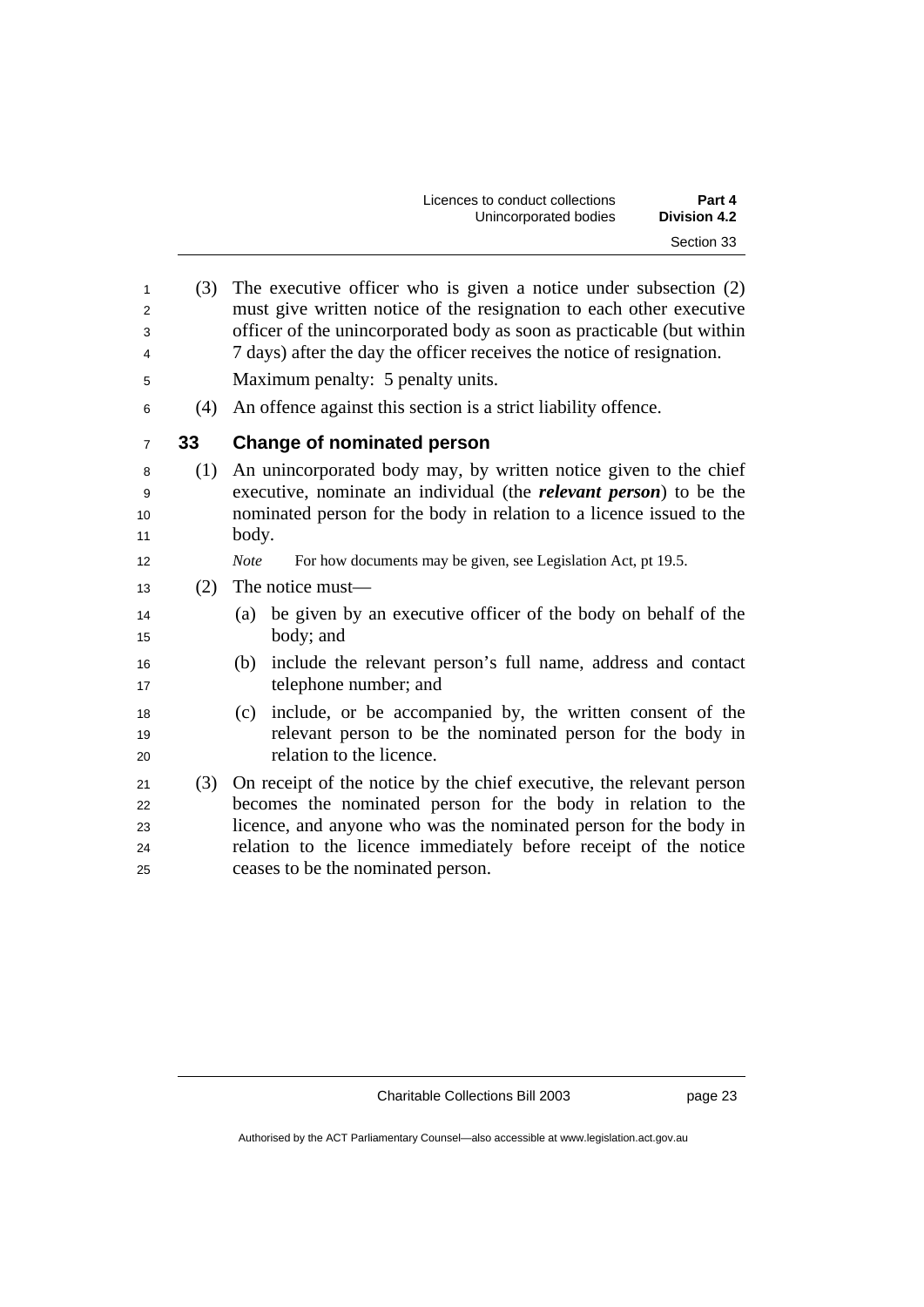| Part 4              | Licences to conduct collections                    |
|---------------------|----------------------------------------------------|
| <b>Division 4.3</b> | Amendment, suspension and cancellation of licences |
| Section 34          |                                                    |

## **Division 4.3 Amendment, suspension and cancellation of licences**

## **34 Amendment of licence—application by licensee**

- (1) A licensee may apply in writing to the chief executive for the amendment of the licence.
- *Note 1* A fee may be determined under s 63 (Determination of fees) for this section.
- *Note 2* If a form is approved under s 64 (Approved forms) for an application, the form must be used.
- (2) The chief executive may, by written notice given to the applicant, 11 require the applicant to give the chief executive further stated 12 information or a stated document that the chief executive reasonably 13 hereds to decide the application.
- (3) If the applicant fails to comply with a requirement under subsection (2), the chief executive may refuse to consider the 16 application further.
- (4) The chief executive must amend the licence or refuse to amend the 18 licence.
- (5) In deciding whether to amend the licence, the chief executive must 20 have regard to the matters mentioned in section (2), (3) and (4) (Decision on application for licence) as if the application to amend 22 the licence were an application for the issue of a licence.
- (6) This section does not limit the matters to which the chief executive may have regard in deciding whether to amend the licence.
- (7) If the chief executive amends a licence under this section, the chief executive must give the licensee an amended licence for the remainder of the term of the licence amended.
- *Note* A licensee must return the licence for amendment if required, see s 39.
- (8) An amendment has effect only if the amendment is included in the licence to which the amendment relates.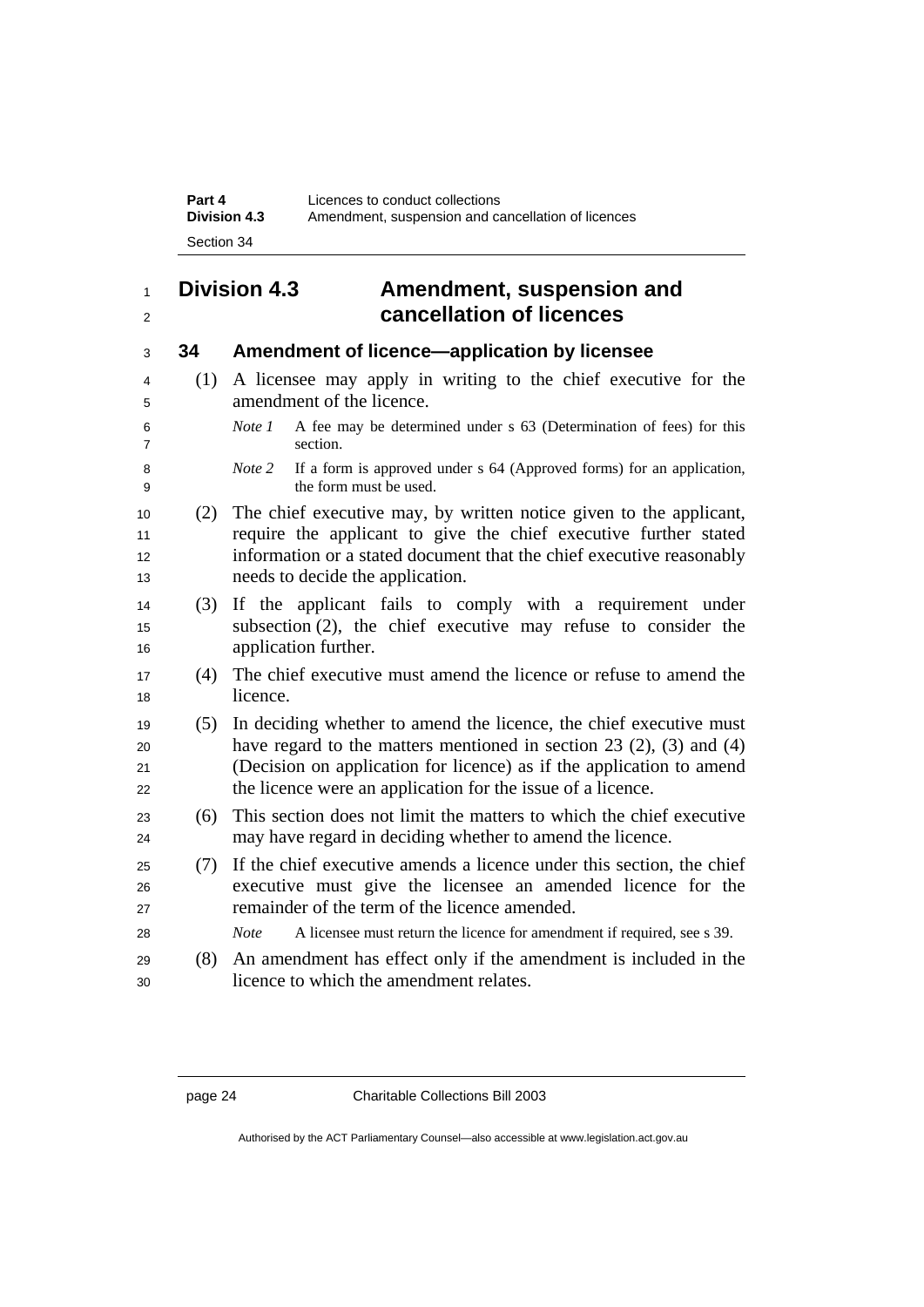| (9) | To remove any doubt, the amendment of a licence under this section<br>may include the imposition of a condition on the licence and the<br>amendment of a condition to which the licence is subject. |
|-----|-----------------------------------------------------------------------------------------------------------------------------------------------------------------------------------------------------|
| 35  | Amendment, suspension or cancellation of licence-<br>other grounds                                                                                                                                  |
|     | The chief executive may amend, suspend or cancel a licence—                                                                                                                                         |
|     | if satisfied, on reasonable grounds, that a circumstance<br>(a)                                                                                                                                     |
|     | mentioned in section 23 (2), (3) or (4) (Decision on application                                                                                                                                    |
|     | for licence) that would allow the chief executive to refuse to<br>issue a licence applies in relation to the licence; or                                                                            |
|     | if the licensee contravenes a condition of the licensee's licence.<br>(b)                                                                                                                           |
|     | Examples for par (a)                                                                                                                                                                                |
|     | a collection authorised to be conducted under the licence is not, or is no<br>1<br>longer, for a charitable purpose                                                                                 |
|     | the licensee has committed an offence against this Act<br>2                                                                                                                                         |
|     | For the power to require information or documents, see s 53.<br>Note 1                                                                                                                              |
|     | Note 2<br>An example is part of the Act, is not exhaustive and may extend, but<br>does not limit, the meaning of the provision in which it appears (see<br>Legislation Act, s 126 and s 132).       |
|     | (2) If the chief executive proposes to amend, suspend or cancel a<br>licence (the <i>proposed action</i> ), the chief executive must give the<br>licensee a written notice that-                    |
|     | states the proposed action, including any proposed amendment<br>(a)<br>of the licence or suspension period; and                                                                                     |
|     | states the grounds for the proposed action; and<br>(b)                                                                                                                                              |
|     | tells the licensee that the licensee may, within 14 days<br>(c)                                                                                                                                     |
|     | beginning the day after the day the licensee receives the notice,                                                                                                                                   |
|     | give a written response to the chief executive about the matters                                                                                                                                    |
|     | in the notice.                                                                                                                                                                                      |
|     | For how documents may be given, see Legislation Act, pt 19.5.<br><b>Note</b>                                                                                                                        |
| (3) | If the licensee is a nominated person for an unincorporated body, the<br>chief executive must also give a copy of the notice to an executive<br>officer of the body.                                |
|     | (1)                                                                                                                                                                                                 |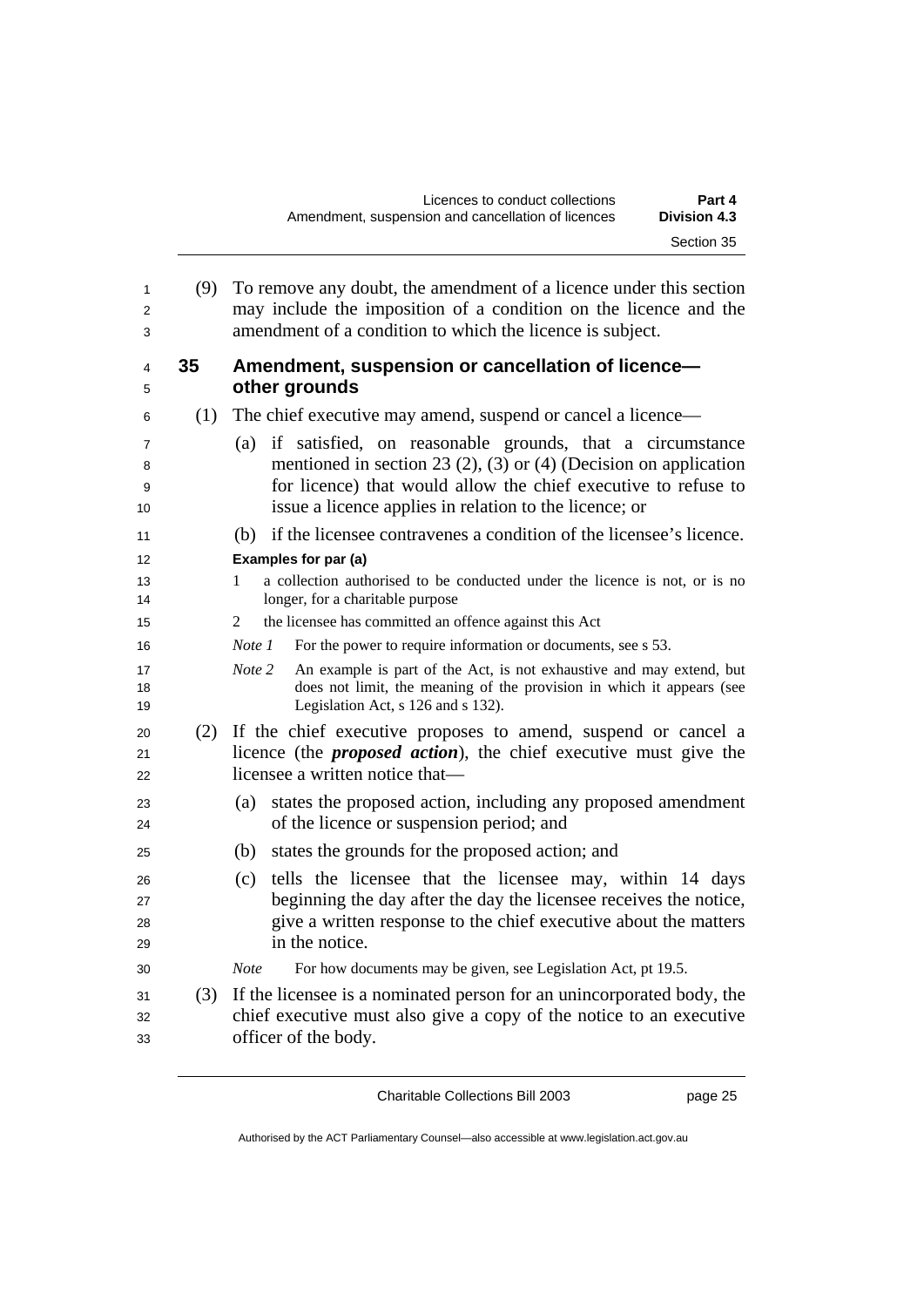| Part 4<br><b>Division 4.3</b> | Licences to conduct collections<br>Amendment, suspension and cancellation of licences |
|-------------------------------|---------------------------------------------------------------------------------------|
| Section 36                    |                                                                                       |
|                               |                                                                                       |

| $\mathbf{1}$<br>2<br>3   | (4) | In deciding whether to amend, suspend or cancel the licence, the<br>chief executive must consider any response given to the chief<br>executive in accordance with subsection $(2)$ (c). |
|--------------------------|-----|-----------------------------------------------------------------------------------------------------------------------------------------------------------------------------------------|
| 4<br>5                   | (5) | If the chief executive is satisfied that grounds for taking the<br>proposed action have been established, the chief executive may—                                                      |
| 6<br>$\overline{7}$<br>8 |     | (a) if the proposed action is to cancel the licence—cancel the<br>licence, suspend the licence for a period of not longer than<br>1 year or amend the licence; or                       |
| 9<br>10<br>11            |     | if the proposed action includes suspending the licence for a<br>(b)<br>stated period—suspend the licence for a period of not longer<br>than that period or amend the licence; or        |
| 12<br>13<br>14           |     | if the proposed action includes amending the licence—amend<br>(c)<br>the licence in a way that is no more onerous than the proposed<br>amendment.                                       |
| 15<br>16                 | (6) | To remove any doubt, the amendment of a licence under this section<br>may include the imposition of a condition on the licence and the                                                  |
| 17                       |     | amendment of a condition to which the licence is subject.                                                                                                                               |
| 18                       | 36  | Notice and operation of decision to amend etc licence                                                                                                                                   |
| 19                       | (1) | The chief executive must give the licensee written notice of—                                                                                                                           |
| 20                       |     | the chief executive's decision under section 35 (5); and<br>(a)                                                                                                                         |
| 21<br>22<br>23           |     | if the chief executive suspends or cancels the licence—the<br>(b)<br>effect of section 38 (Action to be taken by former licensee<br>when licence suspended or cancelled).               |
| 24<br>25<br>26           | (2) | If the licensee is a nominated person for an unincorporated body, the<br>chief executive must also give a copy of the notice to an executive<br>officer of the body.                    |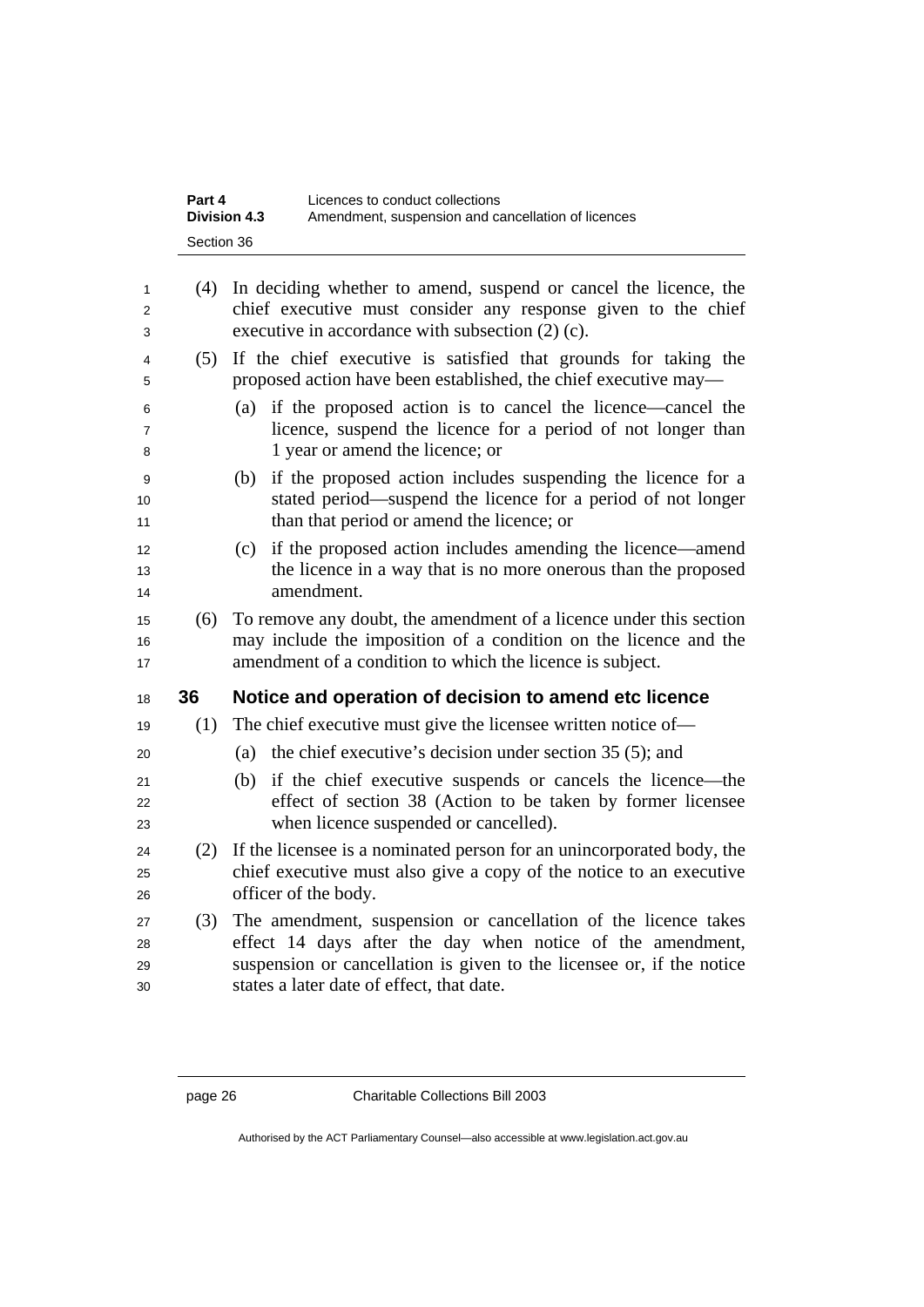| 1<br>2<br>3<br>4 |     | (4) If the chief executive amends a licence under section 35, the chief<br>executive must give the licensee an amended licence for the<br>remainder of the term of the licence amended.<br>A licensee must return the licence for amendment if required, see s 39.<br>Note. |
|------------------|-----|-----------------------------------------------------------------------------------------------------------------------------------------------------------------------------------------------------------------------------------------------------------------------------|
| 5<br>6           | 37  | Directions to licensee given notice of proposed<br>suspension or cancellation                                                                                                                                                                                               |
| 7                | (1) | This section applies to a licensee if—                                                                                                                                                                                                                                      |
| 8<br>9<br>10     |     | the licensee is given a notice under section 35<br>(a)<br>(2)<br>(Amendment, suspension or cancellation of licence—other<br>grounds); and                                                                                                                                   |
| 11<br>12         |     | the notice states that the chief executive proposes to suspend or<br>(b)<br>cancel the licensee's licence.                                                                                                                                                                  |
| 13<br>14<br>15   | (2) | The chief executive may, in the notice or by later written notice,<br>give the licensee written directions in relation to any of the<br>following:                                                                                                                          |
| 16<br>17<br>18   |     | (a) the carrying out of any collection that the licensee has begun to<br>carry out, including, for example, stopping the carrying out of<br>the collection;                                                                                                                 |
| 19<br>20         |     | the carrying out of any other collection, including, for example,<br>(b)<br>not beginning to carry out a new collection;                                                                                                                                                    |
| 21<br>22         |     | the paying out or otherwise distributing or dealing with any<br>(c)<br>proceeds of a collection.                                                                                                                                                                            |
| 23               |     | Note 1<br>For how documents may be given, see Legislation Act, pt 19.5.                                                                                                                                                                                                     |
| 24<br>25<br>26   |     | An example is part of the Act, is not exhaustive and may extend, but<br>Note 2<br>does not limit, the meaning of the provision in which it appears (see<br>Legislation Act, s 126 and s 132).                                                                               |
| 27<br>28         |     | (3) A person commits an offence if the person contravenes a direction<br>given to the person under subsection (2).                                                                                                                                                          |
| 29<br>30         |     | Maximum penalty: 100 penalty units, imprisonment for 1 year or<br>both.                                                                                                                                                                                                     |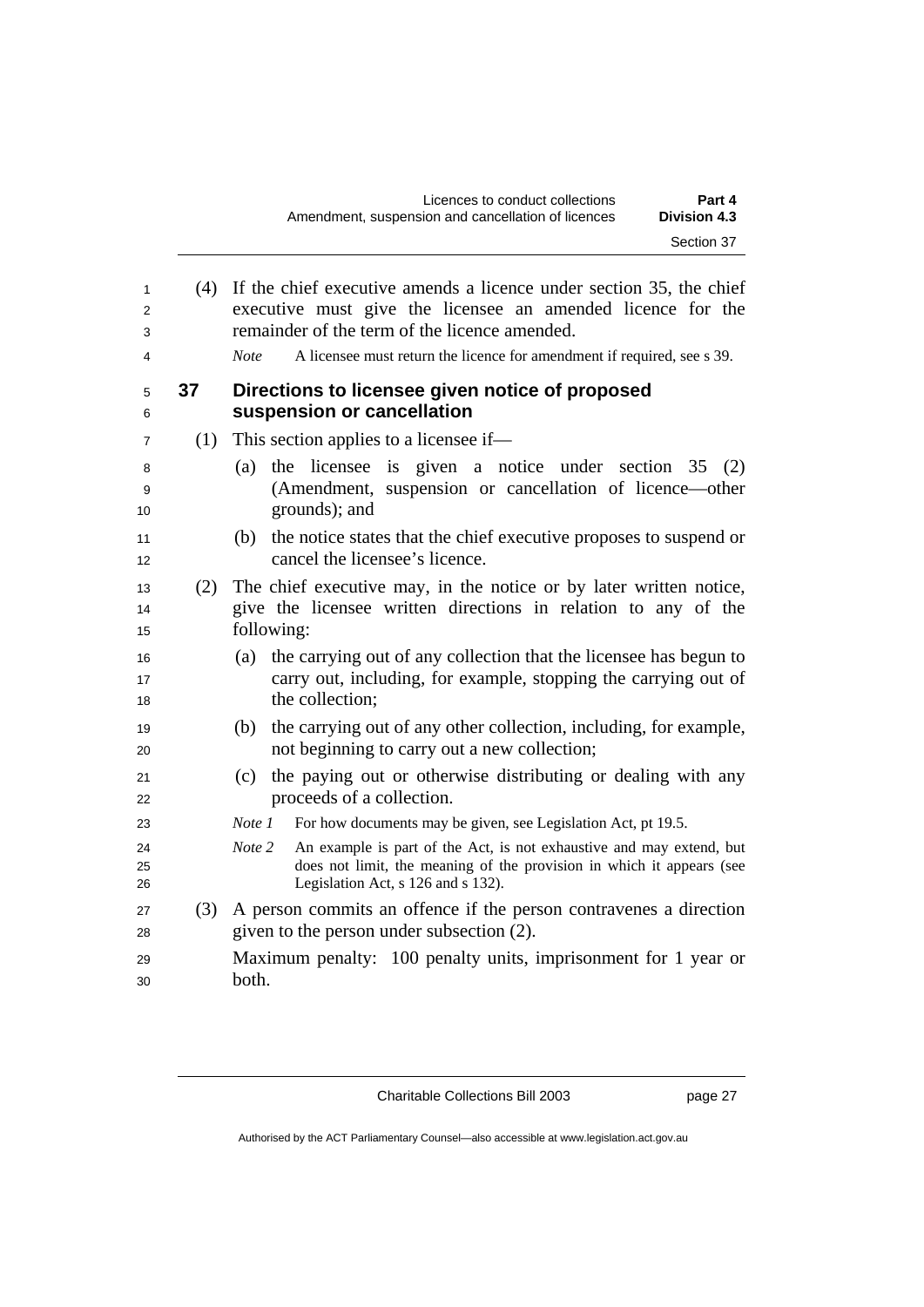| Part 4              | Licences to conduct collections                    |
|---------------------|----------------------------------------------------|
| <b>Division 4.3</b> | Amendment, suspension and cancellation of licences |
| Section 38          |                                                    |

| $\mathbf{1}$<br>2<br>3                 | (4) | To remove any doubt, a direction given under subsection (2) to a<br>person while the person is a licensee continues to apply to the<br>person even if the person ceases to be a licensee.                                                                                                                                                                                                                                                         |
|----------------------------------------|-----|---------------------------------------------------------------------------------------------------------------------------------------------------------------------------------------------------------------------------------------------------------------------------------------------------------------------------------------------------------------------------------------------------------------------------------------------------|
| 4<br>5                                 | (5) | This section is in addition to, and not limited by, section 38 and<br>section 51 (Chief executive may order distribution of proceeds).                                                                                                                                                                                                                                                                                                            |
| 6                                      | (6) | An offence against this section is a strict liability offence.                                                                                                                                                                                                                                                                                                                                                                                    |
| $\overline{7}$<br>8                    | 38  | Action to be taken by former licensee when licence<br>suspended or cancelled                                                                                                                                                                                                                                                                                                                                                                      |
| 9<br>10<br>11<br>12                    | (1) | If the chief executive suspends or cancels a licence under section 35<br>(Amendment, suspension or cancellation of licence—other<br>grounds), the person who is or was the licensee (the <i>former</i><br>$license$ )—                                                                                                                                                                                                                            |
| 13<br>14<br>15                         |     | must stop carrying out any collection that the former licensee<br>(a)<br>was carrying out under the licence immediately before the<br>suspension or cancellation took effect; and                                                                                                                                                                                                                                                                 |
| 16<br>17<br>18<br>19                   |     | if the licence is suspended—must not resume carrying out any<br>(b)<br>collection authorised by the licence that the former licensee<br>had stopped carrying out, or begin to carry out any new<br>collection under the licence, until the suspension ends; and                                                                                                                                                                                   |
| 20<br>21<br>22<br>23                   |     | if the licence is cancelled—must not resume carrying out any<br>(c)<br>collection authorised by the licence that the former licensee<br>had stopped carrying out, or begin to carry out any new<br>collection under the licence; and                                                                                                                                                                                                              |
| 24<br>25<br>26<br>27<br>28<br>29<br>30 |     | must, within 3 days after the day the suspension or cancellation<br>(d)<br>takes effect, give the chief executive a statement of the<br>proceeds of each collection carried out by the former licensee<br>under the licence, whether or not the proceeds are still held by,<br>or under the control of, the former licensee; and<br>If a form is approved under s 64 (Approved forms) for the<br><b>Note</b><br>statement, the form must be used. |
|                                        |     |                                                                                                                                                                                                                                                                                                                                                                                                                                                   |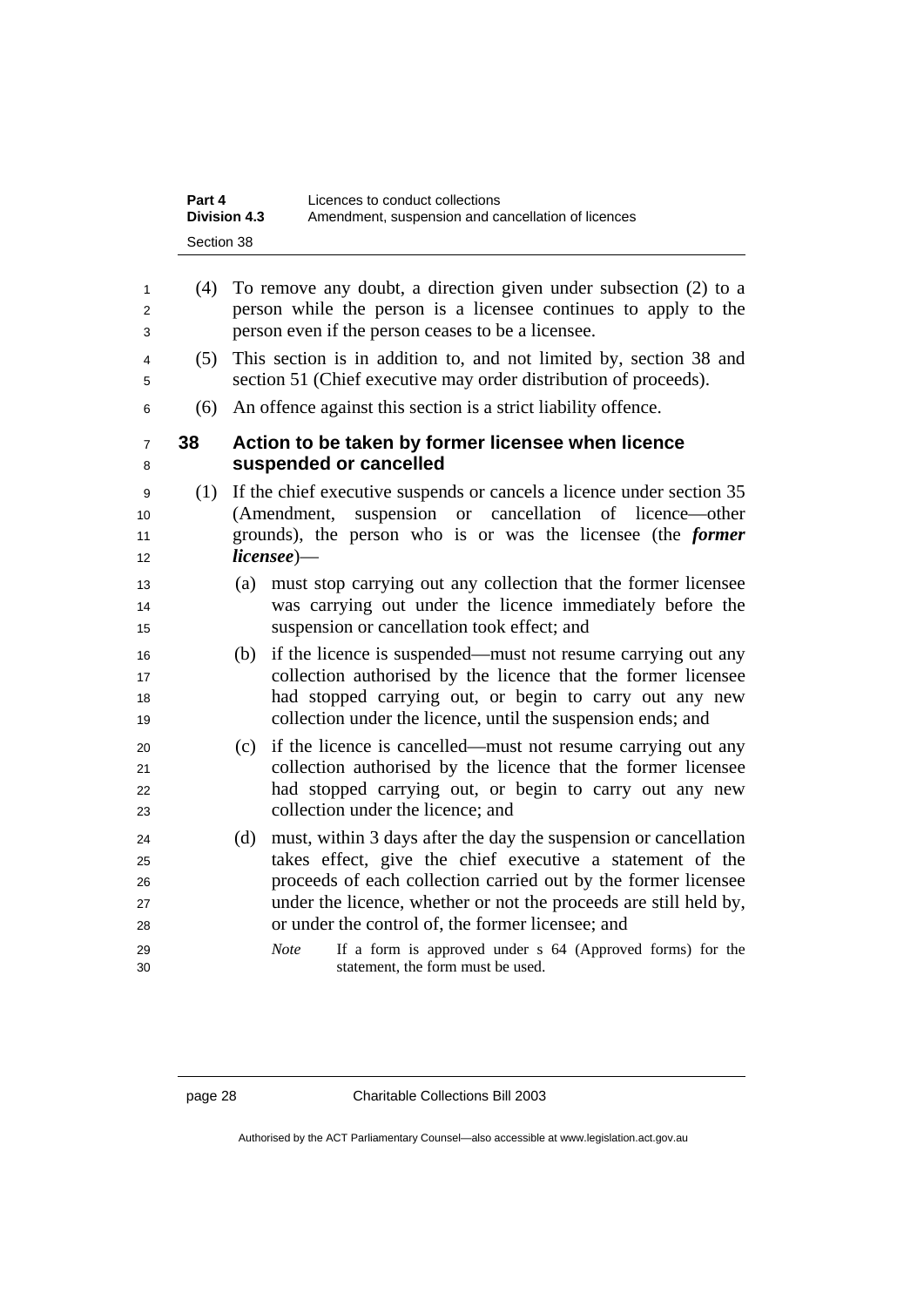| Licences to conduct collections | Part 4              |
|---------------------------------|---------------------|
| Register of licences            | <b>Division 4.4</b> |
|                                 | Section 39          |

| 1<br>2<br>3<br>4<br>5<br>6 |     | must not pay out or otherwise distribute or deal with any<br>(e)<br>proceeds held by, or under the control of, the former licensee<br>of a collection carried out by the former licensee under the<br>licence except with the chief executive's written agreement and<br>in accordance with any written directions of the chief<br>executive; and |
|----------------------------|-----|---------------------------------------------------------------------------------------------------------------------------------------------------------------------------------------------------------------------------------------------------------------------------------------------------------------------------------------------------|
| 7<br>8<br>9<br>10<br>11    |     | must pay out or otherwise distribute or deal with any proceeds<br>(f)<br>held by, or under the control of, the former licensee of a<br>collection carried out by the former licensee under the licence<br>in accordance with any written directions of the chief<br>executive.                                                                    |
| 12<br>13                   | (2) | The former licensee commits an offence if the former licensee<br>contravenes subsection (1).                                                                                                                                                                                                                                                      |
| 14<br>15                   |     | Maximum penalty: 100 penalty units, imprisonment for 1 year or<br>both.                                                                                                                                                                                                                                                                           |
| 16                         | (3) | An offence against this section is a strict liability offence.                                                                                                                                                                                                                                                                                    |
| 17<br>18                   | 39  | Failing to return amended, suspended or cancelled<br>licence                                                                                                                                                                                                                                                                                      |
| 19                         | (1) | A licensee commits an offence if-                                                                                                                                                                                                                                                                                                                 |
| 20                         |     | the licence is amended, suspended or cancelled; and<br>(a)                                                                                                                                                                                                                                                                                        |
| 21<br>22<br>23             |     | the chief executive gives the licensee a written notice requiring<br>(b)<br>the licensee to return the licence to the chief executive within a<br>stated reasonable time; and                                                                                                                                                                     |
| 24                         |     | the person does not comply with the requirement.<br>(c)                                                                                                                                                                                                                                                                                           |
| 25                         |     | Maximum penalty: 5 penalty units.                                                                                                                                                                                                                                                                                                                 |
|                            |     |                                                                                                                                                                                                                                                                                                                                                   |
| 26                         |     | <b>Note</b><br>For how documents may be given, see Legislation Act, pt 19.5.                                                                                                                                                                                                                                                                      |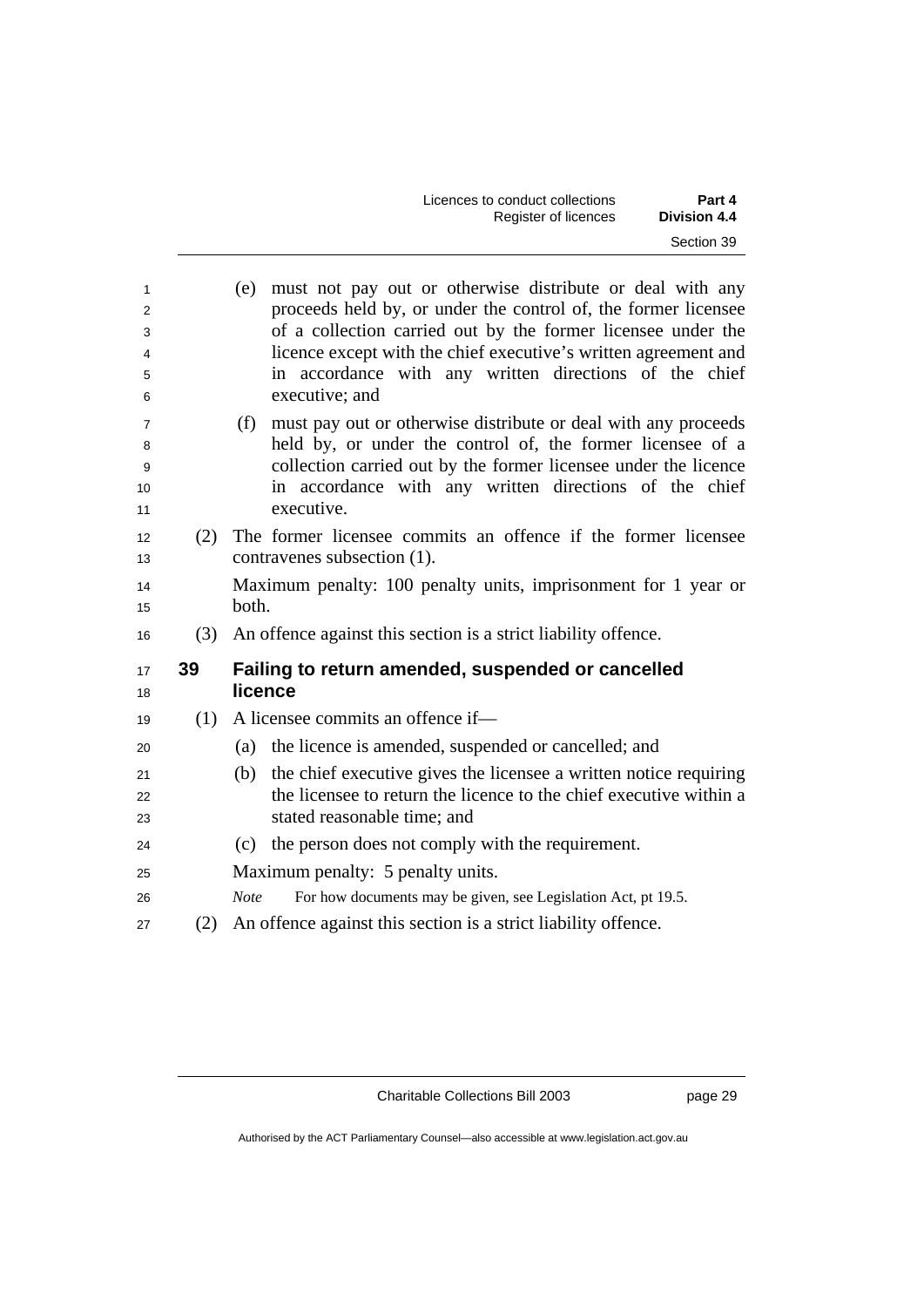**Part 4 Licences to conduct collections Division 4.4** Register of licences Section 40

## <sup>1</sup>**Division 4.4 Register of licences**

|  | 40 | <b>Register of licences</b> |  |
|--|----|-----------------------------|--|
|--|----|-----------------------------|--|

<sup>3</sup>(1) The chief executive must keep a register of licences.

- <sup>4</sup>(2) For each licence, the chief executive must enter in the register the <sup>5</sup>information mentioned in section 27 (1) (Form of licence).
- <sup>6</sup>(3) The register may also include any other information the chief <sup>7</sup>executive considers appropriate.
- <sup>8</sup>(4) The register may be kept in the form of, or as part of, 1 or more <sup>9</sup>computer databases or in any other form the chief executive 10 considers appropriate.
- <sup>11</sup>(5) The chief executive may correct any mistake, error or omission in 12 the register, subject to the requirements (if any) of the regulations.

### <sup>13</sup>**41 Public access to register**

- <sup>14</sup>(1) Anyone may, without charge, inspect the register during ordinary 15 office hours.
- <sup>16</sup>(2) A person may obtain a copy of all or part of the register on payment 17 of reasonable copying costs.

### <sup>18</sup>**42 Licensee to notify change of name and address**

- 19 (1) A licensee commits an offence if—
- <sup>20</sup>(a) the licensee's name, address or contact telephone number 21 shown on the licence changes; and
- <sup>22</sup>(b) the licensee does not, as soon as practicable (but within 7 days) 23 after the change happens—
- <sup>24</sup>(i) tell the chief executive, in writing, of the change; and
- <sup>25</sup>(ii) return the licence to the chief executive for amendment.
- 26 Maximum penalty: 5 penalty units.
- <sup>27</sup>(2) The chief executive must give the licensee an amended licence for 28 the remainder of the period of the licence amended.
- 29 (3) An offence against this section is a strict liability offence.

Authorised by the ACT Parliamentary Counsel—also accessible at www.legislation.act.gov.au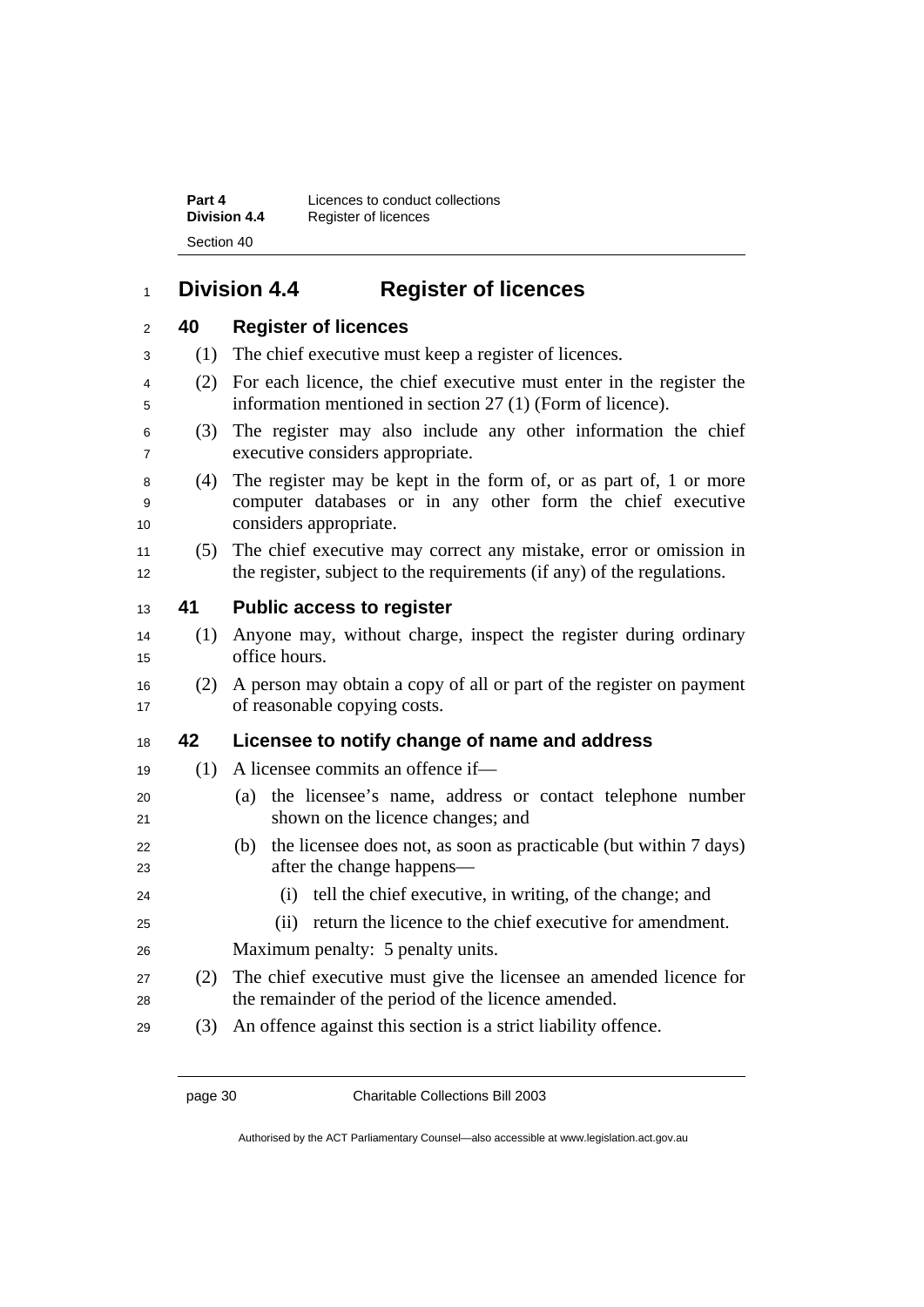## <sup>1</sup>**Part 5 Application of proceeds of**  <sup>2</sup>**collections**

<sup>3</sup>**43 Definitions for pt 5** 

| 4              |     | In this part:                                                                                                |
|----------------|-----|--------------------------------------------------------------------------------------------------------------|
| 5              |     | <i>ends</i> , for a licence, includes the ending of the licence by                                           |
| 6              |     | cancellation or surrender of the licence.                                                                    |
| $\overline{7}$ |     | <i>licensee</i> includes a person who has ceased to be a licensee.                                           |
| 8              | 44  | <b>Proceeds of collections</b>                                                                               |
| 9              | (1) | A licensee commits an offence if the licensee fails to ensure that the                                       |
| 10             |     | proceeds of a collection conducted by the licensee are applied only                                          |
| 11             |     | for the purposes of the collection.                                                                          |
| 12             |     | Maximum penalty: 50 penalty units.                                                                           |
| 13             |     | An offence against this subsection is a strict liability offence, see s (8).<br><b>Note</b>                  |
| 14             | (2) | A licensee commits an offence if—                                                                            |
| 15<br>16       |     | a person (including the licensee) receives proceeds of a<br>(a)<br>collection conducted by the licensee; and |
| 17<br>18       |     | the proceeds are applied other than for the purposes of the<br>(b)<br>collection; and                        |
| 19<br>20       |     | the licensee knows that, or is reckless about the fact that, the<br>(c)<br>proceeds are so applied.          |
| 21<br>22       |     | Maximum penalty: 200 penalty units, imprisonment for 2 years or<br>both.                                     |
| 23             | (3) | This section does not apply to the deduction of lawful and proper                                            |
| 24             |     | expenses in accordance with the conditions (if any) of the licensee's                                        |
| 25             |     | licence or the regulations.                                                                                  |
| 26             | (4) | The regulations may make provision in relation to the expenses that                                          |
| 27             |     | are, or are not, lawful and proper expenses for collections.                                                 |

Charitable Collections Bill 2003 page 31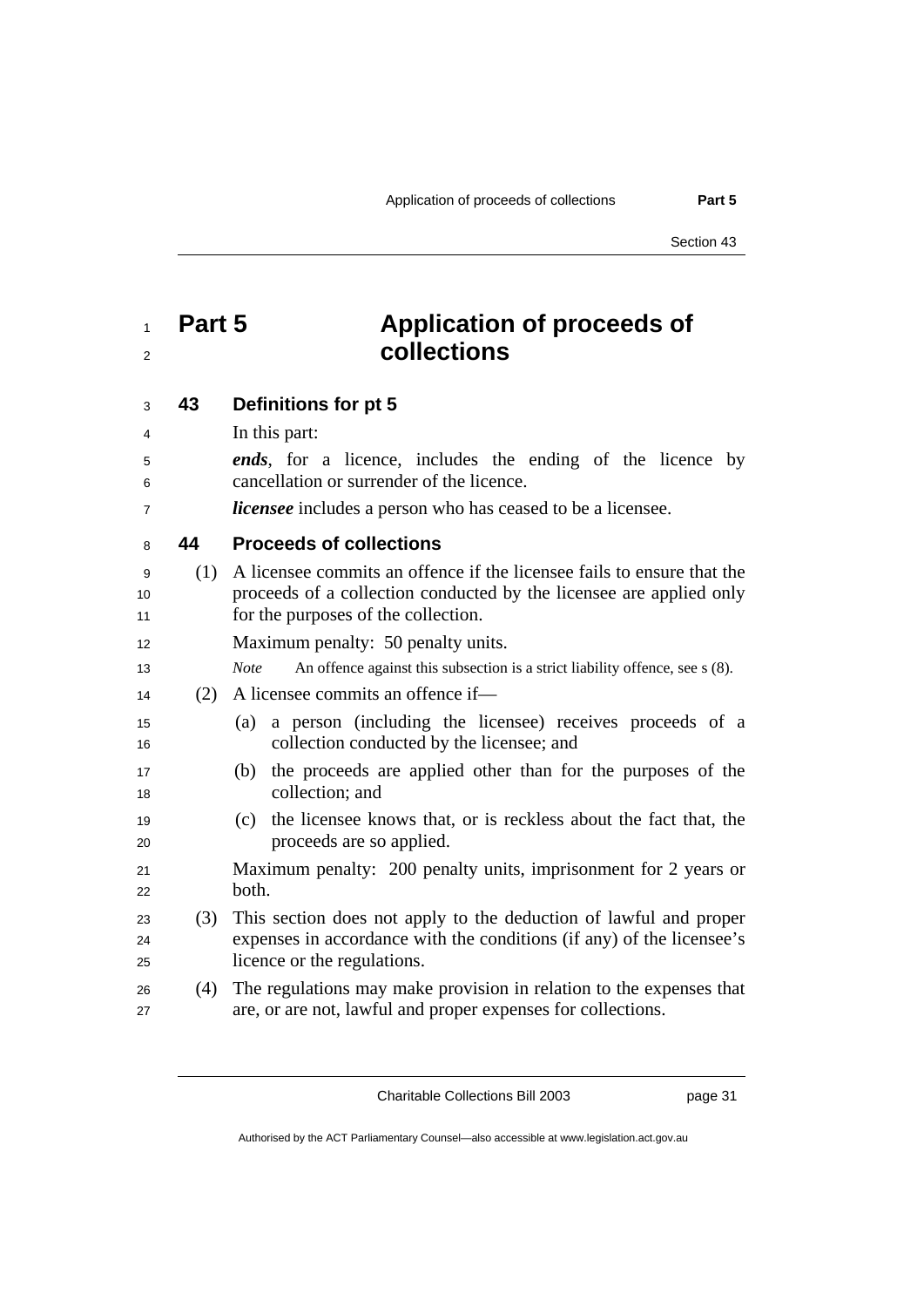### **Part 5** Application of proceeds of collections

Section 45

|  | pplication or proceeds or concetions |  |  |
|--|--------------------------------------|--|--|
|  |                                      |  |  |
|  |                                      |  |  |

| 1        | (5) | This section is subject to any other Territory law (including the                                                        |
|----------|-----|--------------------------------------------------------------------------------------------------------------------------|
| 2        |     | doctrine of cy pres) about the application of trust property                                                             |
| 3        |     | (including money).                                                                                                       |
| 4        |     | If a donor's charitable intention is impossible or impracticable to give<br><b>Note</b>                                  |
| 5        |     | effect to, under the cy pres doctrine the courts will allow the intention to                                             |
| 6        |     | be given effect to as nearly as possible.                                                                                |
| 7        | (6) | Any other Territory law about trust property (including the doctrine                                                     |
| 8        |     | of cy pres) applies to any proceeds mentioned in subsection (1) that                                                     |
| 9        |     | is not trust property as if the proceeds were trust property.                                                            |
| 10       | (7) | The proceeds of a collection may be applied outside the ACT,                                                             |
| 11       |     | except to the extent that to apply the proceeds in that way would                                                        |
| 12       |     | contravene—                                                                                                              |
| 13       |     | a Territory law (including this section); or<br>(a)                                                                      |
| 14       |     | a condition of the licence authorising the conduct of the<br>(b)                                                         |
| 15       |     | collection.                                                                                                              |
| 16       | (8) | An offence against subsection (1) is a strict liability offence.                                                         |
|          |     |                                                                                                                          |
| 17       | 45  | <b>Payment into trust bank account</b>                                                                                   |
| 18       | (1) | A licensee commits an offence if-                                                                                        |
| 19       |     | the licensee receives money (including any proceeds of a<br>(a)                                                          |
| 20       |     | benefit) for the purposes of a collection conducted by the                                                               |
| 21       |     | licensee; and                                                                                                            |
| 22       |     | (b)                                                                                                                      |
| 23       |     | the licensee fails to pay the money, in full and without any                                                             |
| 24       |     | deductions for expenses, into an account in accordance with<br>this section.                                             |
| 25       |     |                                                                                                                          |
| 26       |     | Maximum penalty: 200 penalty units, imprisonment for 2 years or<br>both.                                                 |
|          |     |                                                                                                                          |
| 27<br>28 | (2) | The licensee must pay the money into a trust bank account that is                                                        |
| 29       |     | used exclusively for money received for the purposes of the<br>collection or of collections that include the collection. |
| 30       | (3) | The money must be paid into the account as soon as practicable (but                                                      |
| 31       |     | within 5 banking days) after the day the licensee receives it.                                                           |

Authorised by the ACT Parliamentary Counsel—also accessible at www.legislation.act.gov.au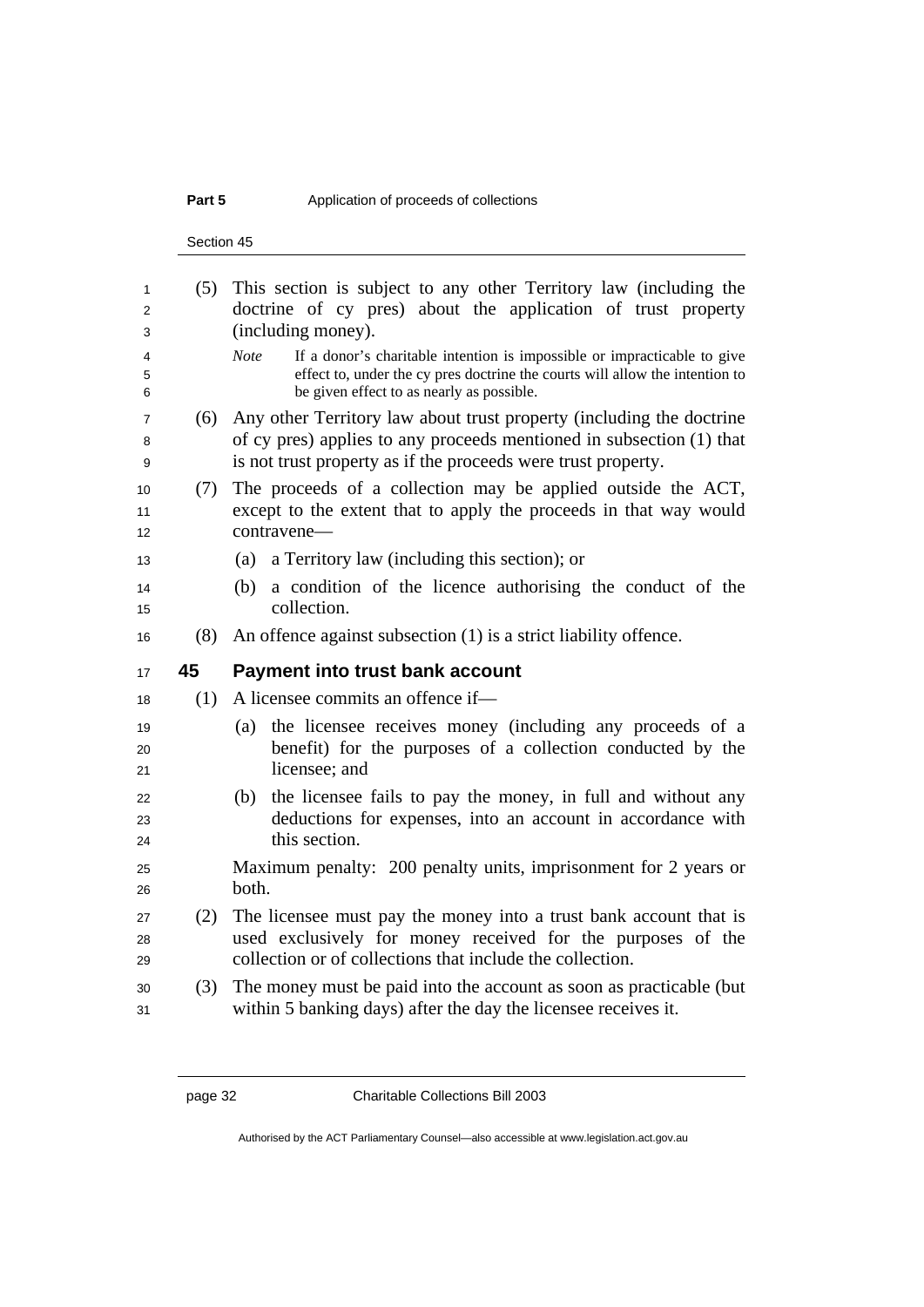Section 46

(4) However, if the money is paid by direct deposit or electronic transfer into another account kept by the licensee, the licensee must pay the money into an account mentioned in subsection (2) on the next banking day after the day the licensee becomes aware of the 5 payment. (5) An offence against this section is a strict liability offence. (6) In this section: *banking day*, for an account that is kept at a branch of an authorised deposit-taking institution, means a day (other than a Saturday or 10 Sunday) when the branch is open for business. *Note* For the meaning of *authorised deposit-taking institution*, see Legislation Act, dict, pt 1. *trust bank account* means a trust account that— (a) is kept with an authorised deposit-taking institution; and (b) has a name that indicates that it contains the proceeds of a 16 collection: and (c) can only be operated by the signature of at least 2 people. **46 Investment of collection money**  Money (including any proceeds of a benefit) received by a licensee for the purposes of a collection that is not immediately required to 21 be applied for those purposes is held by the licensee as trustee and may be invested only in a way authorised by law for the investment 23 of trust funds. **47 Finalised accounts**  (1) A licensee commits an offence if— (a) the licensee conducts a collection; and (b) the collection is carried out over a period of 1 year or less; and (c) the licensee fails to ensure that the required accounts are finalised within 90 days after the earlier of the following events: (i) the day the collection ends;

Charitable Collections Bill 2003 page 33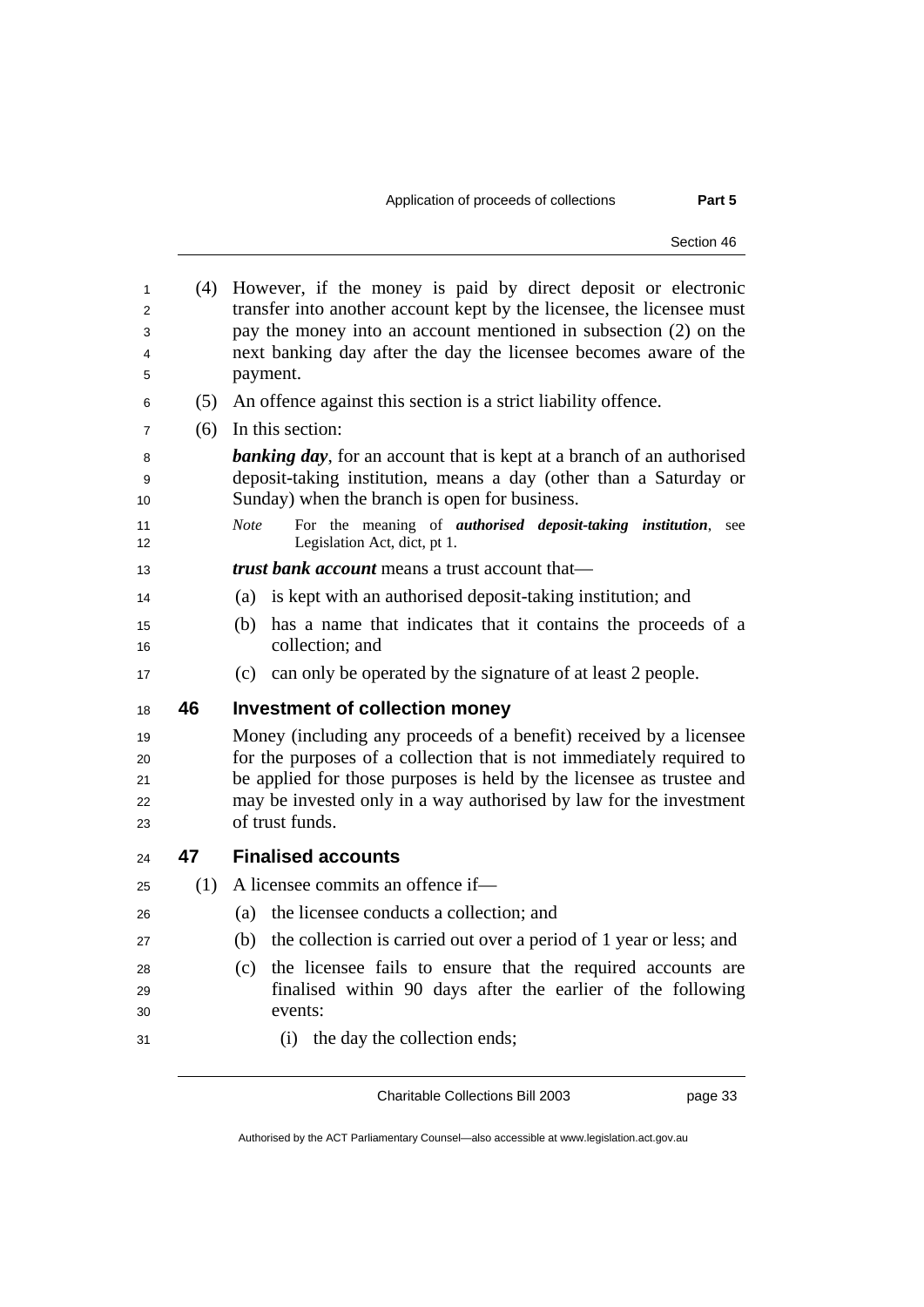## **Part 5** 2012 **Application of proceeds of collections**

#### Section 47

| 1                    |     | (ii) the day the licence ends.                                                                                                                                                                                                                               |
|----------------------|-----|--------------------------------------------------------------------------------------------------------------------------------------------------------------------------------------------------------------------------------------------------------------|
| 2                    |     | Maximum penalty: 50 penalty units.                                                                                                                                                                                                                           |
|                      | (2) | A licensee commits an offence if—                                                                                                                                                                                                                            |
| 3                    |     |                                                                                                                                                                                                                                                              |
| 4                    |     | the licensee conducts a collection; and<br>(a)                                                                                                                                                                                                               |
| 5<br>6               |     | the collection is carried out over a period of longer than 1 year;<br>(b)<br>and                                                                                                                                                                             |
| 7<br>8<br>9          |     | (c) the licensee fails to ensure that the required accounts are<br>finalised within 90 days after the end of each 12-month period<br>for which the collection is carried out.                                                                                |
| 10                   |     | Maximum penalty: 50 penalty units.                                                                                                                                                                                                                           |
| 11                   | (3) | A licensee commits an offence if-                                                                                                                                                                                                                            |
| 12                   |     | the licensee conducts a collection; and<br>(a)                                                                                                                                                                                                               |
| 13<br>14             |     | (b)<br>the collection is carried out over a period of longer than 1 year;<br>and                                                                                                                                                                             |
| 15<br>16<br>17       |     | the licensee fails to ensure that the required accounts are<br>(c)<br>finalised within 90 days after the earlier of the following<br>events:                                                                                                                 |
| 18                   |     | (i) the day the collection ends;                                                                                                                                                                                                                             |
| 19                   |     | (ii) the day the licence ends.                                                                                                                                                                                                                               |
| 20                   |     | Maximum penalty: 50 penalty units.                                                                                                                                                                                                                           |
| 21                   |     | <b>Examples</b>                                                                                                                                                                                                                                              |
| 22                   |     | Charity Inc is issued with a licence for 1 year. The licence authorises 2<br>1                                                                                                                                                                               |
| 23                   |     | collections: a doorknock appeal to be carried out over a weekend shortly<br>after the licence is issued and an ongoing collection to be carried out over the                                                                                                 |
| 24<br>25             |     | period of the licence by donation tins placed on selected shop counters.                                                                                                                                                                                     |
| 26<br>27<br>28<br>29 |     | Under section 47, the required accounts for the doorknock must be finalised<br>within 90 days after the day the doorknock appeal ends and the required<br>accounts for the donation tins must be finalised within 90 days after the day<br>the licence ends. |
| 30<br>31             |     | Under section 48, a report about both collections must be given to the chief<br>executive within 120 days after the day the licence ends.                                                                                                                    |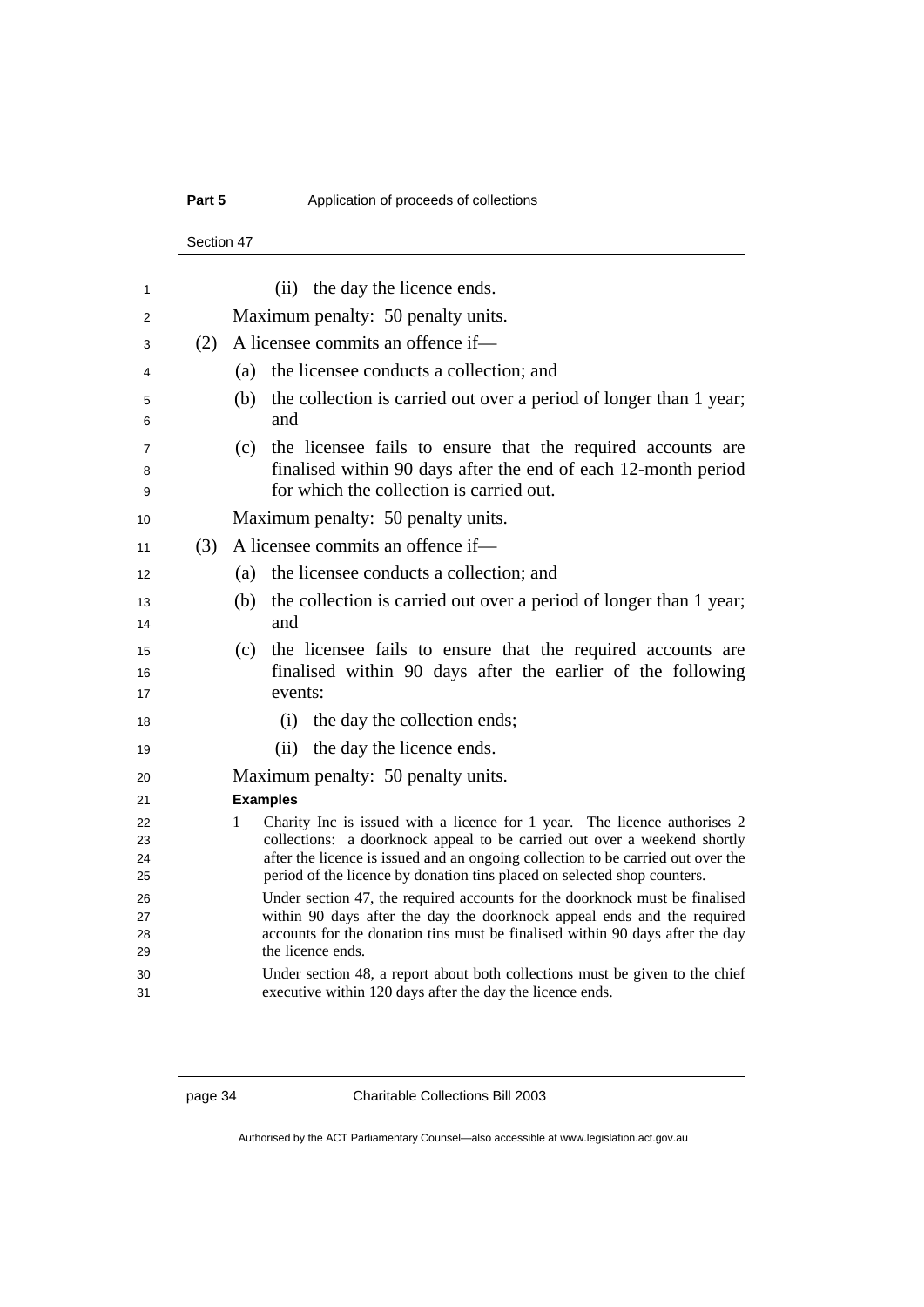| 1<br>2         |     | 2<br>Charity Corp is issued with a licence for a period of 18 months to conduct a<br>collection over that period. However, the collection is actually carried out                                  |
|----------------|-----|----------------------------------------------------------------------------------------------------------------------------------------------------------------------------------------------------|
| 3              |     | only over the first 16 months of the period of the licence.                                                                                                                                        |
| 4<br>5         |     | Under section 47, the required accounts for the first 12-month period the<br>collection is carried out must be finalised within 90 days after the end of the                                       |
| 6              |     | 12-month period. The required accounts for the remaining period for which                                                                                                                          |
| 7<br>8         |     | the collection is carried out must be finalised within 90 days after the day the<br>collection ends (rather than within 90 days after the day the licence ends                                     |
| 9<br>10        |     | because the ending of the collection is the earlier of the 2 events mentioned<br>in section 47 $(3)(c)$ ).                                                                                         |
| 11<br>12       |     | Under section 48, a report about the collection must be given to the chief<br>executive within 120 days after the end of the first 12-month period the                                             |
| 13<br>14       |     | collection is carried out. A report about the collection for the remaining<br>period of the collection must be given to the chief executive within 120 days                                        |
| 15             |     | after the licence ends.                                                                                                                                                                            |
| 16<br>17       |     | 3<br>If Charity Corp's 18 month licence is surrendered 3 months after it is issued,<br>the required accounts under section 47 must be finalised within 90 days after                               |
| 18<br>19       |     | the day the licence ends and the report under section 48 must be given to the<br>chief executive within 120 days after the day the licence ends.                                                   |
| 20<br>21<br>22 |     | An example is part of the Act, is not exhaustive and may extend, but<br><b>Note</b><br>does not limit, the meaning of the provision in which it appears (see<br>Legislation Act, s 126 and s 132). |
| 23<br>24       | (4) | To remove any doubt, the accounts required by subsection (2) are<br>annual accounts.                                                                                                               |
| 25             | (5) | An offence against this section is a strict liability offence.                                                                                                                                     |
| 26             | (6) | In this section:                                                                                                                                                                                   |
| 27             |     | <i>required accounts</i> , for a collection, means—                                                                                                                                                |
| 28             |     | any accounts required by the conditions of the licence<br>(a)                                                                                                                                      |
| 29             |     | authorising the conduct of the collection; and                                                                                                                                                     |
| 30             |     | any accounts required under the regulations.<br>(b)                                                                                                                                                |
| 31             | 48  | <b>Reports by licensee to chief executive</b>                                                                                                                                                      |
| 32             | (1) | A licensee must, in accordance with this section, give the chief                                                                                                                                   |
| 33             |     | executive a report about all the collections conducted under the                                                                                                                                   |
| 34             |     | licence.                                                                                                                                                                                           |
| 35             |     | Maximum penalty: 50 penalty units.                                                                                                                                                                 |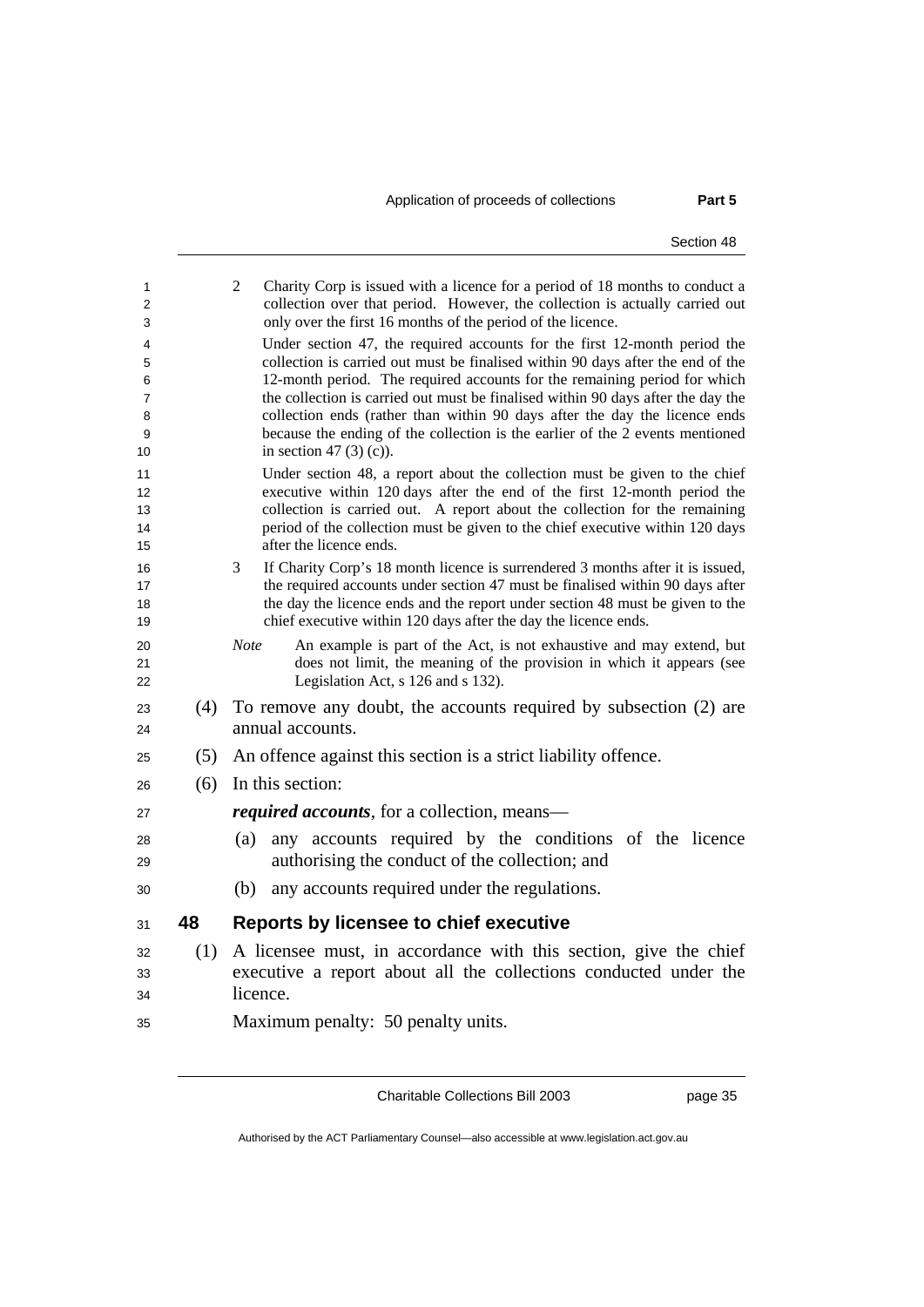## **Part 5** 2012 **Application of proceeds of collections**

Section 49

| 1              | (2) | The report must include the required information for each collection<br>to which the licence relates.                                                                                         |
|----------------|-----|-----------------------------------------------------------------------------------------------------------------------------------------------------------------------------------------------|
| 2              |     |                                                                                                                                                                                               |
| 3<br>4         |     | If a form is approved under s 64 (Approved forms) for the return, the<br><b>Note</b><br>form must be used.                                                                                    |
| 5              | (3) | A report under this section must be given to the chief executive—                                                                                                                             |
| 6<br>7         |     | for a licence issued for a period of 1 year or less—within 120<br>(a)<br>days after the day the licence ends; and                                                                             |
| 8              |     | for a licence issued for a period of longer than 1 year—<br>(b)                                                                                                                               |
| 9<br>10        |     | within 120 days after the end of each 12-month period for<br>(i)<br>which the licence is in force; and                                                                                        |
| 11             |     | within 120 days after the day the licence ends.<br>(ii)                                                                                                                                       |
| 12             |     | <b>Examples</b>                                                                                                                                                                               |
| 13             |     | See section 47 (3), examples.                                                                                                                                                                 |
| 14             |     | For how documents may be given, see Legislation Act, pt 19.5.<br>Note 1                                                                                                                       |
| 15<br>16<br>17 |     | Note 2<br>An example is part of the Act, is not exhaustive and may extend, but<br>does not limit, the meaning of the provision in which it appears (see<br>Legislation Act, s 126 and s 132). |
| 18             | (4) | An offence against this section is a strict liability offence.                                                                                                                                |
| 19             | (5) | In this section:                                                                                                                                                                              |
| 20<br>21       |     | <i>required information</i> includes any information required under the<br>regulations.                                                                                                       |
| 22             | 49  | <b>Audit reports</b>                                                                                                                                                                          |
| 23             | (1) | The chief executive may, by written notice given to a licensee,                                                                                                                               |
| 24             |     | direct the licensee to give the chief executive, within a stated                                                                                                                              |
| 25             |     | reasonable time, an auditor's report complying with this section                                                                                                                              |
| 26             |     | about the accounts and records kept in relation to a collection                                                                                                                               |
| 27             |     | conducted by the licensee.                                                                                                                                                                    |
| 28             |     | For how documents may be given, see Legislation Act, pt 19.5.<br><b>Note</b>                                                                                                                  |
| 29             | (2) | The licensee commits an offence if—                                                                                                                                                           |
| 30             |     | the licensee is given a notice under subsection $(1)$ ; and<br>(a)                                                                                                                            |
|                |     |                                                                                                                                                                                               |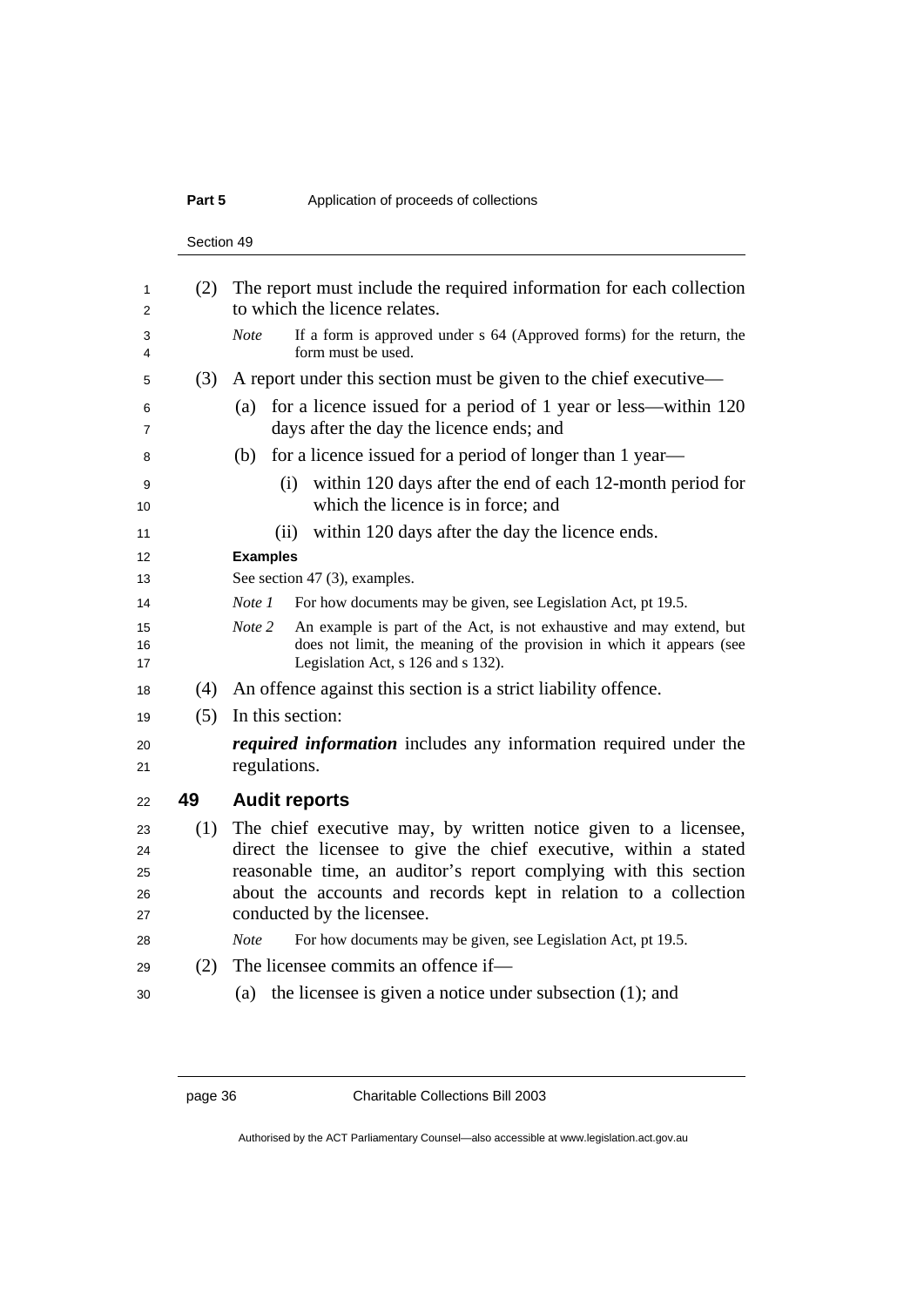|     |                                                                                                                                                                                                       | Section 50 |
|-----|-------------------------------------------------------------------------------------------------------------------------------------------------------------------------------------------------------|------------|
|     | the licensee intentionally fails to comply with the notice.<br>(b)                                                                                                                                    |            |
|     | Maximum penalty: 200 penalty units, imprisonment for 2 years or<br>both.                                                                                                                              |            |
| (3) | The licensee commits an offence if-                                                                                                                                                                   |            |
|     | the licensee is given a notice under subsection $(1)$ ; and<br>(a)                                                                                                                                    |            |
|     | the licensee fails to comply with the notice.<br>(b)                                                                                                                                                  |            |
|     | Maximum penalty: 50 penalty units.                                                                                                                                                                    |            |
|     | An offence against this subsection is a strict liability offence, see s (7).<br><b>Note</b>                                                                                                           |            |
| (4) | The report must be prepared by—                                                                                                                                                                       |            |
|     | a registered company auditor under the Corporations Act; or<br>(a)                                                                                                                                    |            |
|     | an auditor approved in writing by the chief executive for this<br>(b)<br>section.                                                                                                                     |            |
| (5) | The auditor's report must contain the auditor's opinion about—                                                                                                                                        |            |
|     | whether money (including any proceeds of a benefit) received<br>(a)<br>during, or for the purposes of, the collection has been properly<br>accounted for and applied in accordance with this Act; and |            |
|     | whether the accounts and records for the collection have been<br>(b)<br>properly kept; and                                                                                                            |            |
|     | whether the accounts show a true and fair view of income and<br>(c)<br>expenditure in relation to the collection.                                                                                     |            |
|     | <b>Note</b><br>A reference to an Act includes a reference to the statutory instruments<br>made or in force under the Act, including regulations (see Legislation<br>Act, s 104).                      |            |
| (6) | To remove any doubt—                                                                                                                                                                                  |            |
|     | a single auditor's report under this section may be required for<br>(a)<br>2 or more collections; and                                                                                                 |            |
|     | an auditor's report under this section may be required for part<br>(b)<br>of the period for which a collection is carried out.                                                                        |            |
| (7) | An offence against subsection (3) is a strict liability offence.                                                                                                                                      |            |
|     |                                                                                                                                                                                                       |            |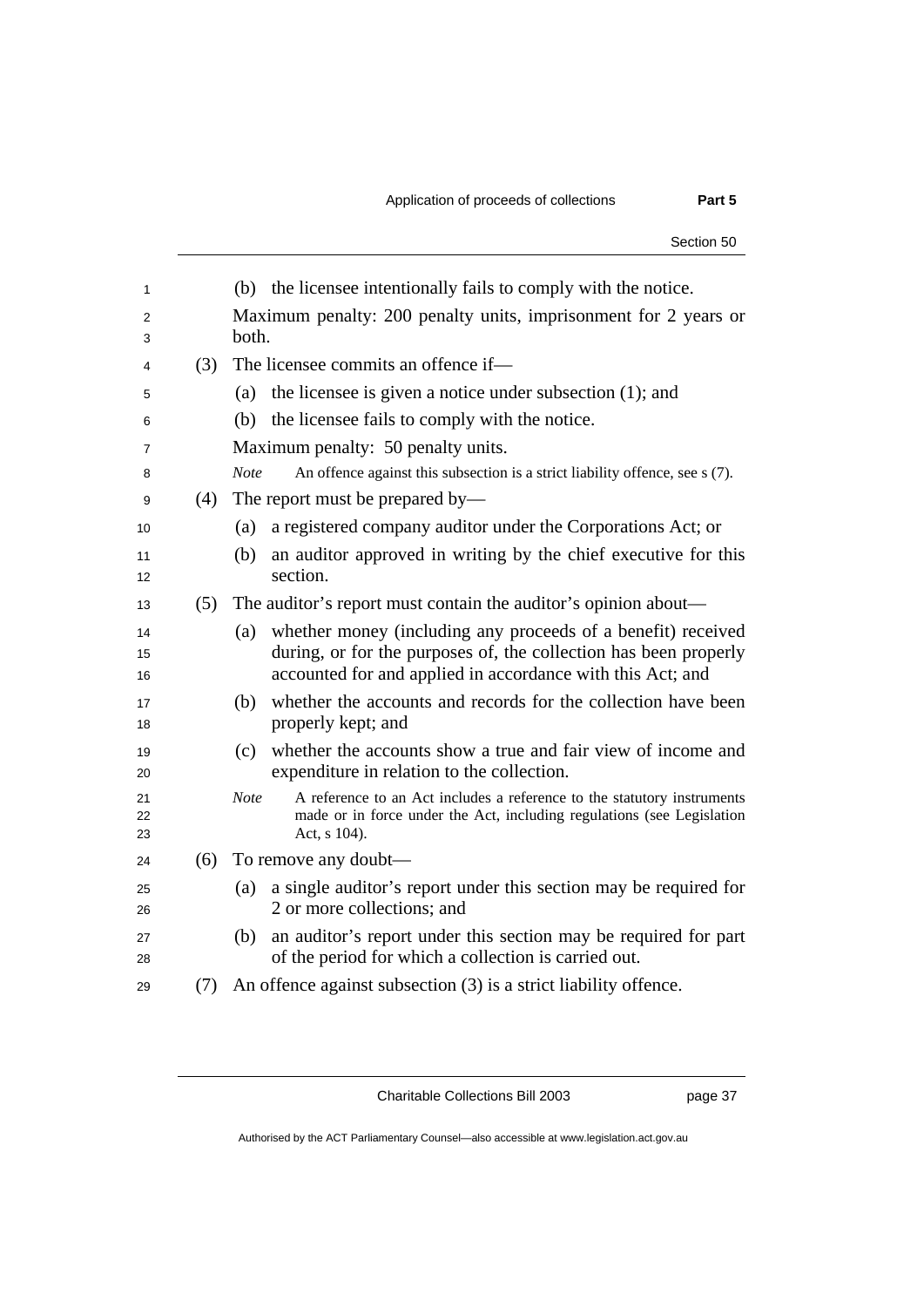## **Part 5** 2012 **Application of proceeds of collections**

Section 50

| 1                    | 50  | <b>Keeping of records</b>                                                                                                                                                                                                                                  |
|----------------------|-----|------------------------------------------------------------------------------------------------------------------------------------------------------------------------------------------------------------------------------------------------------------|
| 2                    | (1) | A licensee commits an offence if—                                                                                                                                                                                                                          |
| 3<br>4               |     | the licensee carries out (or begins to carry out) a collection;<br>(a)<br>and                                                                                                                                                                              |
| 5<br>6               |     | the licensee fails to keep, in accordance with this section,<br>(b)<br>records for the collection.                                                                                                                                                         |
| 7                    |     | Maximum penalty: 50 penalty units.                                                                                                                                                                                                                         |
| 8                    | (2) | The records must-                                                                                                                                                                                                                                          |
| 9<br>10              |     | allow a true and fair view of income and expenditure for the<br>(a)<br>collection to be worked out at any given time; and                                                                                                                                  |
| 11<br>12             |     | be kept in a way that allows them to be conveniently and<br>(b)<br>properly audited; and                                                                                                                                                                   |
| 13<br>14             |     | without limiting paragraph (a), include the details prescribed<br>(c)<br>under the regulations; and                                                                                                                                                        |
| 15<br>16<br>17       |     | be kept by the licensee for 7 years (or, if the chief executive, in<br>(d)<br>writing, allows a shorter period, that period) after receipt of the<br>income or the incurring of the expenditure to which they relate.                                      |
| 18<br>19<br>20<br>21 | (3) | If the collection is, or was, carried out as part of a collection that is<br>carried out inside and outside the ACT, it is not necessary for the<br>records to be kept in a way that allows information to be identified<br>only in relation to the ACT.   |
| 22                   | (4) | An offence against this section is a strict liability offence.                                                                                                                                                                                             |
| 23                   | 51  | Chief executive may order distribution of proceeds                                                                                                                                                                                                         |
| 24                   | (1) | This section applies if—                                                                                                                                                                                                                                   |
| 25<br>26             |     | a licence ends while a collection is being carried out under the<br>(a)<br>licence; or                                                                                                                                                                     |
| 27<br>28<br>29<br>30 |     | the collection ends before the licence authorising the conduct<br>(b)<br>of the collection ends, but the proceeds of the collection are not<br>distributed for the purposes of the collection within 90 days<br>after the earlier of the following events: |
| 31                   |     | (i) the day the collection ends;                                                                                                                                                                                                                           |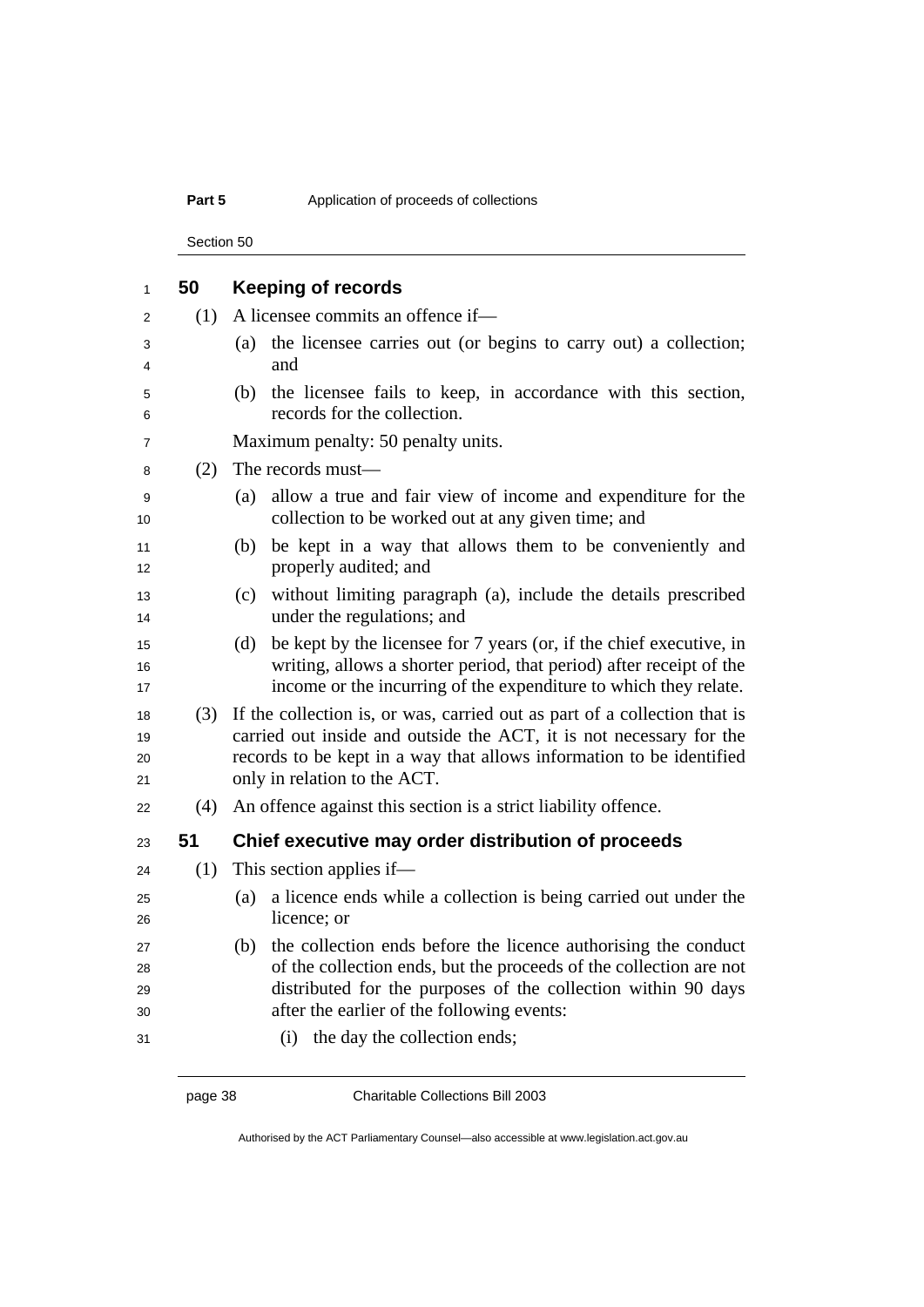|             |     | Section 52                                                                                                                                           |
|-------------|-----|------------------------------------------------------------------------------------------------------------------------------------------------------|
| 1           |     | the day the licence ends.<br>(ii)                                                                                                                    |
| 2<br>3<br>4 | (2) | The chief executive may order the licensee to distribute all or any<br>part of the proceeds of the collection for the purposes of the<br>collection. |
|             | (3) | The order must—                                                                                                                                      |
|             |     | be in writing; and<br>(a)                                                                                                                            |
|             |     | be given to the licensee; and<br>(b)                                                                                                                 |
|             |     | state a reasonable time within which the distribution is to be<br>(c)<br>made; and                                                                   |
|             |     | contain a statement about the effect of this section.<br>(d)                                                                                         |
|             |     | For how documents may be given, see Legislation Act, pt 19.5.<br><b>Note</b>                                                                         |
|             | (4) | A licensee commits an offence if the licensee—                                                                                                       |
|             |     | is given an order under this section; and<br>(a)                                                                                                     |
|             |     | intentionally contravenes the order.<br>(b)                                                                                                          |
|             |     | Maximum penalty: 50 penalty units, imprisonment for 6 months or                                                                                      |
|             |     | both.                                                                                                                                                |
|             | 52  | Chief executive may appoint administrator                                                                                                            |
|             | (1) | This section applies if, in relation to a collection, a licensee                                                                                     |
|             |     | contravenes-                                                                                                                                         |
|             |     | a direction under section 37 (2) (Directions to licensee given<br>(a)<br>notice of proposed suspension or cancellation); or                          |
|             |     | section 38 (1) (Action to be taken by former licensee when<br>(b)<br>licence suspended or cancelled); or                                             |

(c) an order under section 51 (2) (Chief executive may order

(2) The chief executive may, in writing, appoint a person as an

25 distribution of proceeds).

administrator for the collection.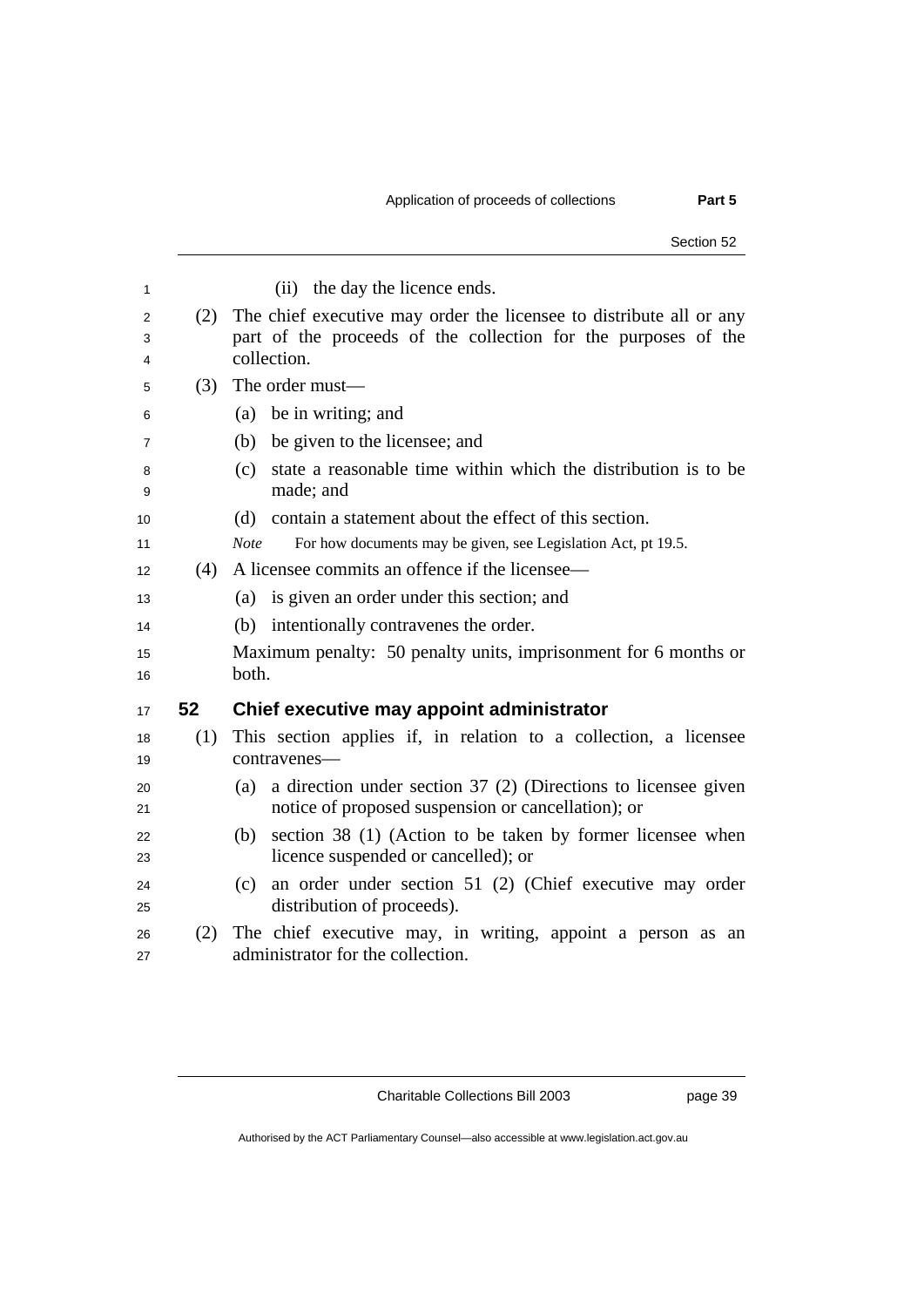## **Part 5** 2012 **Application of proceeds of collections**

Section 52

| 1              | (3) | The administrator may—                                                                                                                                                           |
|----------------|-----|----------------------------------------------------------------------------------------------------------------------------------------------------------------------------------|
| 2              |     | take possession of all of the proceeds of the collection; or<br>(a)                                                                                                              |
| 3<br>4         |     | prepare any accounts required under this Act in relation to the<br>(b)<br>collection; or                                                                                         |
| 5<br>6         |     | apply the proceeds mentioned in paragraph (a) for the purposes<br>(c)<br>of the collection; or                                                                                   |
| 7<br>8         |     | do anything else necessary to finalise the collection in<br>(d)<br>accordance with-                                                                                              |
| 9<br>10        |     | any conditions of the licence authorising the conduct of<br>(1)<br>the collection; or                                                                                            |
| 11             |     | any requirements prescribed under the regulations.<br>(11)                                                                                                                       |
| 12<br>13<br>14 |     | <b>Note</b><br>A reference to an Act includes a reference to the statutory instruments<br>made or in force under the Act, including regulations (see Legislation<br>Act, s 104). |
| 15<br>16       | (4) | The administrator's costs under this section are to be paid out of the<br>proceeds of the collection.                                                                            |
| 17<br>18       | (5) | To remove any doubt, an administrator may be appointed under this<br>section for 2 or more collections.                                                                          |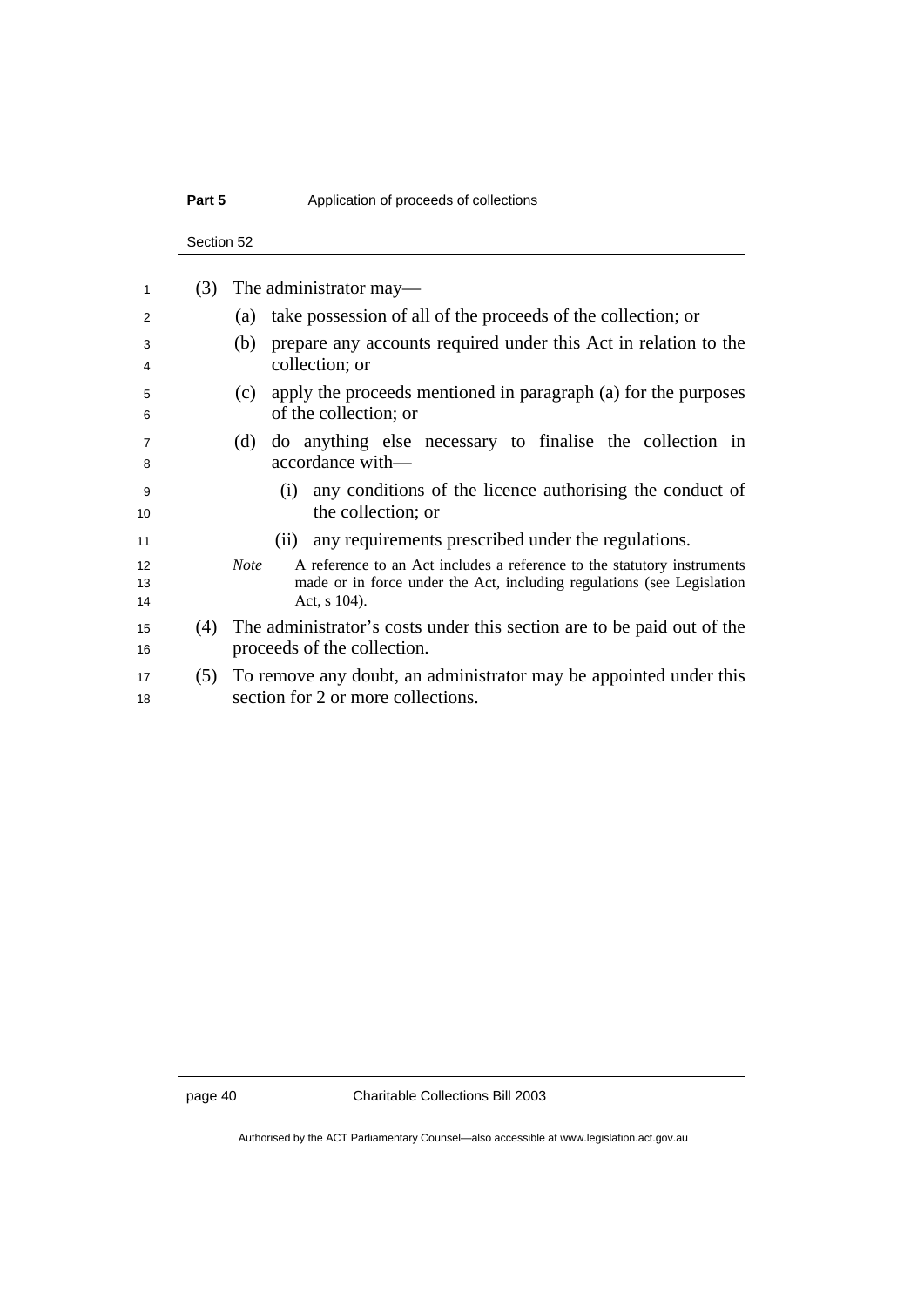Administration **Part 6** 

## **Part 6 Administration**

| 2<br>3         | 53  | Chief executive may require information or documents<br>about collections                                                                                                                     |
|----------------|-----|-----------------------------------------------------------------------------------------------------------------------------------------------------------------------------------------------|
| 4              | (1) | The chief executive may, by written notice given to a person,                                                                                                                                 |
| 5              |     | require the person to give the chief executive, within a reasonable                                                                                                                           |
| 6              |     | time stated in the notice, stated information or documents that the                                                                                                                           |
| 7              |     | chief executive considers necessary to decide whether the person                                                                                                                              |
| 8              |     | has complied with this Act.                                                                                                                                                                   |
| 9              |     | Note 1<br>For how documents may be given, see Legislation Act, pt 19.5.                                                                                                                       |
| 10<br>11<br>12 |     | Note 2<br>A reference to an Act includes a reference to the statutory instruments<br>made or in force under the Act, including regulations (see Legislation<br>Act, s 104).                   |
| 13             | (2) | The notice may state in what form the information is to be given to                                                                                                                           |
| 14             |     | the chief executive.                                                                                                                                                                          |
| 15             |     | <b>Example</b>                                                                                                                                                                                |
| 16             |     | The notice may require that the information be verified by a statutory declaration.                                                                                                           |
| 17<br>18       |     | Note 1<br>The Statutory Declarations Act 1959 (Cwlth) applies to the making of<br>statutory declarations under ACT laws.                                                                      |
| 19<br>20<br>21 |     | Note 2<br>An example is part of the Act, is not exhaustive and may extend, but<br>does not limit, the meaning of the provision in which it appears (see<br>Legislation Act, s 126 and s 132). |
| 22             | (3) | The notice must—                                                                                                                                                                              |
| 23             |     | state that the requirement is made under this section; and<br>(a)                                                                                                                             |
| 24             |     | contain a statement about the effect of this section.<br>(b)                                                                                                                                  |
| 25<br>26       |     | The Legislation Act, s 170 and s 171 deal with the application of the<br><b>Note</b><br>privilege against selfincrimination and client legal privilege.                                       |
| 27             | (4) | A person commits an offence if the person contravenes a notice                                                                                                                                |
| 28             |     | given to the person under this section.                                                                                                                                                       |
| 29             |     | Maximum penalty: 50 penalty units.                                                                                                                                                            |
| 30             | (5) | The chief executive may take copies of any document provided                                                                                                                                  |
| 31             |     | under this section.                                                                                                                                                                           |

Charitable Collections Bill 2003 page 41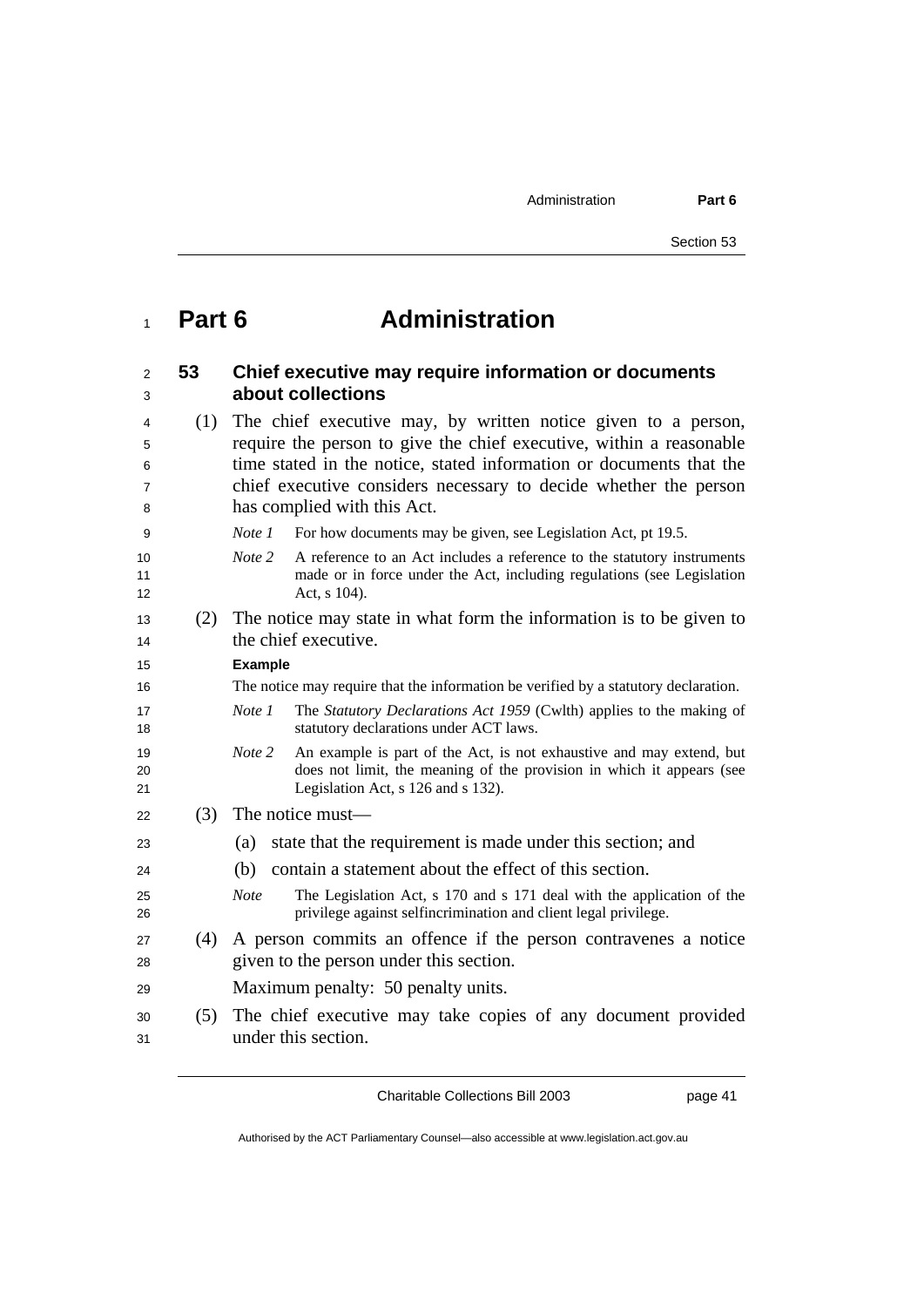#### **Part 6 Administration**

Section 54

| 1              |     | (6) An offence against this section is a strict liability offence.                                                                                                                                                                         |
|----------------|-----|--------------------------------------------------------------------------------------------------------------------------------------------------------------------------------------------------------------------------------------------|
| $\overline{2}$ | 54  | <b>Authorised people</b>                                                                                                                                                                                                                   |
| 3              | (1) | Each of the following is an <i>authorised person</i> for this Act:                                                                                                                                                                         |
| 4              |     | a police officer;<br>(a)                                                                                                                                                                                                                   |
| 5              |     | a public servant appointed under subsection (2).<br>(b)                                                                                                                                                                                    |
| 6<br>7         | (2) | The chief executive may appoint a public servant as an authorised<br>person for this Act.                                                                                                                                                  |
| 8<br>9         |     | <i>Note 1</i> For the making of appointments (including acting appointments), see<br>Legislation Act, pt 19.3.                                                                                                                             |
| 10<br>11<br>12 |     | In particular, a person may be appointed for a particular provision of a<br>Note 2<br>law (see Legislation Act, $s \ 7 \ (3)$ ) and an appointment may be made by<br>naming a person or nominating the occupant of a position (see s 207). |
| 13             | 55  | <b>Identity cards</b>                                                                                                                                                                                                                      |
| 14<br>15       | (1) | This section applies only to an authorised person appointed under<br>section 54 $(2)$ .                                                                                                                                                    |
| 16<br>17<br>18 | (2) | The chief executive must give each authorised person an identity<br>card that states the person's name and appointment as an authorised<br>person, and shows—                                                                              |
| 19             |     | a recent photograph of the person; and<br>(a)                                                                                                                                                                                              |
| 20             |     | the date of issue of the card; and<br>(b)                                                                                                                                                                                                  |
| 21             |     | the date of expiry of the card; and<br>(c)                                                                                                                                                                                                 |
| 22             |     | anything else prescribed under the regulations.<br>(d)                                                                                                                                                                                     |
| 23             | (3) | A person commits an offence if-                                                                                                                                                                                                            |
| 24             |     | the person ceases to be an authorised person; and<br>(a)                                                                                                                                                                                   |
| 25<br>26<br>27 |     | the person does not return the person's identity card to the<br>(b)<br>chief executive as soon as practicable (but within 7 days) after<br>the day the person ceases to be an authorised person.                                           |
| 28             |     | Maximum penalty: 1 penalty unit.                                                                                                                                                                                                           |
| 29             | (4) | An offence against this section is a strict liability offence.                                                                                                                                                                             |

Authorised by the ACT Parliamentary Counsel—also accessible at www.legislation.act.gov.au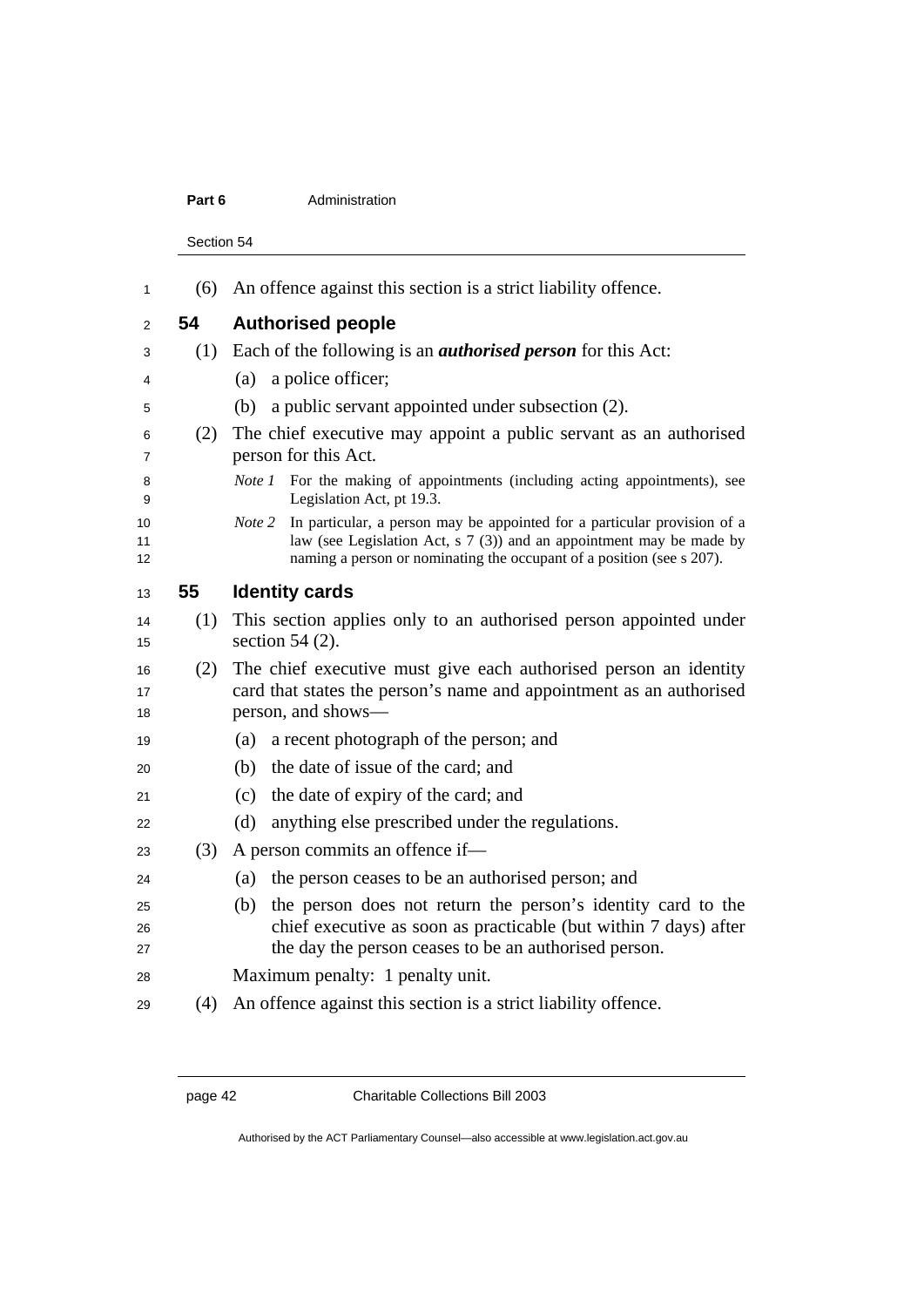| 1                    | 56  | Authorised person's power to require name and address                                                                                                                                                                    |
|----------------------|-----|--------------------------------------------------------------------------------------------------------------------------------------------------------------------------------------------------------------------------|
| 2<br>3               | (1) | An authorised person may require a person to state the person's<br>name and address if the authorised person-                                                                                                            |
| 4                    |     | finds the person committing an offence against this Act; or<br>(a)                                                                                                                                                       |
| 5<br>6               |     | has reasonable grounds for believing that the person has just<br>(b)<br>committed an offence against this Act.                                                                                                           |
| 7<br>8<br>9          |     | A reference to an Act includes a reference to the statutory instruments<br><b>Note</b><br>made or in force under the Act, including regulations (see Legislation<br>Act, s 104).                                         |
| 10<br>11             | (2) | If an authorised person makes a requirement of a person under<br>subsection (1), the authorised person must—                                                                                                             |
| 12                   |     | tell the person the reasons for the requirement; and<br>(a)                                                                                                                                                              |
| 13                   |     | as soon as practicable, record those reasons.<br>(b)                                                                                                                                                                     |
| 14                   | (3) | A person commits an offence if the person—                                                                                                                                                                               |
| 15                   |     | contravenes a requirement under subsection (1); or<br>(a)                                                                                                                                                                |
| 16<br>17             |     | states a false name or address in purported compliance with a<br>(b)<br>requirement under that subsection.                                                                                                               |
| 18                   |     | Maximum penalty: 5 penalty units.                                                                                                                                                                                        |
| 19<br>20<br>21<br>22 | (4) | However, a person is not required to comply with a requirement<br>under subsection (1) if, when asked by the person, the authorised<br>person does not produce his or her identity card for inspection by<br>the person. |
| 23<br>24             | (5) | Subsection (4) does not apply in relation to an authorised person<br>who is a police officer in uniform.                                                                                                                 |
| 25                   | (6) | An offence against this section is a strict liability offence.                                                                                                                                                           |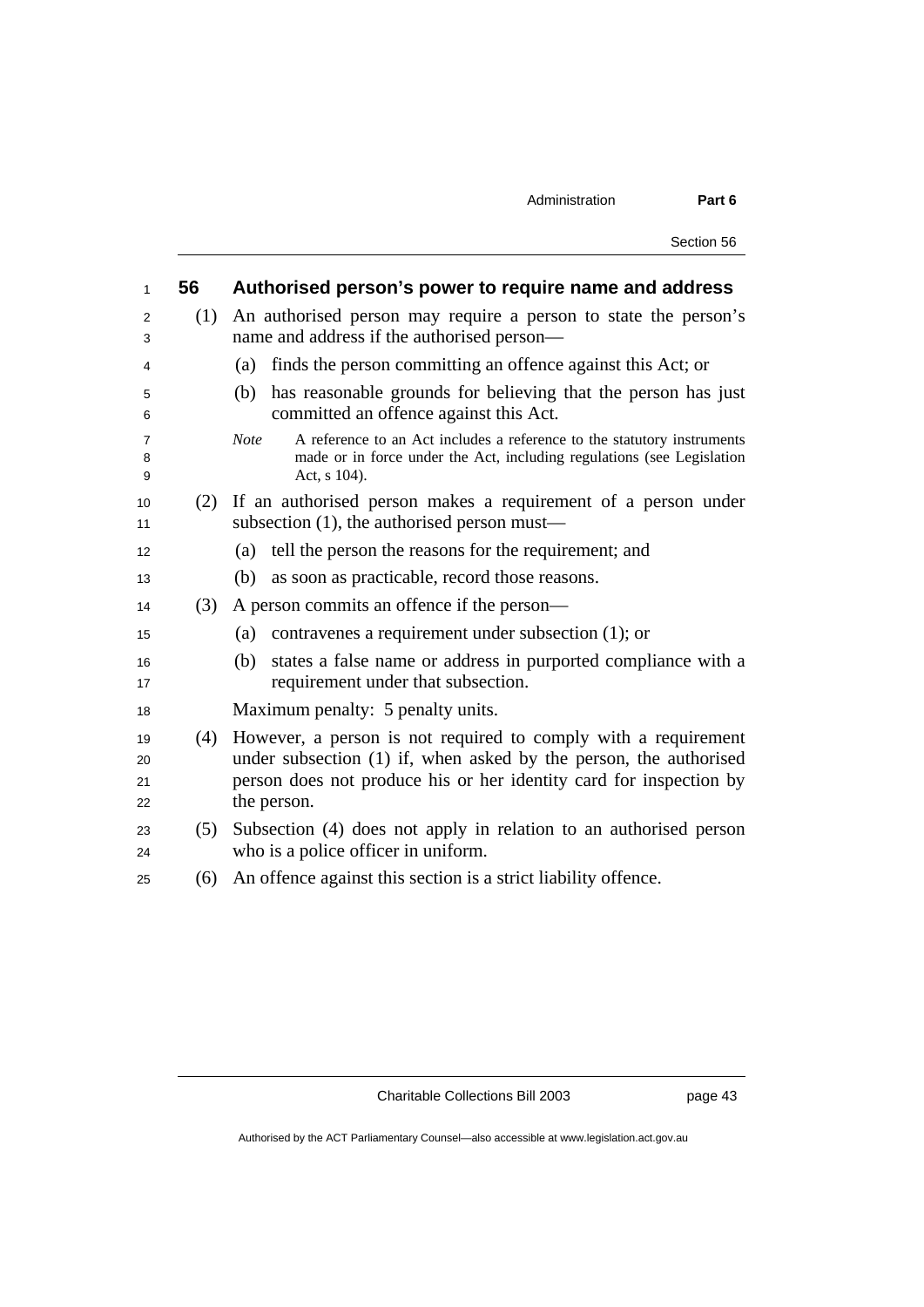**Part 7 Review of decisions** 

Section 57

## **Part 7 Review of decisions**

| 2              | 57  | Meaning of reviewable decision for pt 7                                                                |
|----------------|-----|--------------------------------------------------------------------------------------------------------|
| 3              |     | In this part:                                                                                          |
| 4              |     | <i>reviewable decision</i> means a decision of the chief executive                                     |
| 5              |     | mentioned in an item in schedule 1, column 3 under a provision of                                      |
| 6              |     | this Act mentioned in the item, column 2.                                                              |
| $\overline{7}$ | 58  | <b>Notice of decisions</b>                                                                             |
| 8              |     | (1) If the chief executive makes a reviewable decision (other than a                                   |
| 9              |     | decision mentioned in section $35(5)$ ), the chief executive must give                                 |
| 10             |     | written notice of the decision to each person mentioned in schedule                                    |
| 11             |     | 1, column 4 in relation to the decision.                                                               |
| 12<br>13       |     | Notice of a decision mentioned in $s$ 35 (5) is dealt with in $s$ 36 (1)<br><b>Note</b><br>and $(2)$ . |
| 14             | (2) | The notice must be in accordance with the requirements of the code                                     |
| 15             |     | of practice in force under the Administrative Appeals Tribunal Act                                     |
| 16             |     | 1989, section 25B (1).                                                                                 |
| 17             | (3) | In schedule 1, column 4:                                                                               |
| 18             |     | <i>licensee</i> includes a person who has ceased to be a licensee.                                     |
| 19             | 59  | Review by administrative appeals tribunal of reviewable                                                |
| 20             |     | decisions                                                                                              |
| 21             |     | A person may apply in writing to the administrative appeals tribunal                                   |
| 22             |     | for review of a reviewable decision within 28 days after the day the                                   |
| 23             |     | person receives notice of the decision.                                                                |
|                |     |                                                                                                        |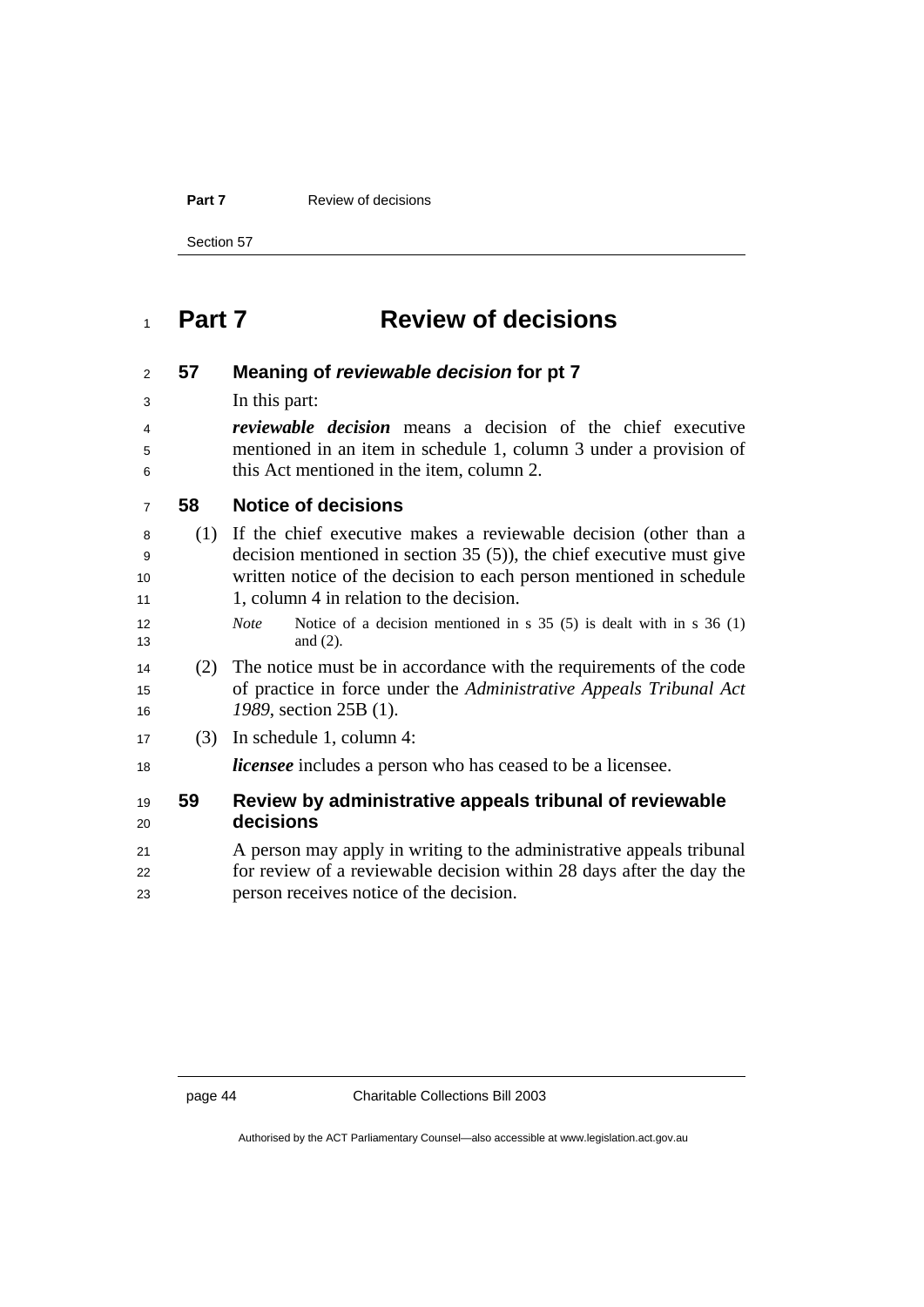Miscellaneous **Part 8** 

Section 60

## **Part 8 Miscellaneous**

| $\overline{2}$<br>3  | 60  | False or misleading statements in applications, returns<br>etc to chief executive                                                                                                                                                           |
|----------------------|-----|---------------------------------------------------------------------------------------------------------------------------------------------------------------------------------------------------------------------------------------------|
| 4                    |     | $(1)$ In this section:                                                                                                                                                                                                                      |
| 5                    |     | <i>relevant matter</i> means the following:                                                                                                                                                                                                 |
| 6                    |     | an application for the issue or amendment of a licence;<br>(a)                                                                                                                                                                              |
| 7<br>8<br>9          |     | a response to the chief executive under section $35(2)$<br>(b)<br>(Amendment, suspension or cancellation of licence—other<br>grounds);                                                                                                      |
| 10<br>11<br>12       |     | a response to a requirement made by the chief executive under<br>(c)<br>section 53 (1) (Chief executive may require information or<br>documents about collections);                                                                         |
| 13<br>14<br>15<br>16 |     | information required or permitted to be given under this Act to<br>(d)<br>the chief executive in relation to a licence or collection<br>including, for example, anything required under part 5<br>(Application of proceeds of collections). |
| 17<br>18<br>19       |     | A reference to an Act includes a reference to the statutory instruments<br>Note 1<br>made or in force under the Act, including regulations (see Legislation<br>Act, s 104).                                                                 |
| 20<br>21<br>22       |     | Note 2<br>An example is part of the Act, is not exhaustive and may extend, but<br>does not limit, the meaning of the provision in which it appears (see<br>Legislation Act, s 126 and s 132).                                               |
| 23                   | (2) | A person commits an offence if—                                                                                                                                                                                                             |
| 24<br>25             |     | the person makes a statement (whether orally, in a document or<br>(a)<br>in any other way); and                                                                                                                                             |
| 26                   |     | the person does so knowing that the statement-<br>(b)                                                                                                                                                                                       |
| 27                   |     | (i) is false or misleading; or                                                                                                                                                                                                              |
| 28<br>29             |     | omits something without which the<br>(ii)<br>statement is<br>misleading; and                                                                                                                                                                |

Charitable Collections Bill 2003 page 45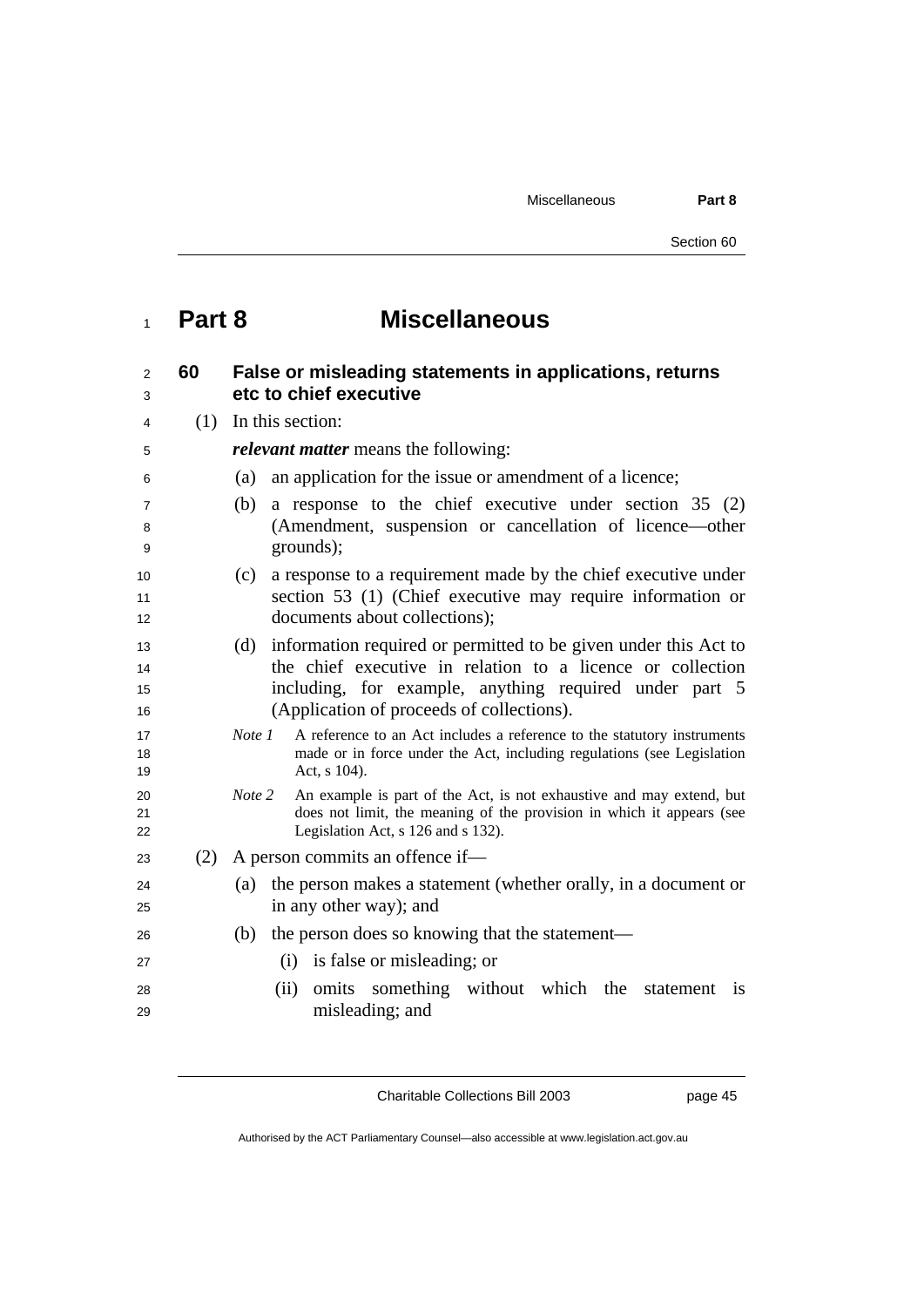#### **Part 8** Miscellaneous

```
Section 61
```

| 1        |     | (c) the statement is made in, or in relation to, a relevant matter.                                                               |
|----------|-----|-----------------------------------------------------------------------------------------------------------------------------------|
| 2        |     | Maximum penalty: 100 penalty units, imprisonment for 1 year or                                                                    |
| 3        |     | both.                                                                                                                             |
| 4        | (3) | Subsection (2) does not apply to a person who produces a document                                                                 |
| 5        |     | if the document is accompanied by a signed statement—                                                                             |
| 6<br>7   |     | stating that the document is, to the signing person's<br>(a)<br>knowledge, false or misleading in a material particular; and      |
| 8        |     | setting out, or referring to, the material particular in which the<br>(b)                                                         |
| 9<br>10  |     | document is, to the signing person's knowledge, false or<br>misleading.                                                           |
| 11       | (4) | The statement under subsection $(3)$ must be signed by—                                                                           |
| 12       |     | (a)<br>the person; or                                                                                                             |
| 13       |     | if the person who produces the document is a corporation—by<br>(b)                                                                |
| 14       |     | an executive officer of the corporation.                                                                                          |
| 15       | (5) | A person commits an offence if-                                                                                                   |
| 16<br>17 |     | the person makes a statement (whether orally, in a document or<br>(a)<br>in any other way); and                                   |
| 18       |     | the person is reckless about whether the statement—<br>(b)                                                                        |
| 19       |     | (i) is false or misleading; or                                                                                                    |
|          |     | something without which the<br>(ii)<br>omits<br>statement<br>$\overline{1}$                                                       |
| 20<br>21 |     | misleading; and                                                                                                                   |
| 22       |     | the statement is made in, or in relation to, a relevant matter.<br>(c)                                                            |
| 23       |     | Maximum penalty: 50 penalty units, imprisonment for 6 months or                                                                   |
| 24       |     | both.                                                                                                                             |
| 25<br>26 | (6) | Subsections $(2)$ (b) (i) and $(5)$ (b) (i) do not apply if the statement is<br>not false or misleading in a material particular. |
| 27       | (7) | Subsections $(2)$ (b) (ii) and $(5)$ (b) (ii) do not apply if the omission                                                        |
| 28       |     | does not make the statement misleading in a material particular.                                                                  |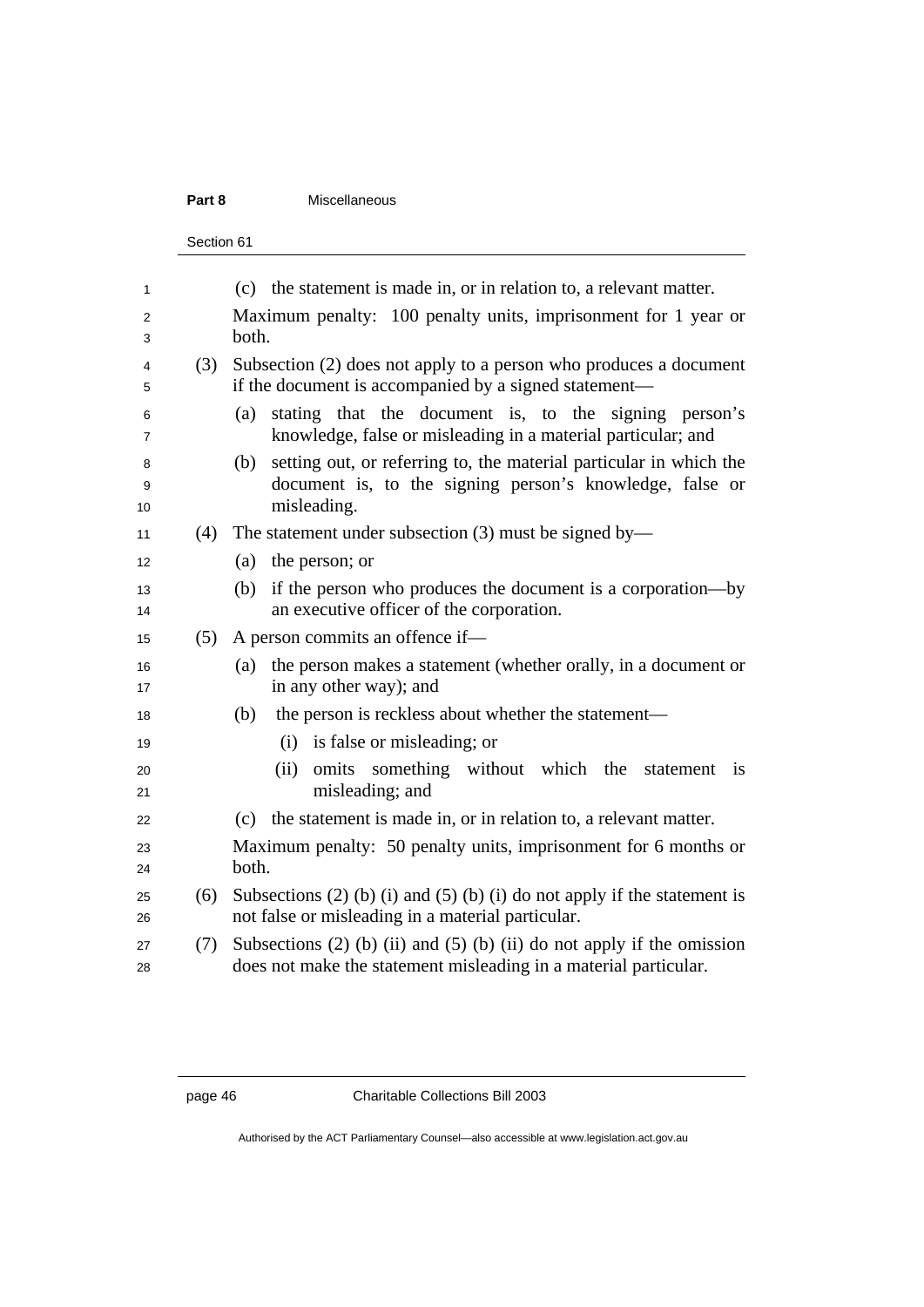Miscellaneous **Part 8** 

Section 61

| 1              | 61  | Alternative verdict for offence against s 60                                                                                                                                                                         |  |  |  |  |
|----------------|-----|----------------------------------------------------------------------------------------------------------------------------------------------------------------------------------------------------------------------|--|--|--|--|
| 2<br>3<br>4    | (1) | This section applies if, in a prosecution for an offence against<br>section 60 (2), the trier of fact is not satisfied that the defendant is<br>guilty of the offence, but is satisfied beyond reasonable doubt that |  |  |  |  |
| 5              |     | the defendant is guilty of an offence against section $60(5)$ .                                                                                                                                                      |  |  |  |  |
| 6<br>7<br>8    | (2) | The trier of fact may find the defendant guilty of the offence against<br>section $60(5)$ but only if the defendant has been given procedural<br>fairness in relation to that finding of guilt.                      |  |  |  |  |
| 9              | 62  | <b>Public statements and warnings</b>                                                                                                                                                                                |  |  |  |  |
| 10<br>11<br>12 | (1) | The Minister may make a public statement or issue a public warning<br>about any of the matters mentioned in subsection (2) if satisfied that<br>it is in the public interest to do so.                               |  |  |  |  |
| 13             | (2) | For subsection $(1)$ , the matters are as follows:                                                                                                                                                                   |  |  |  |  |
| 14<br>15<br>16 |     | collection practices or activities generally or the collection<br>(a)<br>practices or activities of an entity (including commercial<br>fundraisers);                                                                 |  |  |  |  |
| 17             |     | income and expenditure details of a particular collection;<br>(b)                                                                                                                                                    |  |  |  |  |
| 18<br>19       |     | the percentage of the proceeds raised in a particular collection<br>(c)<br>that have been distributed for the purposes of the collection;                                                                            |  |  |  |  |
| 20<br>21<br>22 |     | (d)<br>any other issue in relation to collections that, in the Minister's<br>opinion, adversely affects, or is likely to adversely affect, the<br>interests of the public.                                           |  |  |  |  |
| 23<br>24       |     | Entity includes an individual, corporation and unincorporated body, see<br>Note<br>Legislation Act, dict, pt 1, defs entity and person.                                                                              |  |  |  |  |
| 25             | (3) | The statement or warning may identify a particular entity.                                                                                                                                                           |  |  |  |  |
| 26<br>27<br>28 | (4) | A civil proceeding does not lie against the Territory in relation to<br>loss, damage or injury of any kind to anyone because of the honest<br>making of a statement or warning under this section.                   |  |  |  |  |
| 29<br>30       |     | <b>Note</b><br>The Civil Law (Wrongs) Act 2002, s 59 provides a defence of truth and<br>public benefit to civil defamation actions.                                                                                  |  |  |  |  |

Charitable Collections Bill 2003 page 47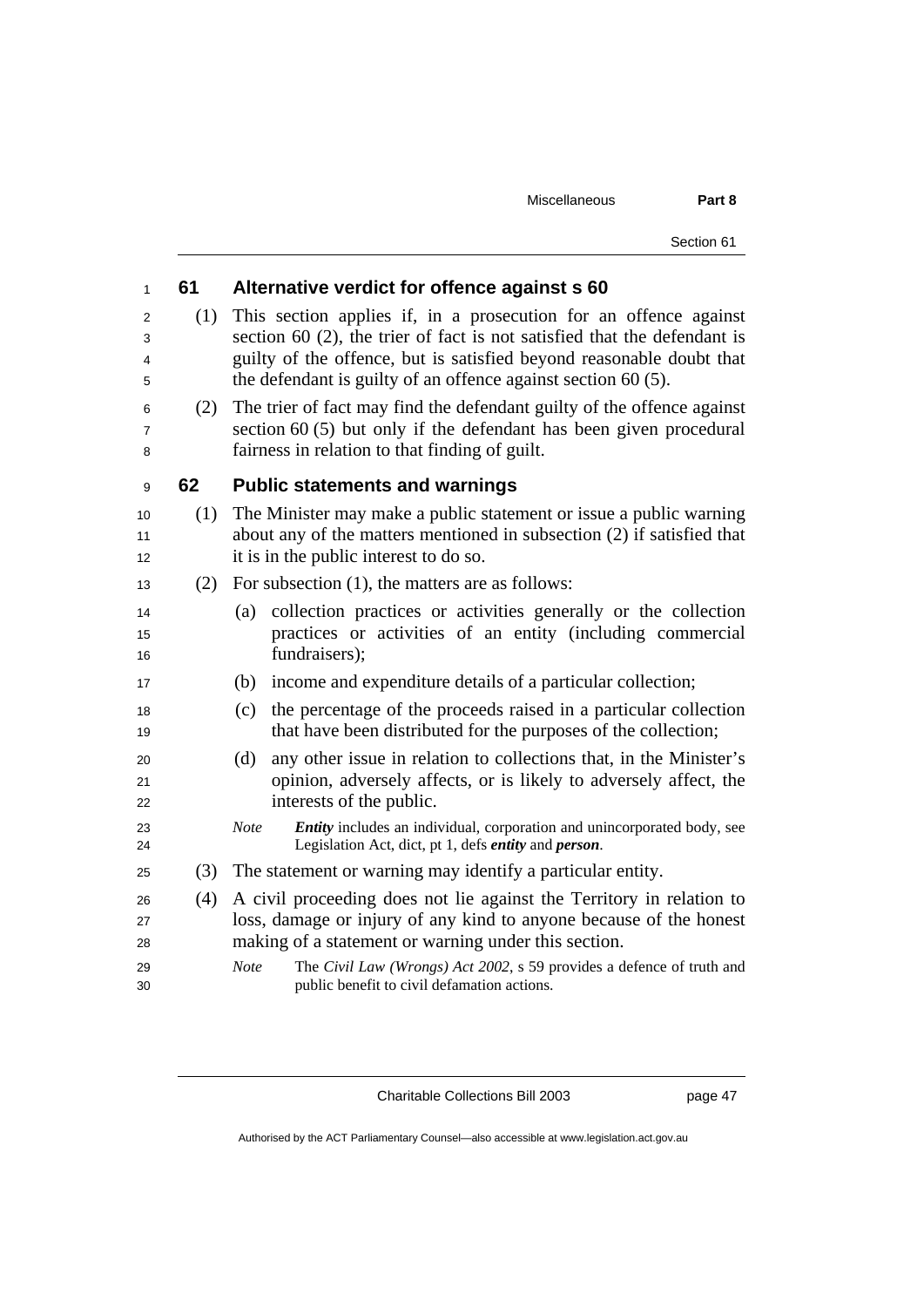### **Part 8** Miscellaneous

Section 63

| 1                   | 63  | <b>Determination of fees</b>                                                                                                                |  |  |  |
|---------------------|-----|---------------------------------------------------------------------------------------------------------------------------------------------|--|--|--|
| 2                   | (1) | The Minister may, in writing, determine fees for this Act.                                                                                  |  |  |  |
| 3<br>4              |     | The Legislation Act contains provisions about the making of<br><b>Note</b><br>determinations and regulations relating to fees (see pt 6.3). |  |  |  |
| 5                   | (2) | A determination is a disallowable instrument.                                                                                               |  |  |  |
| 6<br>$\overline{7}$ |     | A disallowable instrument must be notified, and presented to the<br><b>Note</b><br>Legislative Assembly, under the Legislation Act.         |  |  |  |
| 8                   | 64  | <b>Approved forms</b>                                                                                                                       |  |  |  |
| 9                   | (1) | The Minister may, in writing, approve forms for this Act.                                                                                   |  |  |  |
| 10                  | (2) | If the Minister approves a form for a particular purpose, the                                                                               |  |  |  |
| 11                  |     | approved form must be used for that purpose.                                                                                                |  |  |  |
| 12                  |     | For other provisions about forms, see Legislation Act, s 255.<br><b>Note</b>                                                                |  |  |  |
| 13                  | (3) | An approved form is a notifiable instrument.                                                                                                |  |  |  |
| 14                  |     | A notifiable instrument must be notified under the Legislation Act.<br><b>Note</b>                                                          |  |  |  |
| 15                  | 65  | <b>Regulation-making power</b>                                                                                                              |  |  |  |
| 16                  | (1) | The Executive may make regulations for this Act.                                                                                            |  |  |  |
| 17<br>18            |     | Regulations must be notified, and presented to the Legislative<br><b>Note</b><br>Assembly, under the Legislation Act.                       |  |  |  |
| 19                  | (2) | The regulations may prescribe offences for contraventions of the                                                                            |  |  |  |
| 20                  |     | regulations and prescribe maximum penalties of not more than                                                                                |  |  |  |
| 21                  |     | 10 penalty units for offences against the regulations.                                                                                      |  |  |  |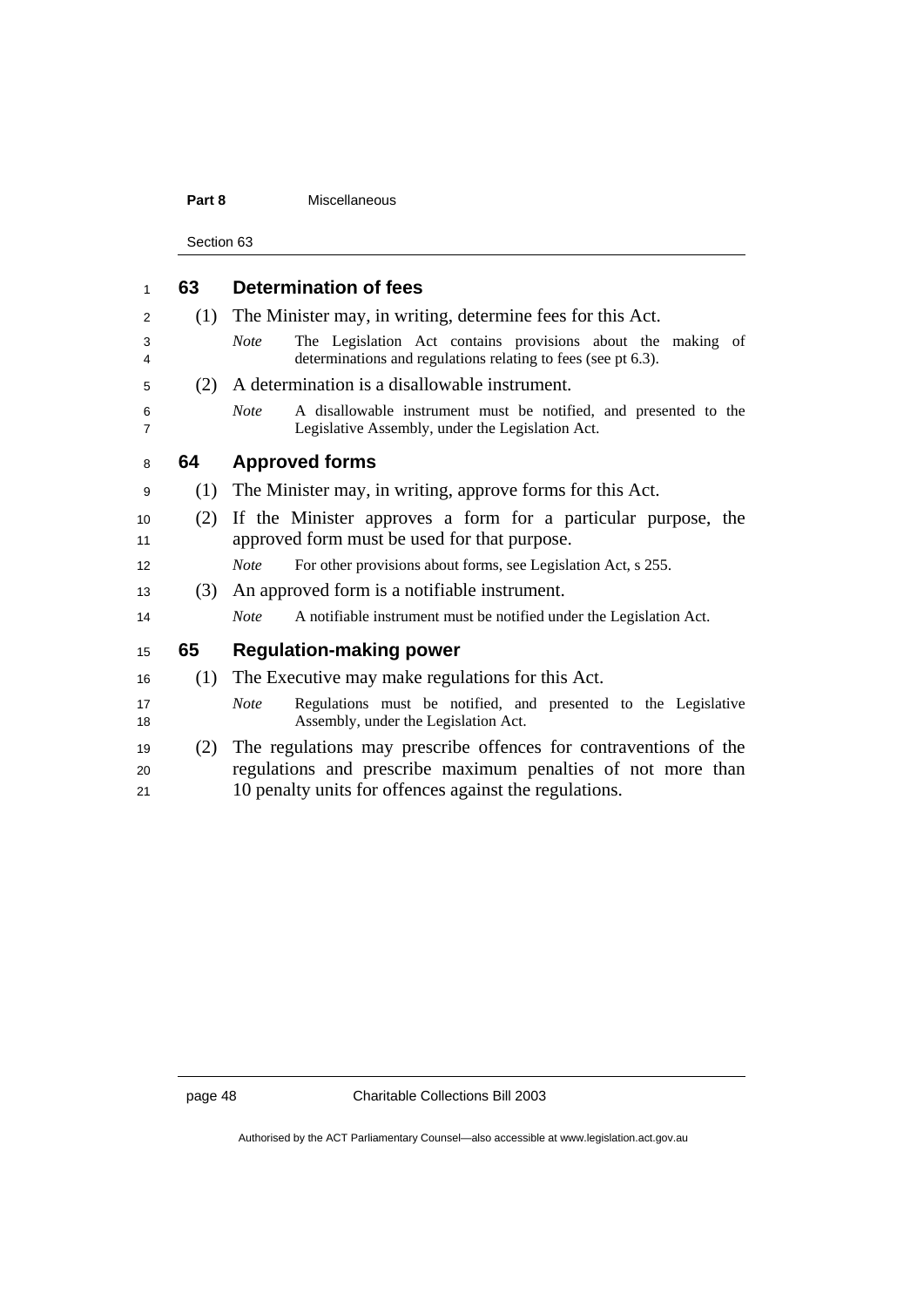Section 66

## **Part 9 Transitional and other provisions**

### **66 Repeal of Collections Act 1959**

The *Collections Act 1959* No 17 is repealed.

### **67 Existing licences**

- (1) This section applies to a licence in force under the *Collections Act 1959*, section 4 (Licences) immediately before the repeal of the Act.
- (2) Despite the repeal of the Act, the licence continues in force, subject to this Act, for the remainder of the period stated in the licence as if 10 it were a licence issued under this Act.

### **68 Regulations modifying pt 9**

12 The regulations may modify the operation of this part to make **provision in relation to any matter that is not, or is not in the** Executive's opinion adequately, dealt with in this part.

### **69 Expiry of pt 9**

16 This part expires 1 year after the day it commences.

### **70 Hawkers Act 2003, section 4 (f)**

*omit* 

- *Collections Act 1959*
- *substitute*
- *Charitable Collections Act 2003*

Charitable Collections Bill 2003 page 49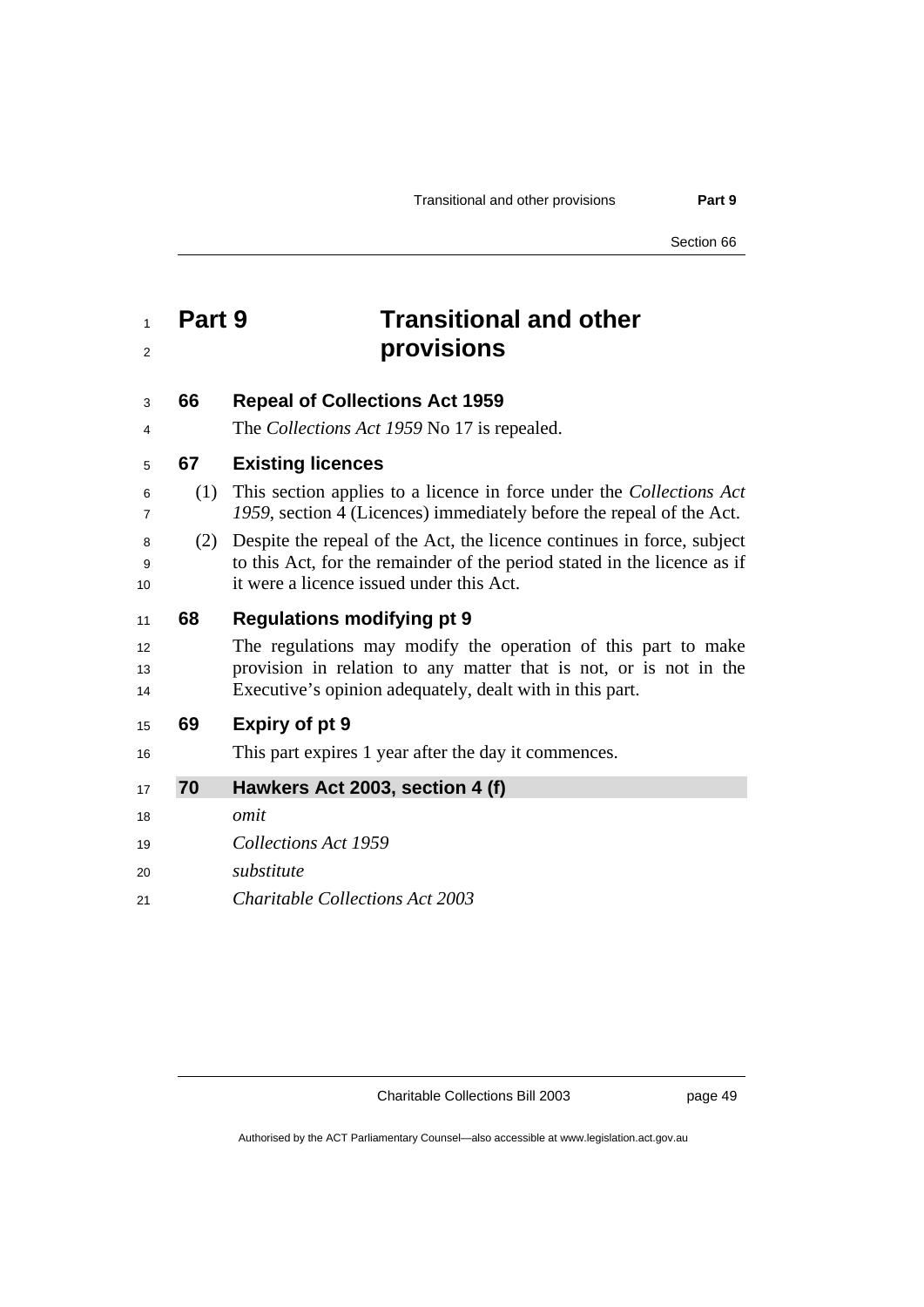# **Schedule 1 Reviewable decisions**

(see s 57)

| column 1<br>item | column <sub>2</sub><br><b>Act provision</b> | column 3<br>reviewable decision                                                 | column 4<br>person to be notified |
|------------------|---------------------------------------------|---------------------------------------------------------------------------------|-----------------------------------|
| $\mathbf{1}$     | 23(1)                                       | refusing to issue<br>licence                                                    | applicant for<br>licence          |
| $\overline{2}$   | 23 (1) and 24                               | issuing licence<br>subject to<br>conditions                                     | applicant for<br>licence          |
| 3                | 23 (1) and 25                               | issuing licence for<br>less than the period<br>applied for                      | applicant for<br>licence          |
| 4                | $23(1)$ and $27(1)$                         | issuing licence for<br>collections other<br>than the collections<br>applied for | applicant for<br>licence          |
| 5                | 34(4)                                       | refusing to amend<br>licence in way<br>applied for                              | licensee                          |
| 6                | 35(5)                                       | amending,<br>suspending or<br>cancelling licence                                |                                   |
| 7                | 37(2)                                       | giving a direction                                                              | licensee                          |
| 8                | 49 $(4)(b)$                                 | refusing to approve<br>auditor                                                  | licensee                          |

page 50 Charitable Collections Bill 2003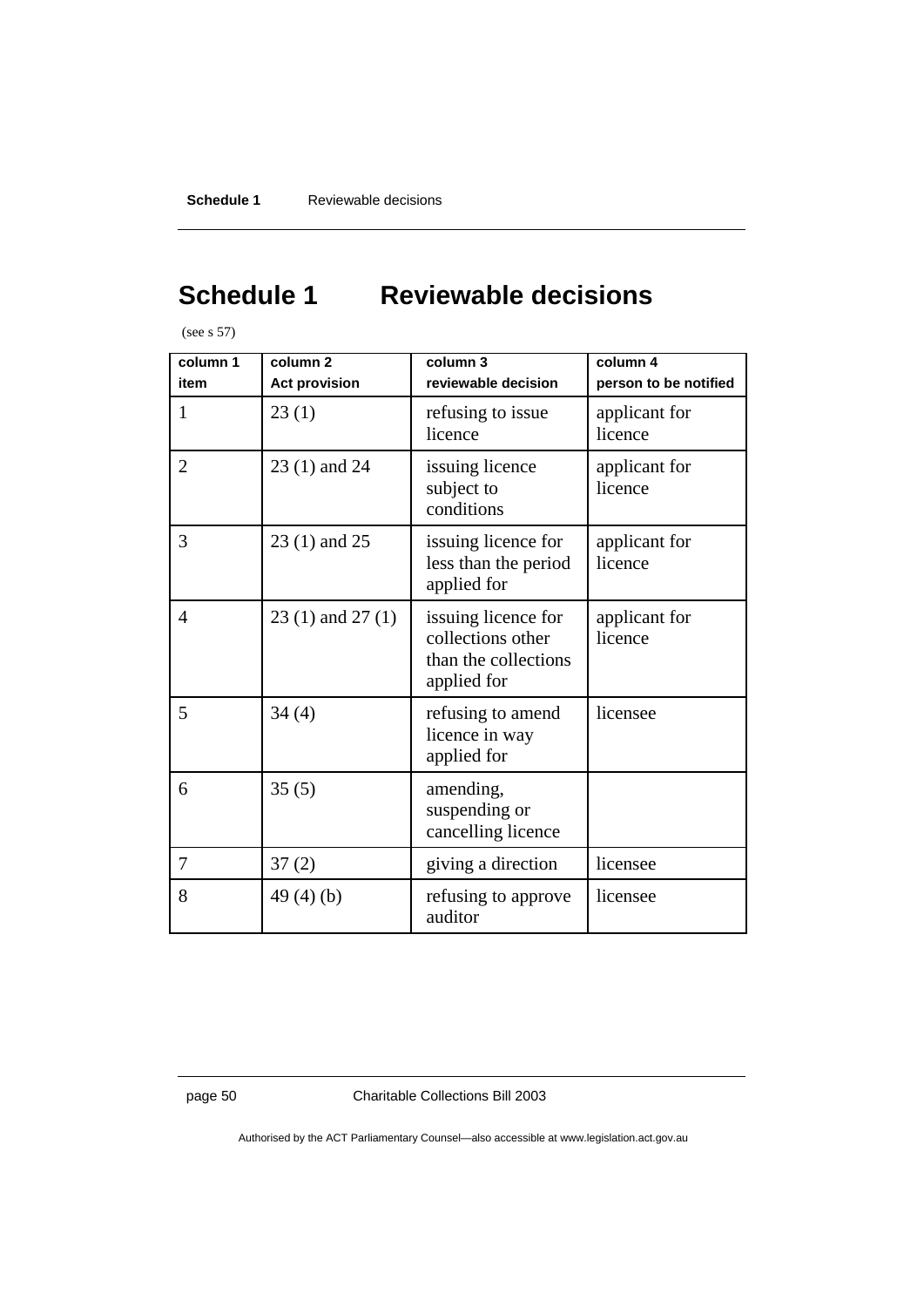| 1      | <b>Dictionary</b>                                              |                                                                                        |  |  |  |
|--------|----------------------------------------------------------------|----------------------------------------------------------------------------------------|--|--|--|
| 2      | (see s 3)                                                      |                                                                                        |  |  |  |
| 3<br>4 | Note 1                                                         | The Legislation Act contains definitions and other provisions relevant to<br>this Act. |  |  |  |
| 5      | Note 2                                                         | In particular, the Legislation Act, dict, pt 1, defines the following terms:           |  |  |  |
| 6      |                                                                | body<br>٠                                                                              |  |  |  |
| 7      |                                                                | contravene<br>$\bullet$                                                                |  |  |  |
| 8      |                                                                | Corporation Act<br>٠                                                                   |  |  |  |
| 9      |                                                                | entity<br>٠                                                                            |  |  |  |
| 10     |                                                                | individual                                                                             |  |  |  |
| 11     |                                                                | law                                                                                    |  |  |  |
| 12     |                                                                | person                                                                                 |  |  |  |
| 13     |                                                                | State.                                                                                 |  |  |  |
| 14     |                                                                | <i>authorised person</i> —see section 54.                                              |  |  |  |
| 15     |                                                                | <i>benefit</i> —see section 11.                                                        |  |  |  |
| 16     |                                                                | <i>charitable purpose</i> includes any benevolent, philanthropic<br><sub>or</sub>      |  |  |  |
| 17     |                                                                | patriotic purpose.                                                                     |  |  |  |
| 18     |                                                                | <i>collection</i> —see section 7.                                                      |  |  |  |
| 19     |                                                                | <i>commercial fundraiser</i> —see section 12.                                          |  |  |  |
| 20     |                                                                | <i>conducts</i> , for a collection—see section 8.                                      |  |  |  |
| 21     | ends, for a licence and for part 5 (Application of proceeds of |                                                                                        |  |  |  |
| 22     | collections)—see section 43.                                   |                                                                                        |  |  |  |
| 23     |                                                                | <i>executive officer</i> means—                                                        |  |  |  |
| 24     | (a)                                                            | for a corporation—a person (however described and whether or                           |  |  |  |
| 25     |                                                                | not the person is a director of the corporation) who is                                |  |  |  |
| 26     |                                                                | with,<br>takes part in, the<br>concerned<br><sub>or</sub><br>corporation's             |  |  |  |
| 27     |                                                                | management; and                                                                        |  |  |  |
| 28     | (b)                                                            | for an unincorporated body—a person (however described and                             |  |  |  |
| 29     |                                                                | whether or not the person is a member of the governing body                            |  |  |  |
| 30     |                                                                | (if any) of the unincorporated body) who is concerned with, or                         |  |  |  |
| 31     |                                                                | takes part in, the unincorporated body's management.                                   |  |  |  |